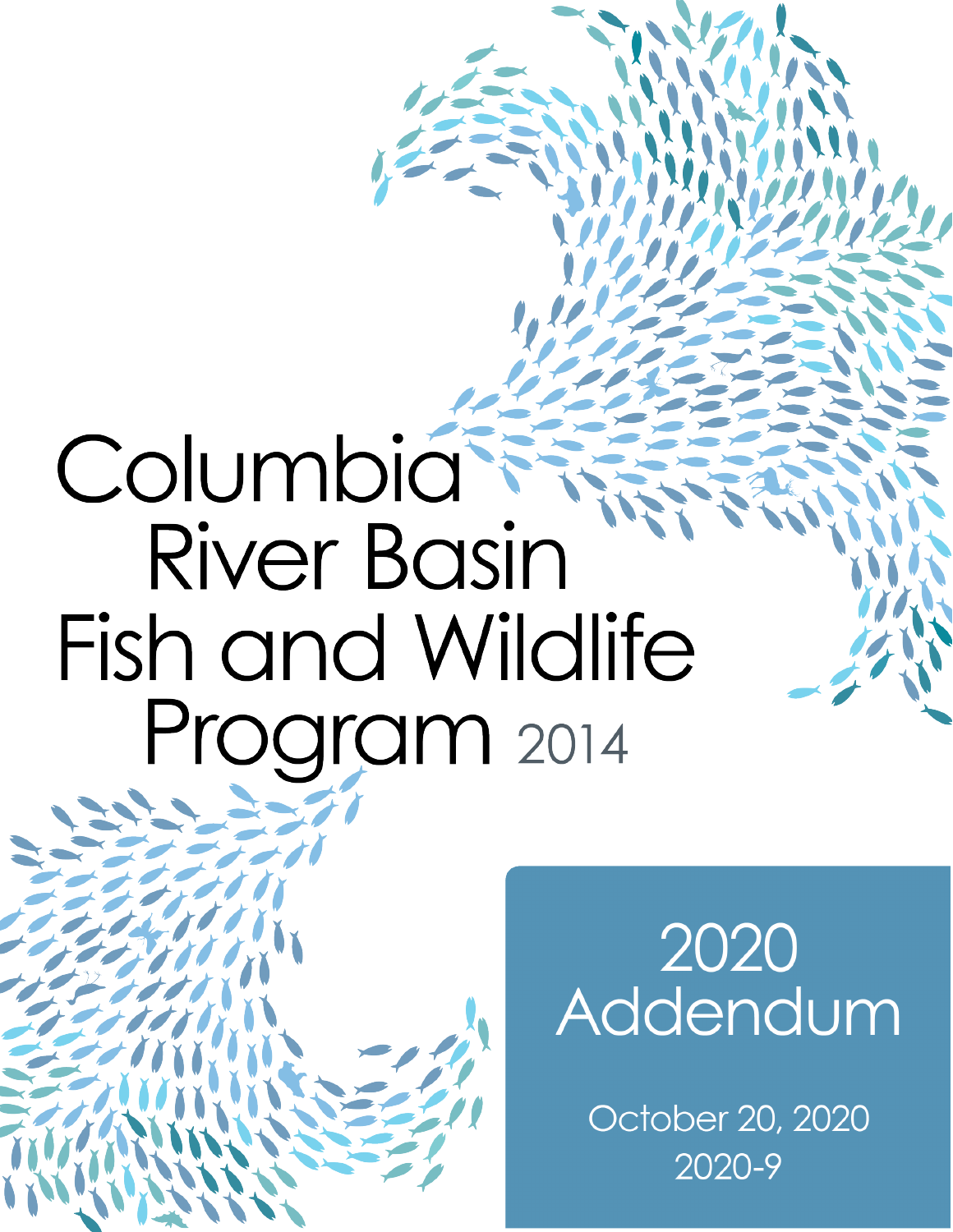# **2020 Addendum to the 2014 Columbia River Basin Fish and Wildlife Program**

October 2020 Council document 2020-9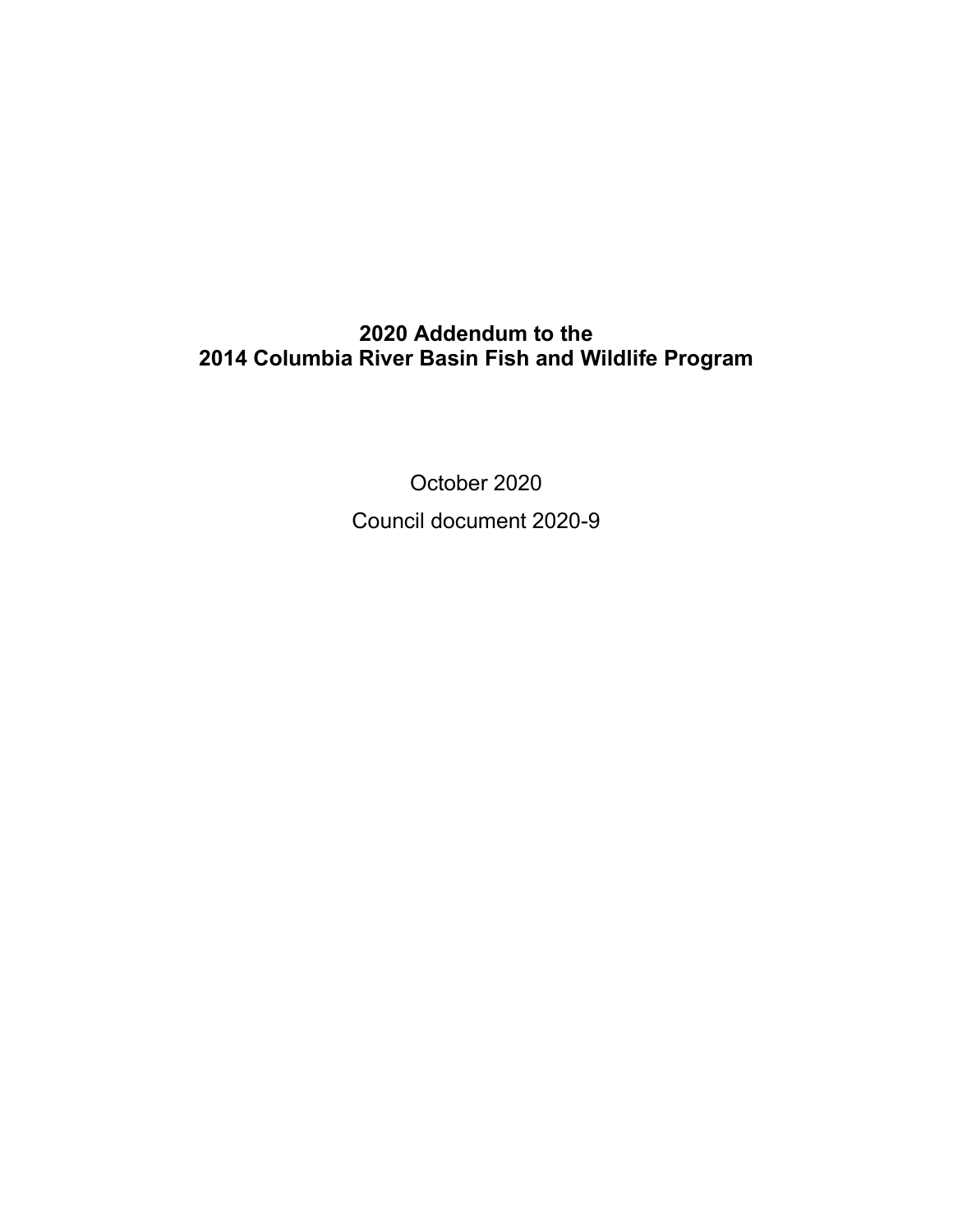# **Contents**

| Anadromous Salmon and Steelhead Goal and Objectives 11                 |  |
|------------------------------------------------------------------------|--|
| All Other Native Aquatic Focal Species Goal and Objectives 15          |  |
|                                                                        |  |
|                                                                        |  |
|                                                                        |  |
|                                                                        |  |
|                                                                        |  |
|                                                                        |  |
|                                                                        |  |
|                                                                        |  |
|                                                                        |  |
|                                                                        |  |
|                                                                        |  |
|                                                                        |  |
|                                                                        |  |
|                                                                        |  |
|                                                                        |  |
| <b>Appendix: Findings on Recommendations and Responses to Comments</b> |  |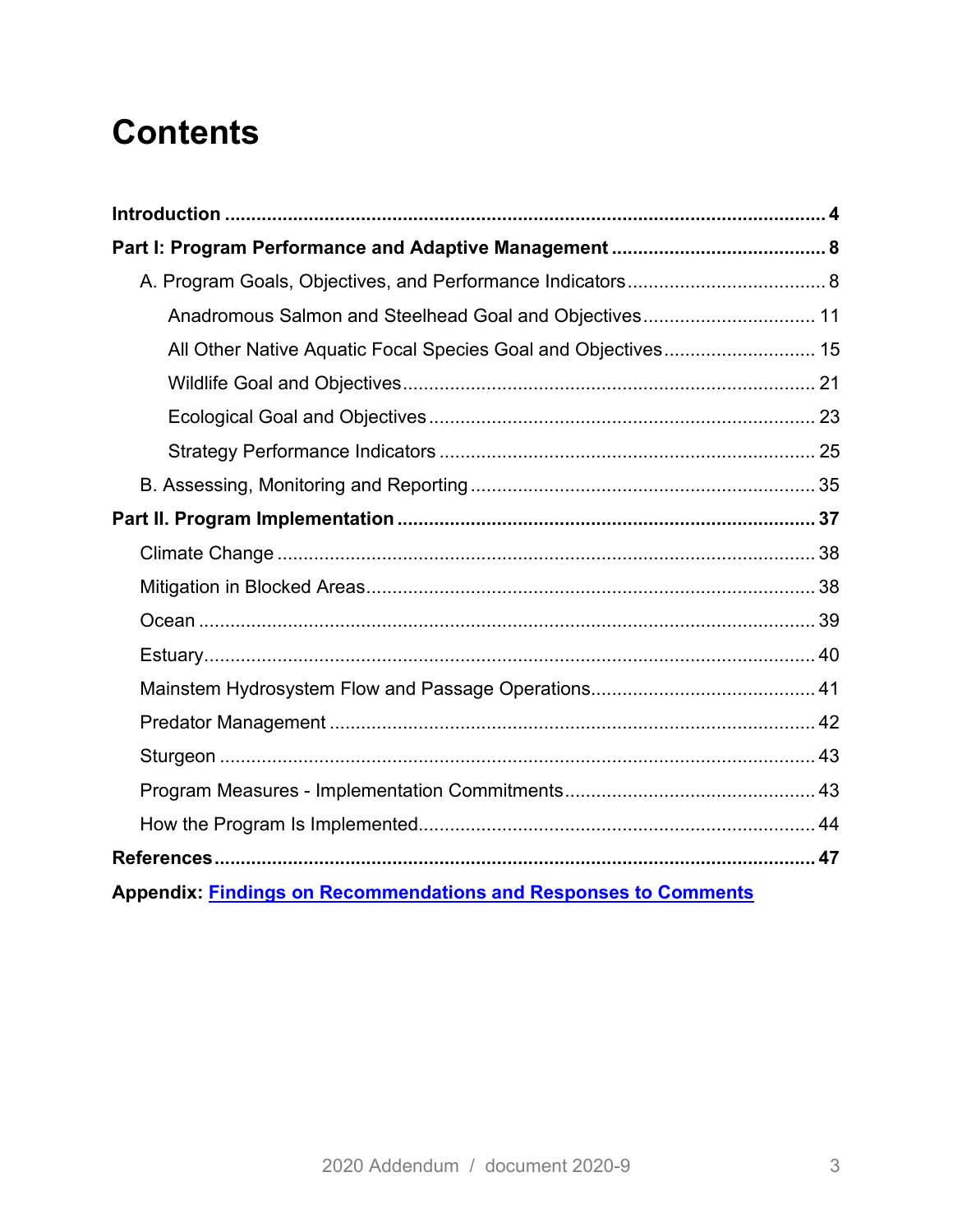# <span id="page-3-0"></span>**Introduction**

The Northwest Power and Conservation Council is amending its 2014 Columbia River Basin Fish and Wildlife Program by adopting and adding this 2020 Addendum. The 2020 Addendum is part of the fish and wildlife program while the 2014 Fish and Wildlife Program also remains in effect. The two documents should be read together to understand the full details of the program's strategies and other provisions. Nothing in the 2020 Addendum replaces or supersedes the provisions of the 2014 Program, although in some situations the addendum supplements or reorganizes material in the 2014 Program.

This most recent set of program amendment recommendations focus on two aspects of the Council's program: how it is implemented and how we assess and report on program performance. After nearly 40 years of program development and implementation, the Council has in place a large protection and mitigation program that is being implemented by Bonneville and the other federal agencies in partnership with the state and federal fish and wildlife agencies and the region's Indian tribes. Much has been accomplished to protect and mitigate the harmful effects of the hydrosystem, even as significant challenges remain. Near-term program requirements are mostly about refining how the program is implemented; defining near-term and evolving priorities for implementation; evaluating program performance; and using what we learn about performance to improve implementation in a cost-effective manner. That is the purpose of this addendum.

Part I of the addendum describes how the Council, with the assistance of others involved in the program, will assess the program's performance and improve program implementation using an adaptive management approach. Part I includes a reorganization and elaboration of the program's goals and objectives to assist in this task. Part I also includes a preliminary set of strategy performance indicators to track and report on as part of program performance; the indicators are not formally adopted as part of the program. Part II identifies near-term priorities for implementation and funding, as well as program guidance on project implementation.

Accompanying the addendum is the ["findings" document](https://www.nwcouncil.org/sites/default/files/2020-9_findings_oct2020.pdf) that describes how the Council used the program amendment recommendations in developing the addendum but not amending the program text. The findings document also responds to the comments submitted to the Council throughout the amendment process.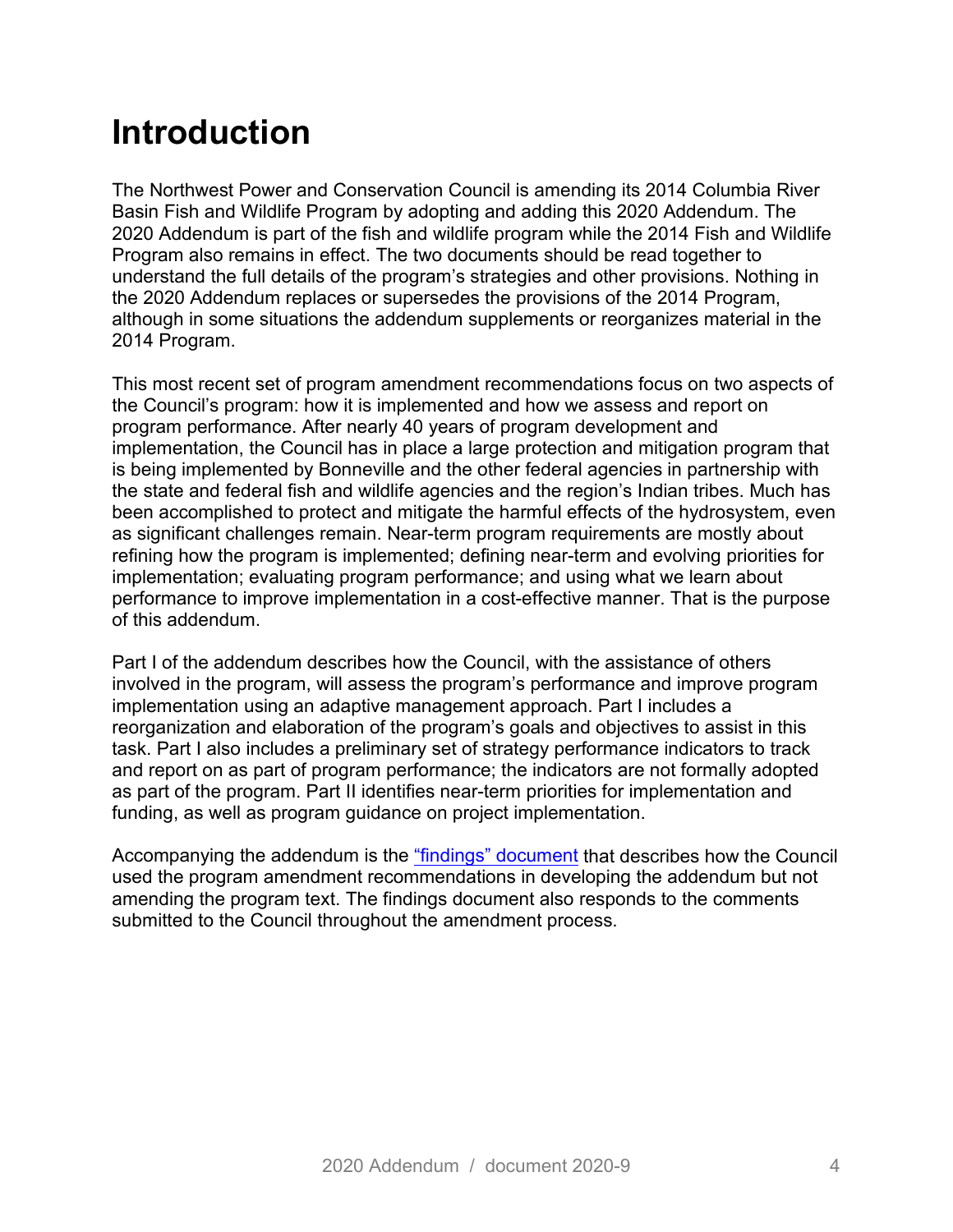Accomplishments from implementation of the 2014 Fish and Wildlife Program include the following:

# **Habitat** [1](#page-46-1)

- Improved 309,281 acres of habitat from 2014-2018 through watershed and stream restoration, planting, removing invasive species, restoring wetlands and floodplains, and other habitat restoration actions. Of the total, 8,221 acres are in the lower Columbia and estuary.
- Protected 387 miles of riparian habitat with land purchases or leases from 2014- 2018.
- Provided access to 1,553 miles of habitat by improving instream passage for fish from 2014-2018.
- Protected fish through screening 93,534 acre-feet of diverted water from 2014- 2018.
- Protected 841,665-acre feet of water instream through temporary and permanent water transactions from 2014-2018 to help restore flow to flow-limited tributaries.

# **Hatcheries**

- Supported conservation hatchery activities that are protecting endangered sockeye in the Snake River, including a new sockeye hatchery built by the Idaho Department of Fish and Game at Springfield, Idaho, to boost production of this endangered species; spring Chinook in the Upper Grande Ronde, the Lostine River, Catherine Creek and the Clearwater River; spring/summer Chinook in Johnson Creek; and Snake River fall Chinook.
- Supported kelt reconditioning efforts in the Clearwater and Yakima Basins.
- Supported construction of the Melvin Sampson coho production facility to boost production of the species in the Yakima River.
- Supported construction of the Twin Rivers Hatchery by the Kootenai Tribe of Idaho in collaboration with Idaho Department of Fish and Game to raise and release Burbot and White Sturgeon. Success of the Burbot production from the facility provided the basis for a collaborative decision to open a Burbot fishery in Idaho in 2019.

# **Mainstem Dam Passage**

- Improved water management, flow, and passage to protect and increase species survival through the mainstem and in the storage reservoirs. Agencies, tribes, Bonneville, the Fish Passage Center and others developed a regional collaborative agreement on an innovative "flexible-spill" operation<sup>[2](#page-46-2)</sup> intended to benefit both fish and the power system. The Council was not directly involved in the process but views the agreement as an operational change that will help improve the survival of fish that benefit from actions and projects in our program.
- Increased juvenile fish passage survival at Columbia and Snake river dams compared to conditions prior to implementation of the Council's program.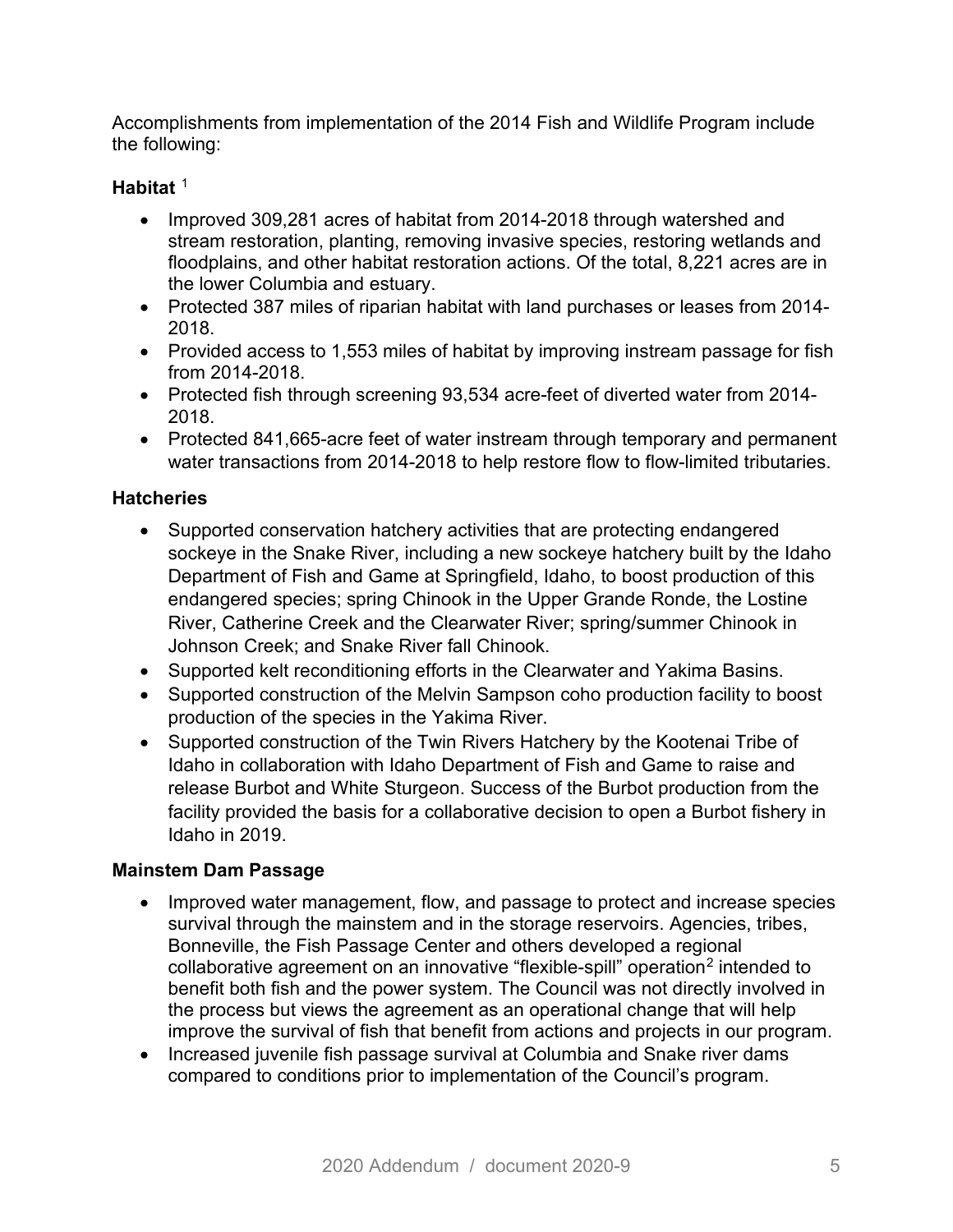• Invested in passage improvements for Pacific lamprey at the mainstem dams including installation of specially designed lamprey ladders and other passage structures.

# **Predator Control**

- Supported and engaged in a regional collaborative effort to support federal pinniped legislation to enhance local efforts to protect adult salmon returning to the river. $^3$  $^3$
- Supported management efforts to reduce avian and Northern Pikeminnow predation on juvenile salmon in the lower Columbia River, as well as Northern Pike predation in the upper Columbia River.<sup>[4](#page-46-4)</sup>
- Supported a regional approach to establish a defensive perimeter to keep invasive mussels out of the Columbia River Basin.

# **Reintroduction Above Blocked Areas**

• Initiated the investigation of the feasibility of reintroducing salmon and steelhead above Chief Joseph and Grand Coulee dams. $^{\rm 5}$  $^{\rm 5}$  $^{\rm 5}$ 

## **Wildlife**

• Established new settlement agreements with the State of Idaho for wildlife mitigation and to improve riparian and floodplain habitat.<sup>[6](#page-46-6)</sup>

# **Protected Areas**

• Continued implementation of the Protected Areas strategy to protect high-quality fish and wildlife resources in river reaches throughout the Northwest.

# **Program Performance and Progress**

• Finalized the *Program Performance & Progress* tool on the Council's fish and wildlife webpage for reporting and communicating program performance

# **Asset management**

• Developed and implemented the Asset Management Strategic Plan to ensure the longevity and integrity of the program's past investments – fish hatcheries, fish screens and lands.<sup>[7](#page-46-7)</sup>

# **Cost Savings**

• Realized \$3.36 million in savings through a cost-savings workgroup (FY 2016- 2019) sponsored by the Council and Bonneville and utilized \$2.48 million of the savings to fund new or expanded mitigation initiatives, i.e., blocked area habitat assessment; non-recurring maintenance of hatcheries and fish screens; a new Pacific Lamprey project; additional work for White Sturgeon and suppression of Northern Pike.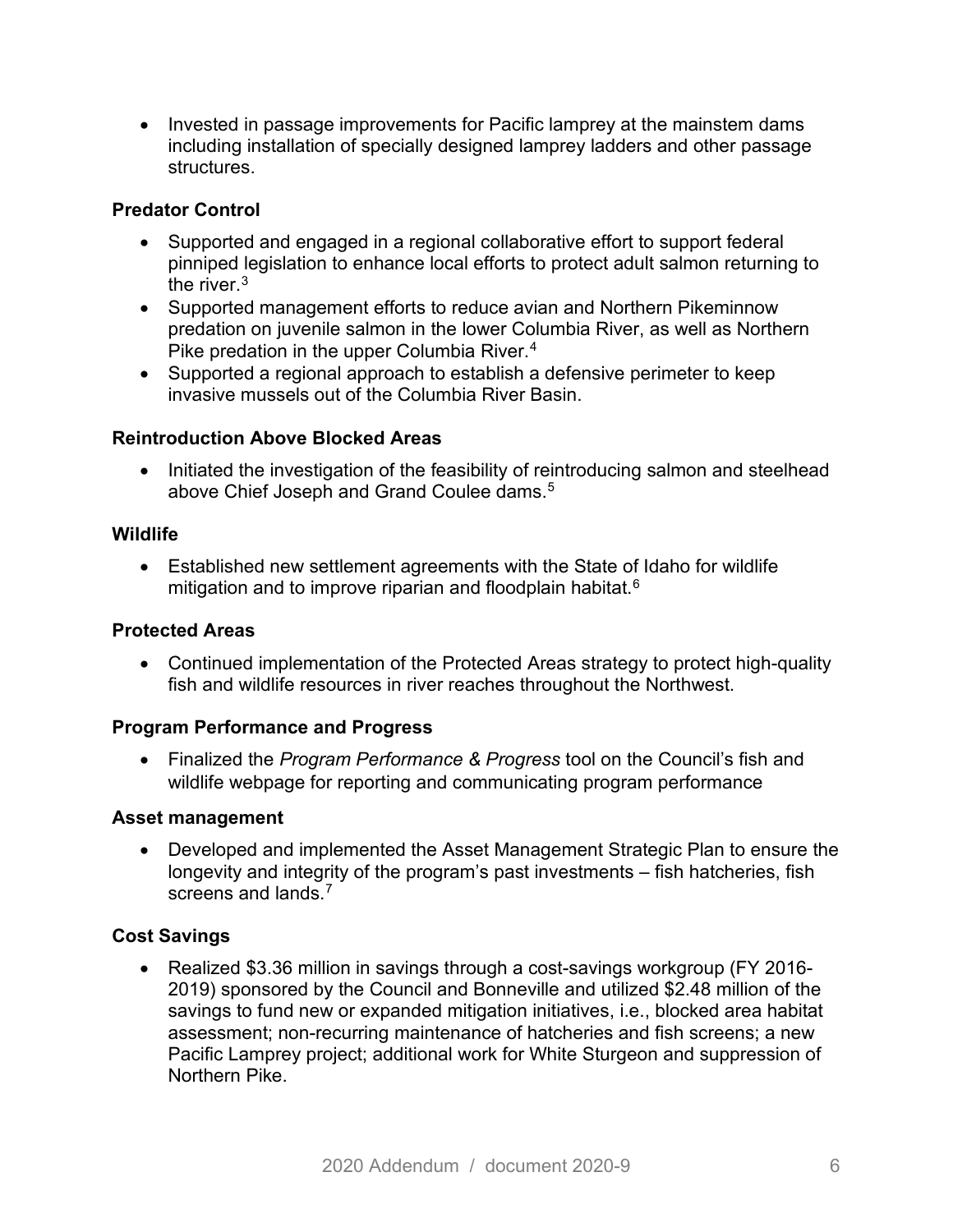Program challenges remain as well, highlighted by the continuing longer-term challenges in increasing and sustaining salmon and steelhead adult abundance in the Columbia basin. Also highlighted in the recommendations and in this program addendum is the overarching challenge of implementing a program to improve environmental conditions for fish and wildlife while climate change is redefining those very same environmental characteristics.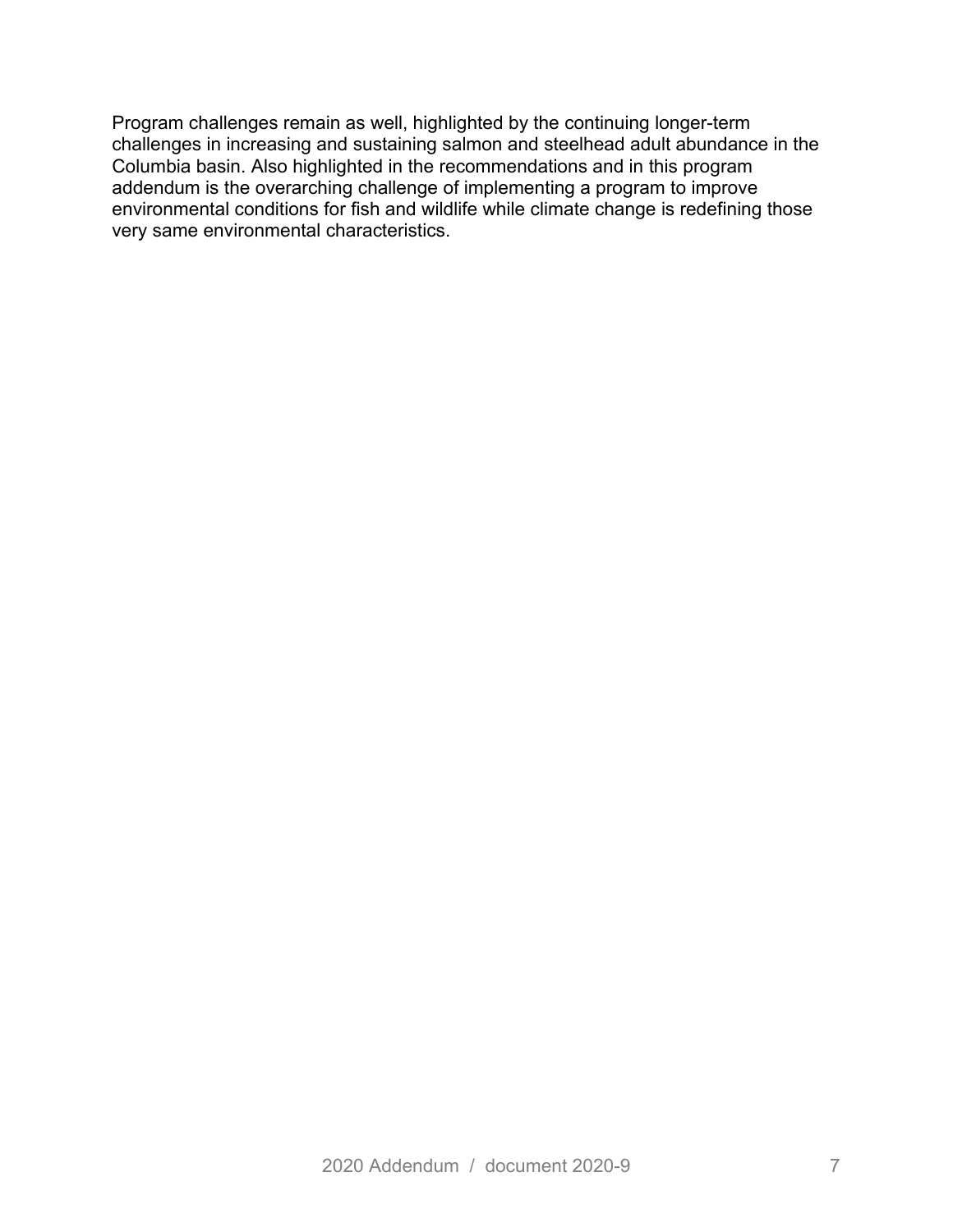# <span id="page-7-0"></span>**Part I: Program Performance and Adaptive Management**

# <span id="page-7-1"></span>**A. Program Goals, Objectives, and Performance Indicators**

In this part of the addendum, the goals, objectives, and indicators stated in [Part](https://www.nwcouncil.org/reports/2014-columbia-river-basin-fish-and-wildlife-program/iii-goals-and-objectives)  [Three,](https://www.nwcouncil.org/reports/2014-columbia-river-basin-fish-and-wildlife-program/iii-goals-and-objectives) III and [Appendix D](https://www.nwcouncil.org/reports/2014-columbia-river-basin-fish-and-wildlife-program/appendix-d-program-goals-and-objectives) of the 2014 Program, and the description of adaptive management in [Part](https://www.nwcouncil.org/reports/2014-columbia-river-basin-fish-and-wildlife-program/part-four-adaptive-management) IV, have been reorganized, reformulated, and supplemented to enable the Council and others to evaluate program performance in an effective way. Part I of the 2020 Addendum does not replace these provisions of the 2014 Program, but to the extent there is a conflict or explicit difference between the two, Part I of the 2020 Addendum is the controlling document.

Under the Northwest Power Act, the Council is to adopt a program "to protect, mitigate and enhance fish and wildlife, including related spawning grounds and habitat, affected by the development, operation, and management of the hydroelectric facilities located on the Columbia River or its tributaries." The 2014 Program's **Vision** describes what the Council expects the Columbia River Basin Fish and Wildlife Program to accomplish, consistent with the Act:

The vision for this program is a Columbia River ecosystem that sustains an abundant, productive, and diverse community of fish and wildlife, supported by mitigation across the basin for the adverse effects to fish and wildlife caused by the development and operation of the hydrosystem. This envisioned ecosystem provides abundant opportunities for tribal trust and treaty-right harvest, non-tribal harvest, and the conditions that allow for restoration of the fish and wildlife affected by the construction and operation of the hydrosystem.

The vision will be accomplished by protecting and restoring the natural ecological functions, habitats, and biological diversity of the Columbia River Basin. Where this is not feasible, other methods that are compatible with selfsustaining fish and wildlife populations will be used, including certain forms of production of hatchery fish. Where impacts have irrevocably changed the ecosystem, the program will protect and enhance habitat and species assemblages compatible with the altered ecosystem.

The program's goals and objectives are consistent with the Act and with the program's vision, describing the changes in the environment and the biological performance that are needed to achieve the vision. Where hydrosystem losses have been quantitatively assessed, such as with anadromous salmon and steelhead and certain aspects of the wildlife and resident fish impacts, the program's goals and objectives are explicitly described in terms of mitigating for those quantified hydrosystem losses. Where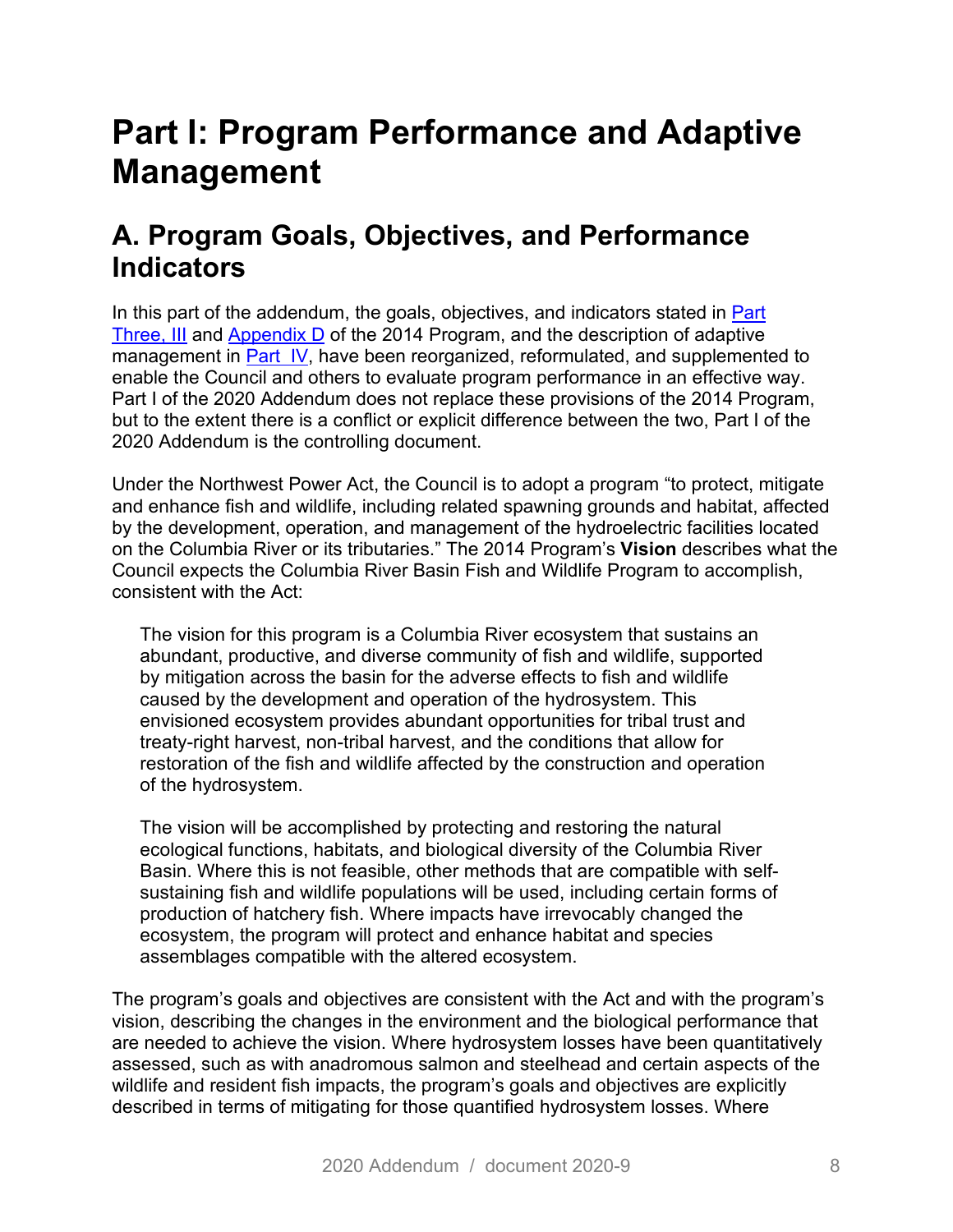hydrosystem losses have not been specifically identified, such as with sturgeon, lamprey, and resident species, this is recognized and accounted for in the statements of the program's goals and objectives.

Objectives are a means of achieving or contributing to the program's goals. In certain cases that are identified in the text or supporting documentation, objectives may be broader than, or derived from a source other than hydrosystem impacts. Based in part on careful consideration of the program amendment recommendations, the Council has decided to use these targets as objectives when they meet the following criteria: 1) they have been well developed by others in the region; 2) they clearly relate to the program goals; 3) implementing the program's measures will clearly be necessary to contribute to meeting these targets; and 4) the targets are relatively easy to understand and track. Achieving these objectives is not the same as achieving the program's goals, but the program's contribution toward meeting these objectives also demonstrates progress toward achieving the program's goals.

For example, a multi-year collaboration among federal, state, tribal, and nongovernmental entities, known as the NOAA Marine Fisheries Advisory Committee's Columbia Basin Partnership Task Force, recently developed a provisional set of rebuilding targets for salmon and steelhead populations in the Columbia River Basin. The collaborative group working to develop these target abundance numbers did not identify responsibility for achieving the targets, but the Columbia River Basin hydrosystem's protection and mitigation program under the Northwest Power Act will contribute significantly toward achieving these targets. Based in part on program amendment recommendations urging the Council to make use of this work, the Council identifies some of these numbers as provisional objectives and strategy performance indicators for the purposes of tracking and reporting.

All the program's substantive strategies in [Part Three, IV](https://www.nwcouncil.org/reports/2014-columbia-river-basin-fish-and-wildlife-program/iv-strategies-how-program-will-achieve-changes) of the 2014 program contribute to achieving the program's goals and objectives (See Figure 2, Fish and Wildlife Program Framework, in the 2014 Fish and Wildlife Program at page 11). This includes the Ecosystem Function Strategy and its various sub-strategies (most notably the Habitat and Mainstem Hydrosystem sub-strategies), and the Wild Fish and Artificial Propagation strategies. The wildlife goal is an exception; a more limited set of strategies is relied upon to achieve that goal. The Council needs an effective way to measure progress in implementing these strategies.

In addition to defining the goals and objectives, this addendum identifies a set of strategy performance indicators that can be used to assess progress in implementing the program strategies and improve the ecological and population conditions of the focal species. While a set of strategy performance indicators are identified in this addendum, the Council does not intend these to be formally part of the addendum. The Council, in collaboration with others, will develop and use the indicators as tracking tools that can be refined and changed outside of an amendment process, as better numbers or better indicators become available. The Council intends to continue working with the state and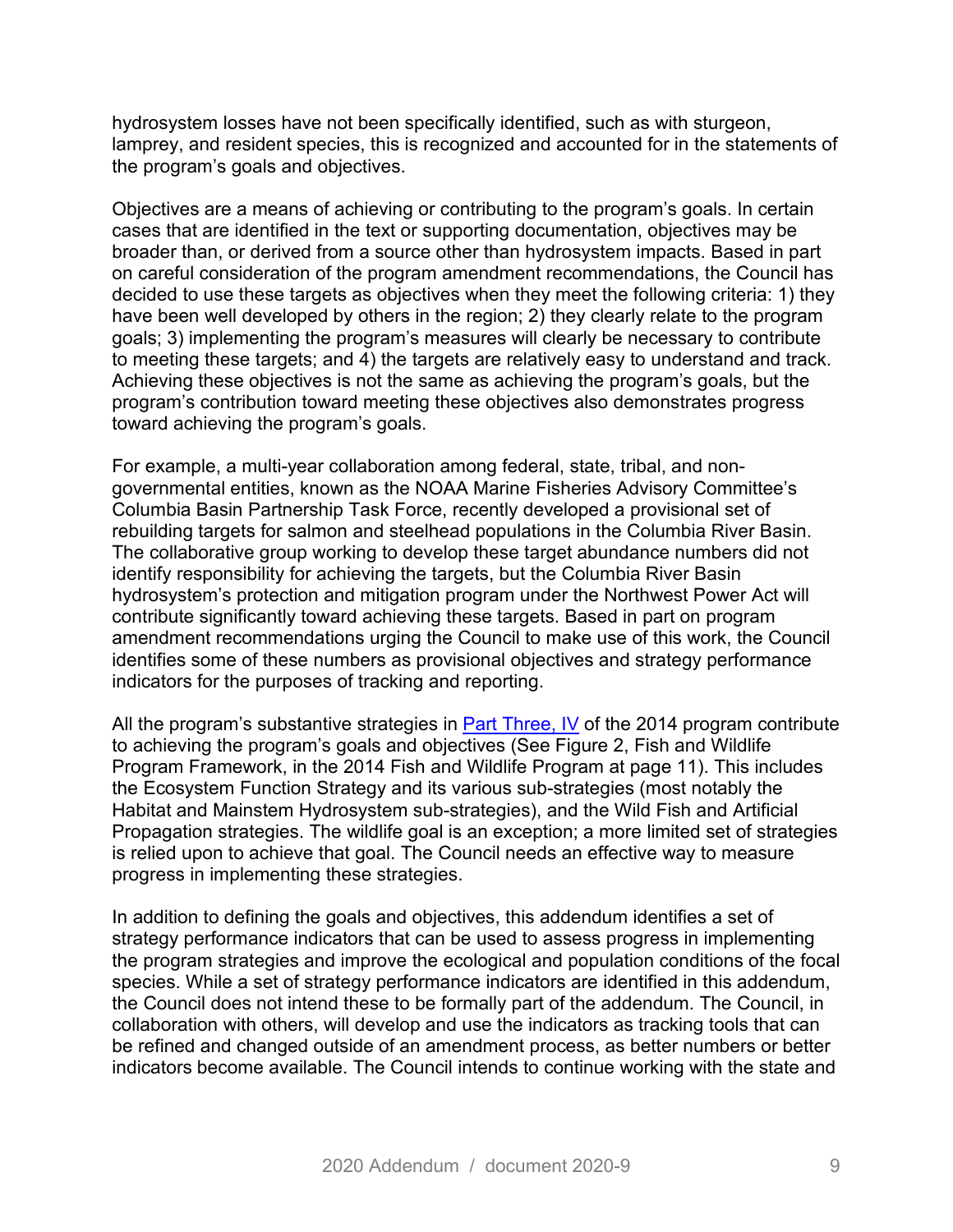federal fish and wildlife agencies, the region's Indian tribes, and others to refine the program's objectives and strategy performance indicators.

The Council drew from numerous sources to develop the strategy performance indicators, working primarily with representatives of the fish and wildlife agencies and tribes to identify a preliminary set of useful indicators. Sources include the recommendations and text of the 2014 Program; all of the objectives and indicators previously compiled by staff (available on the Council's website in its Fish Objectives mapping tool); the recommendations and comments throughout the program amendment process resulting in this addendum; and external sources of information about Columbia River Basin fish and wildlife.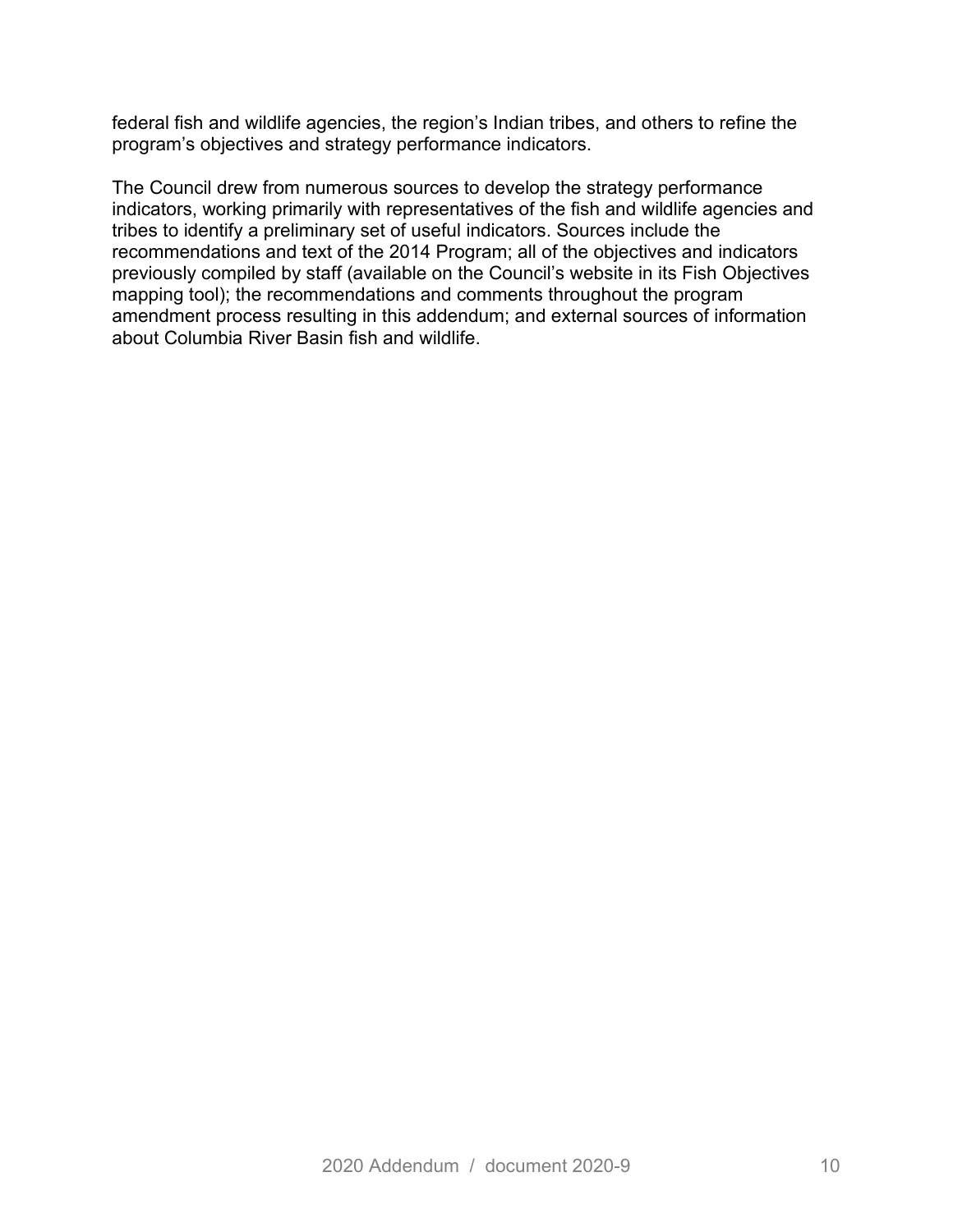# <span id="page-10-0"></span>**Anadromous Salmon and Steelhead Goal and Objectives**

## **Goal**

Increase total adult salmon and steelhead runs of Columbia River origin to a 10-year rolling average of five million annually by 2025, in a manner that emphasizes increases in the abundance of the populations that originate above Bonneville Dam. $^8$  $^8$ 

For the purposes of this goal, total adult salmon and steelhead abundance numbers should be obtained by combining the number of adult salmon of all species counted at Bonneville Dam, the number of fish spawning below Bonneville Dam, and the estimated number of salmon caught in the ocean and in rivers below Bonneville Dam. Increases in abundance everywhere in the river are important, given that hydropower development and operations affect the entire river and all the salmon and steelhead in the river. But because most of the loss of salmon and steelhead production as a result of hydroelectric development has occurred above Bonneville Dam, increases in abundance to satisfy this goal must come predominantly from the area above Bonneville Dam.

Increasing the total salmon and steelhead runs to five million is an interim program goal that began in the 1987 Program's commitment to "double the runs." This total abundance target is lower than the Council's estimates of the losses of anadromous fish due to the development and operation of the Columbia River hydroelectric facilities. *See* the program's [Compilation of Information on Salmon and Steelhead](https://www.nwcouncil.org/sites/default/files/AppendixDLosses_0.pdf) [Losses in the Columbia River Basin](https://www.nwcouncil.org/sites/default/files/AppendixDLosses_0.pdf) and Numerical Estimates of [Hydropower-](https://www.nwcouncil.org/sites/default/files/AppendixENumericalEstimates.pdf)[Related Losses.](https://www.nwcouncil.org/sites/default/files/AppendixENumericalEstimates.pdf) While the program has always assumed artificial production will be one of the strategies used to achieve this goal, the proportion of naturally spawning fish contributing to this goal should increase as natural production increases.

The program provides a flexible approach to mitigation for loss of anadromous fish in blocked areas that historically had runs of anadromous fish, including passage and habitat improvements, reintroduction of anadromous fish where feasible, and/or the provision of increased harvest opportunities through fish propagation, and by enhancing other species. *See* the Anadromous Fish Mitigation in Blocked Areas Strategy, Part Three [IV\(C\)\(3\) of the 2014 Program.](https://www.nwcouncil.org/reports/2014-columbia-river-basin-fish-and-wildlife-program/3-anadromous-fish-mitigation-blocked-areas)

The program's numerical goal for salmon and steelhead is part of an overarching qualitative goal, consistent with the program's vision and the Act, to protect, mitigate and enhance salmon and steelhead adversely affected by the Columbia River hydroelectric power system, including related spawning grounds and habitat. By doing so, contribute to reversing the decline in populations and making progress toward restoring and then maintaining stable healthy populations of salmon and steelhead that support sustainable fisheries and allow for desired expressions of traditional cultural values and practices. Populations that are healthy and support sustainable fisheries are defined as abundant, productive, genetically diverse, and spatially distributed within the Columbia River Basin, and provide ample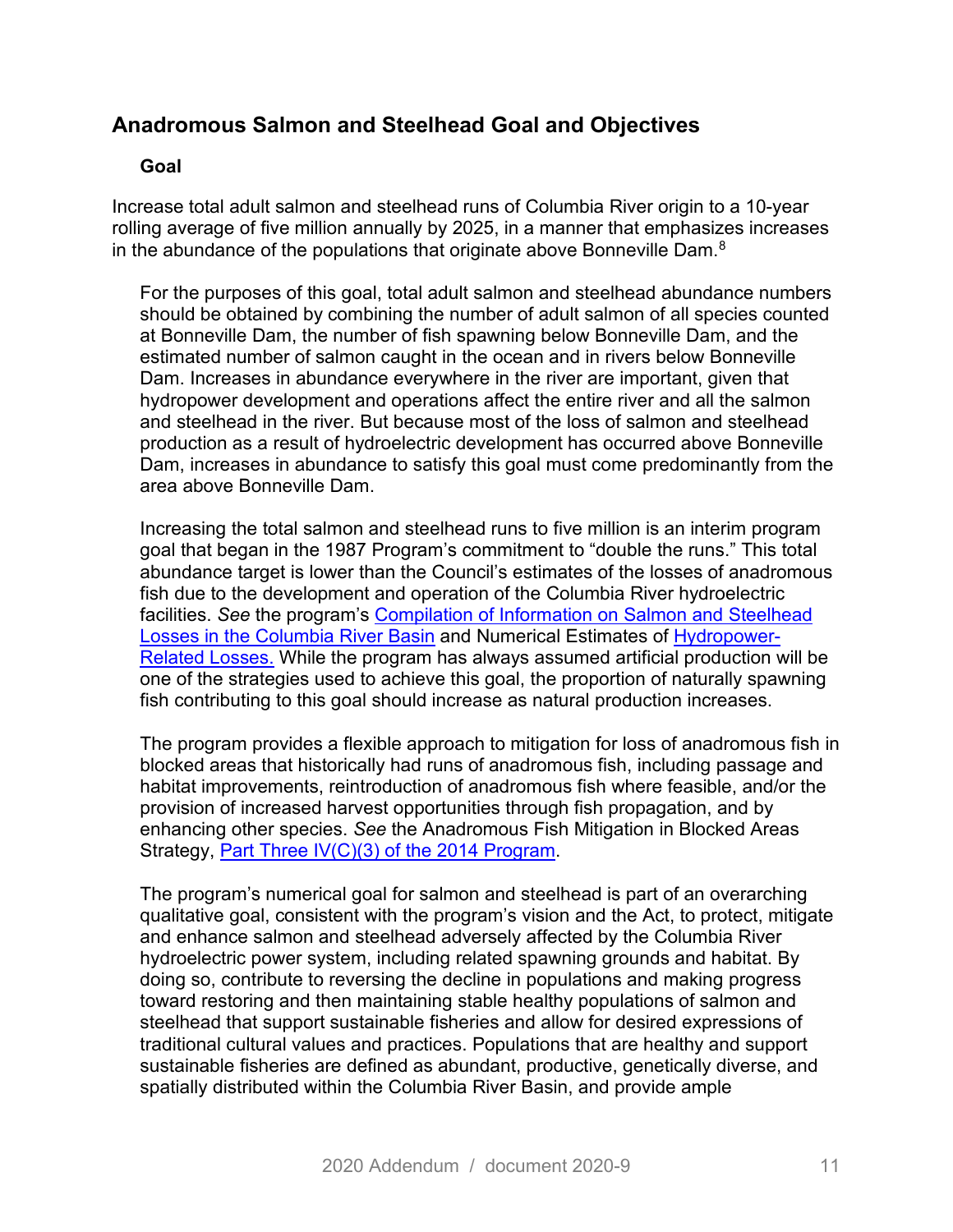opportunities for subsistence, ceremonial, recreational and (where appropriate) commercial fisheries that are of tribal trust, treaty, and non-treaty origin.

# **Biological Objectives (S)**

S1 - Contribute to achieving the targets for salmon and steelhead adult abundance by stock and subregion developed by the NOAA Marine Fisheries Advisory Committee's (MAFAC) Columbia Basin Partnership Task Force.

The tables below display summary information for both natural-spawning and hatchery-origin adult salmon and steelhead. For the complete details on these abundance targets and supporting information see A Vision for Salmon and Steelhead, Goals and Pathways for Restoring Thriving Salmon and Steelhead to the Columbia River Basin. Phase 2 Report of the Columbia Basin Partnership Task Force to the NOAA Fisheries Marine Fisheries Advisory Committee, July 16, 2020 version.

The Council adopts this program objective under the following premise: The Council has never distributed the program's total salmon and steelhead abundance goal among stocks and areas of the basin. The Task Force has recently developed abundance targets distributed across stocks and areas but has not allocated responsibility for meeting those targets among the Columbia hydropower system and other mortality sources. For that reason, the Task Force's abundance targets are not to be understood as a division of the Council program's interim hydrosystem goal of an average annual abundance of 5 million total salmon and steelhead adults. Nor does the Council intend these distributed targets to represent, by themselves, the basis for distribution of the program's effort under the Northwest Power Act to protect, mitigate and enhance salmon and steelhead in the different areas of the basin. Instead, the Council expects work implemented under the program will contribute toward achieving these distributed targets along the way to achieving the overarching program goal, and thus the Council will track progress toward these distributed abundance targets as part of program performance.

| Subregion               | Low     | <b>Medium</b> | High      |
|-------------------------|---------|---------------|-----------|
| Lower Columbia          | 193,900 | 426,700       | 772,500   |
| Mid-Columbia            | 109,200 | 303,000       | 678,400   |
| Upper Columbia          | 634,300 | 1,539,500     | 3,480,600 |
| <b>Snake River</b>      | 143,600 | 451,600       | 836,400   |
| <b>Willamette River</b> | 101,000 | 198,000       | 334,000   |

Natural Origin Adult Returns to the Mouth of the Columbia River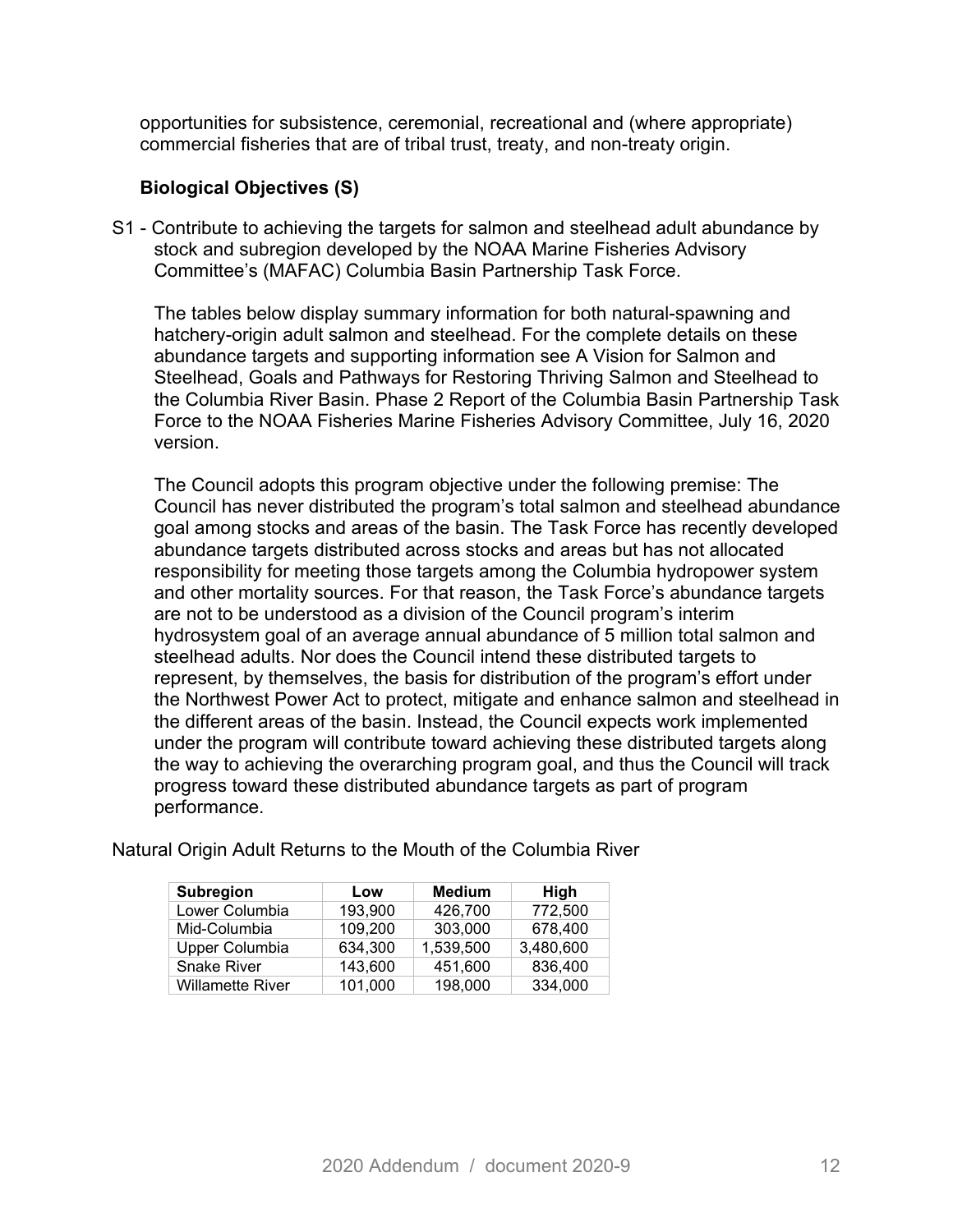Hatchery Origin Adult Returns to the Mouth of the Columbia River

| <b>Subregion</b>        | <b>Current</b> | <b>Future anticipated</b> |
|-------------------------|----------------|---------------------------|
| Lower Columbia          | 425,800        | 427.800                   |
| Mid-Columbia            | 381,700        | 385,500                   |
| Upper Columbia          | 265,700        | 610,400                   |
| <b>Snake River</b>      | 362,270        | 386,900                   |
| <b>Willamette River</b> | 64,000         | 67,700                    |

- S2 Contribute to achieving a smolt-to-adult return ratio (SAR) in the 2-6 percent range (minimum 2-percent; average 4-percent) for listed Snake River and upper Columbia salmon and steelhead, as well as for non-listed populations.
- S3 Continue to improve juvenile passage survival through the hydrosystem.
- S4 Achieve the following annual adult salmon and steelhead survival standards for the Bonneville Dam to Lower Granite Dam reach and the Bonneville Dam to McNary Dam reach: [9](#page-46-9)

| ESU                                    | Adult Performance Standard                                                                                                     | Reach             |
|----------------------------------------|--------------------------------------------------------------------------------------------------------------------------------|-------------------|
| <b>Snake River fall Chinook</b>        | 81.2%                                                                                                                          | <b>BON to LGR</b> |
| Snake River spring-summer<br>Chinook   | 91.0%                                                                                                                          | <b>BON</b> to LGR |
| Snake River sockeye                    | Use Snake River spring/summer<br>chinook salmon and steelhead as<br>surrogate until a standard is developed                    | <b>BON</b> to LGR |
| Snake River steelhead                  | 90.1%                                                                                                                          | <b>BON to LGR</b> |
| Upper Columbia River spring<br>Chinook | 90.1%                                                                                                                          | <b>BON to MCN</b> |
| Upper Columbia River steelhead         | 84.5%                                                                                                                          | <b>BON to MCN</b> |
| Middle Columbia River steelhead        | Use Snake River steelhead as<br>surrogate until a standard is developed                                                        | Variable          |
| Columbia River chum                    | None; assume survival is adequate if<br>Snake River chinook BON to LGR<br>standard is met                                      | None              |
| Lower Columbia River Chinook           | None; assume survival is adequate if<br>Snake River spring/summer chinook<br>and Snake River fall chinook standards<br>are met | None              |
| Lower Columbia River coho              | None; assume survival is adequate if<br>Snake River fall chinook standards are<br>met                                          | None              |
| Lower Columbia River steelhead         | None; assume survival is adequate if<br>Snake River steelhead standards are<br>met                                             | None              |
| Upper Willamette River Chinook         | None                                                                                                                           | None              |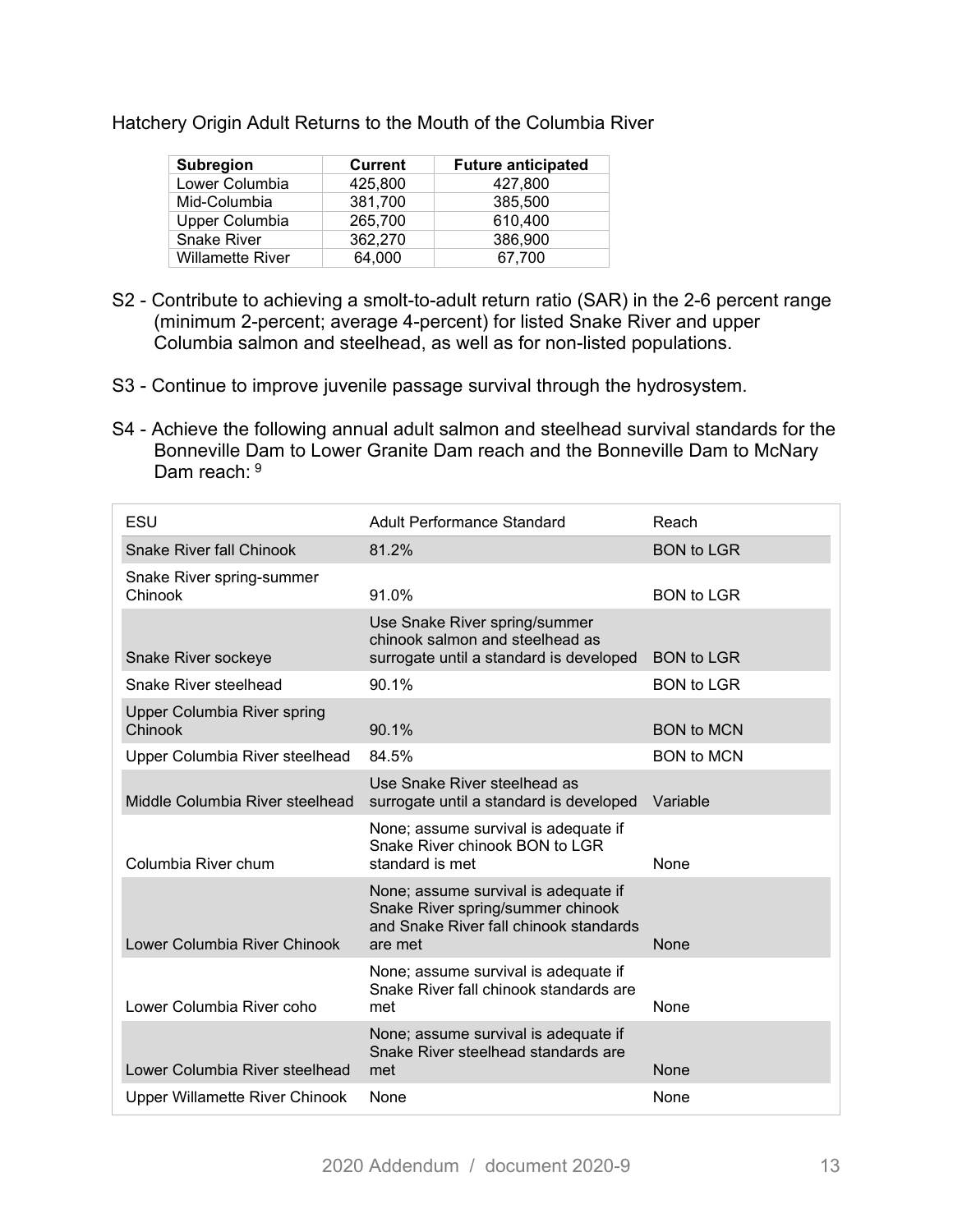| Upper Willamette River steelhead None | None |
|---------------------------------------|------|
|                                       |      |

- S5 With the agreement of the relevant co-managing state agencies and tribes, contribute to assessing and, where appropriate, expanding anadromous fish distribution into historical habitat above blocked areas.<sup>[10](#page-46-10)</sup>
- S6 Bonneville-funded hatcheries meet hatchery mitigation goals as described in the management plans or Hatchery Genetic Management Plans (HGMPs).
- S7 Maintain genetic diversity over time.

The ecological goal and relevant ecological objectives and related strategy performance indicators apply to the salmon and steelhead goal and biological objectives, as do the communication, assessment, and coordination goal and relevant objectives and related strategy performance indicators. See pages 233-24.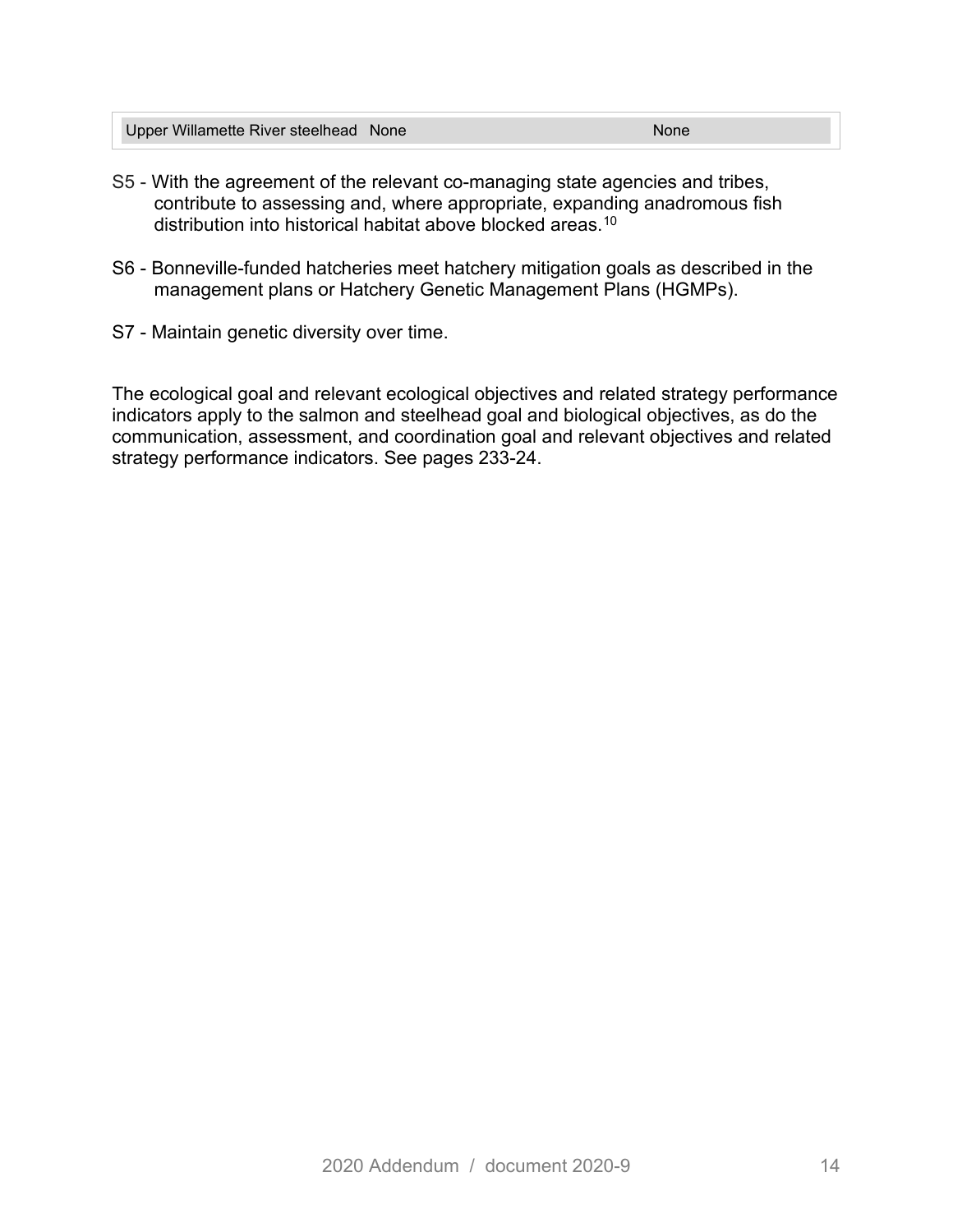# <span id="page-14-0"></span>**All Other Native Aquatic Focal Species Goal and Objectives**

# **Goal**

The program goal, consistent with the program Vision and the Act, is to protect, mitigate and enhance these other native focal aquatic species adversely affected by the development and operation of the Columbia River hydroelectric power system, including related spawning grounds and habitat.

The program does not include quantitative hydropower loss assessments and hydropower-related quantitative mitigation goals for aquatic species other than anadromous salmon and steelhead, with the one exception of the impacts of Hungry Horse and Libby dams on certain resident fish species. By protecting, mitigating and enhancing other native focal species, contribute to reversing the decline in populations and making progress toward restoring and then maintaining stable healthy populations that support sustainable fisheries and allow for desired expressions of traditional cultural values and practices. Populations that are healthy and support sustainable fisheries are defined as abundant, productive, genetically diverse, and spatially distributed in areas of the historic range within the Columbia River Basin, and provide ample opportunities for subsistence, ceremonial, recreational and (where appropriate) commercial fisheries that are of tribal trust, treaty, and non-treaty origin.<sup>[11](#page-47-0)</sup>

# **Biological Objectives**

# **White Sturgeon (WS)**

In the absence of quantitative goals and objectives based in hydropower loss assessments, contribute to achieving the following White Sturgeon adult abundance targets, as well as other population characteristics, derived from sturgeon management plans across the region: [12](#page-47-1)

# WS1 - Abundance:

# Lower Columbia and Lower Snake:

Lower Columbia: Three-year running mean of wild fish 300,000 Sub-Adults (38-65" fork length (FL) and 6,250 Adults (66"+ FL) by 2026.

Bonneville Reservoir: Three-event sampling mean of wild fish 67,973 Sub-Adults (38- 65" FL) and 6,728 Adults (66"+ FL).

The Dalles Reservoir: Three-event sampling mean of wild fish 47,125 Sub-Adults (38- 65" FL) and 3,392 Adults (66"+ FL) by 2029.

John Day Reservoir**:** Three-event sampling mean of wild and hatchery 208,081 Sub-Adults (38-65" FL) and 5,055 Adults (66"+ FL) by 2029.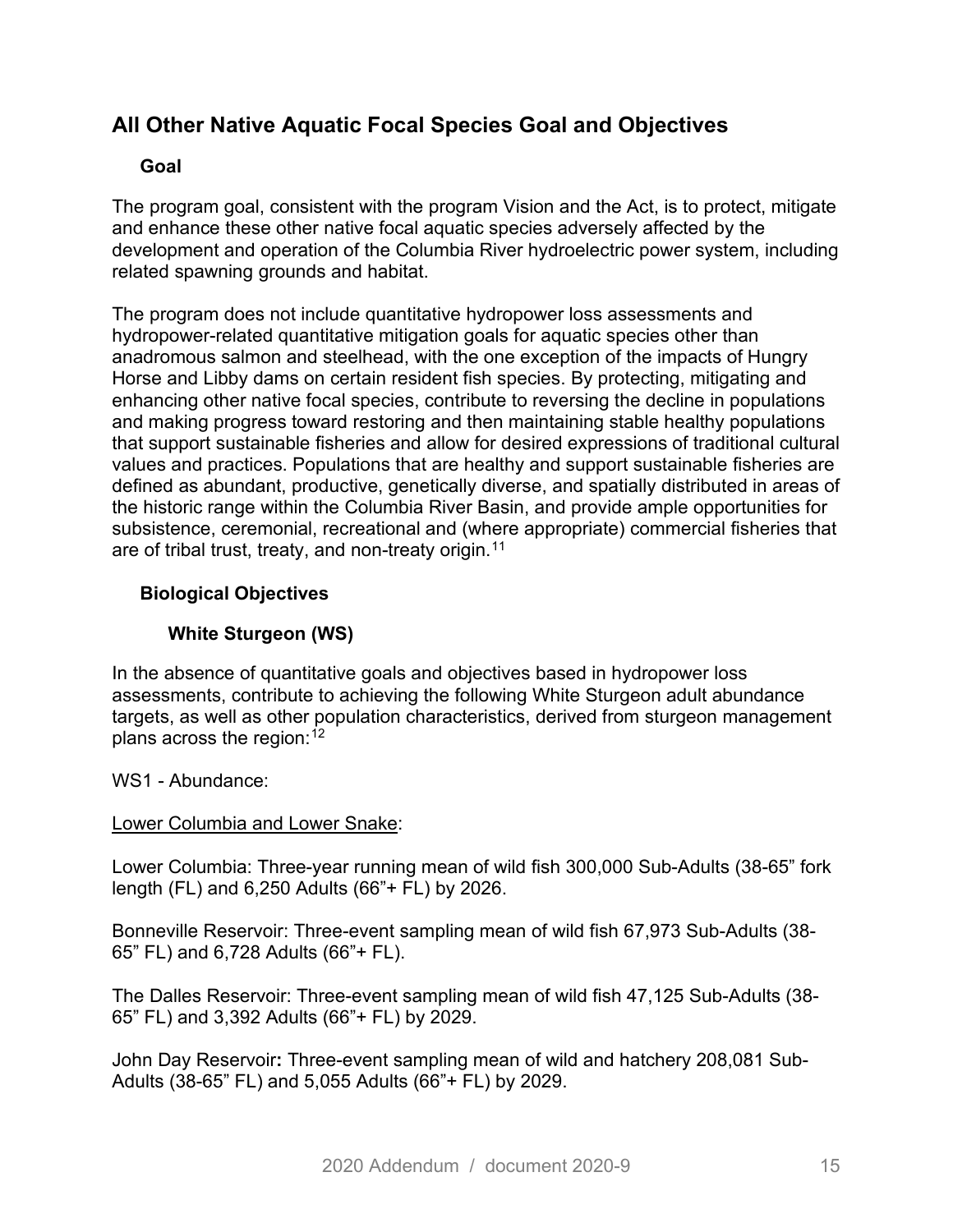McNary Reservoir and free-flowing section: Sub-adult and adult abundance targets when available based upon population viability analysis.

Ice Harbor Reservoir: Sub-adult and adult abundance targets when available based upon population viability analysis.

Lower Monumental Reservoir: Sub-adult and adult abundance targets when available based upon population viability analysis.

Little Goose Reservoir: Sub-adult and adult abundance targets when available based upon population viability analysis.

## Middle Snake:

Natural, stable age structure population with a minimum of 2,500 adult fish from Lower Granite to Hells Canyon as measured every 5 years.

#### Upper Snake:

| <b>Reach</b>                                                | <b>Abundance</b> |
|-------------------------------------------------------------|------------------|
| Shoshone Falls downstream to upper Salmon Falls Dam         | 1,400            |
| Upper Salmon Falls Dam downstream to Lower Salmon Falls Dam | 340              |
| Lower Salmon Falls Dam downstream to Bliss Dam              | 630              |
| Bliss Dam downstream to C.J. Strike Dam                     | 2,900            |
| C. J. Strike downstream to Swan Falls                       | 1.340            |
| Swan Falls downstream to Brownlee Dam                       | 7.100            |
| Brownlee Dam downstream to Oxbow Dam                        | 630              |
| Oxbow Dam downstream to Hells Canyon Dam                    | 1,300            |

#### Transboundary Upper Columbia:

Interim adult populations of 2,000 in the Canadian Transboundary Reach and 5,000 in the U.S. Transboundary Reach. Subsistence and recreational fishery harvest of 2,000 fish per year.

#### Kootenai River:

Stable, self-sustaining, healthy population within all available historical habitats. Adult abundance targets for hatchery-reared and wild fish will be developed over time as understanding of constraints are refined. Those constraints may change over time based on flow management, habitat, and nutrient restoration efforts.

The USFWS recovery goal for Kootenai River White Sturgeon is:

Number of Kootenai sturgeon wild recruits (offspring that survive to sexual maturity at 25 years) added to the adult (25 years or older) population annually averages at least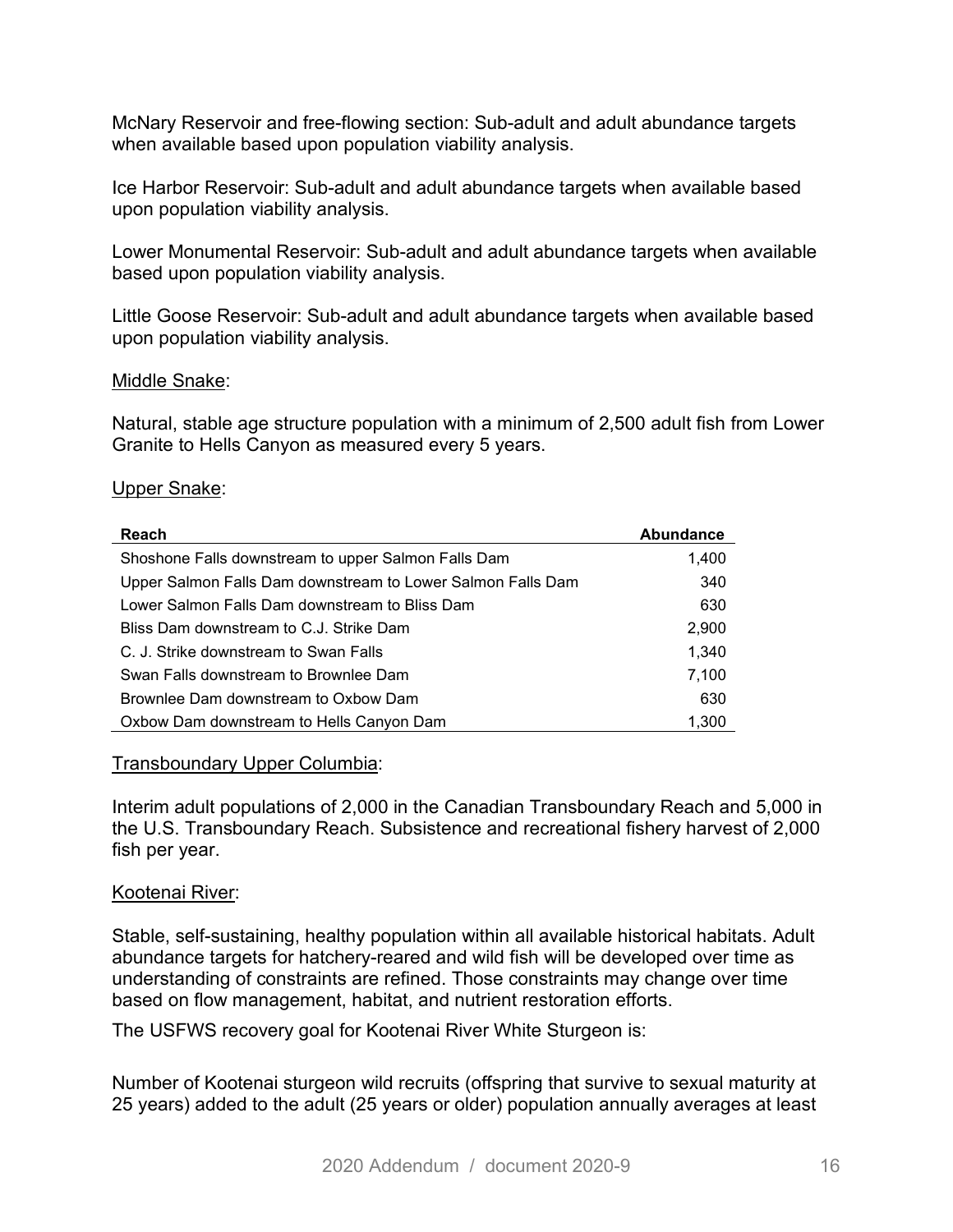250 individuals per year over 10 years. In addition, the population includes at least 10,000 wild juveniles, ages 3 to 24 years. The population demonstrates consistent natural production of at least 700 wild age-3 juveniles in at least three of 10 consecutive years.

Offspring of hatchery-reared sturgeon will count towards the recovery criteria, because those offspring will have been naturally spawned and reared in the Kootenai River.

## WS2 - Spatial Distribution:

Stable, healthy populations within all available historic habitats. These habitats include the lower Columbia River and its estuary, the Willamette River downstream of Willamette Falls; the Bonneville, The Dalles, John Day, McNary, Priest Rapids, Wanapum, Rock Island, Rocky Reach, Wells, and Rufus Woods reservoirs; and Lake Roosevelt on the Columbia River mainstem; the Kootenai River from Kootenai Falls, Montana, downstream to Corra Linn Dam at the outflow from Kootenay Lake in British Columbia; Ice Harbor, Lower Monumental, Little Goose, and Lower Granite reservoirs in the lower Snake River upstream to Shoshone Falls; and Oregon and Washington coastal rivers, bays, and estuaries.

#### WS3 - Genetic Diversity:

## Columbia River populations:

Maintain or attain genetic diversity within all populations similar to historic levels. Maintain diversity sufficient to respond to future conditions and permit population adaptation and persistence. The average number of alleles for groups of several similaraged year classes of white sturgeon (minimum number examined = 50) at 14 standardized loci is ≥ 235.

# Snake River populations:

Preserve genetic integrity (including rare alleles) similar to current levels. Number of alleles is 184 alleles at 13 baseline microsatellite loci for Lower Granite Dam to Brownlee Dam; 184 and 121 alleles at 13 baseline microsatellite loci for reaches between Brownlee Dam to Shoshone Falls as measured at 5-year intervals for Shoshone, Upper Salmon, Bliss, CJ Strike, Swan Falls) and ten-year intervals for Hells Canyon. (IPC White Sturgeon Genetics Management Plan, Schreier et al. 2013)

#### Kootenai River:

Number of alleles is 97 at 14 microsatellite loci.

WS4 - Productivity: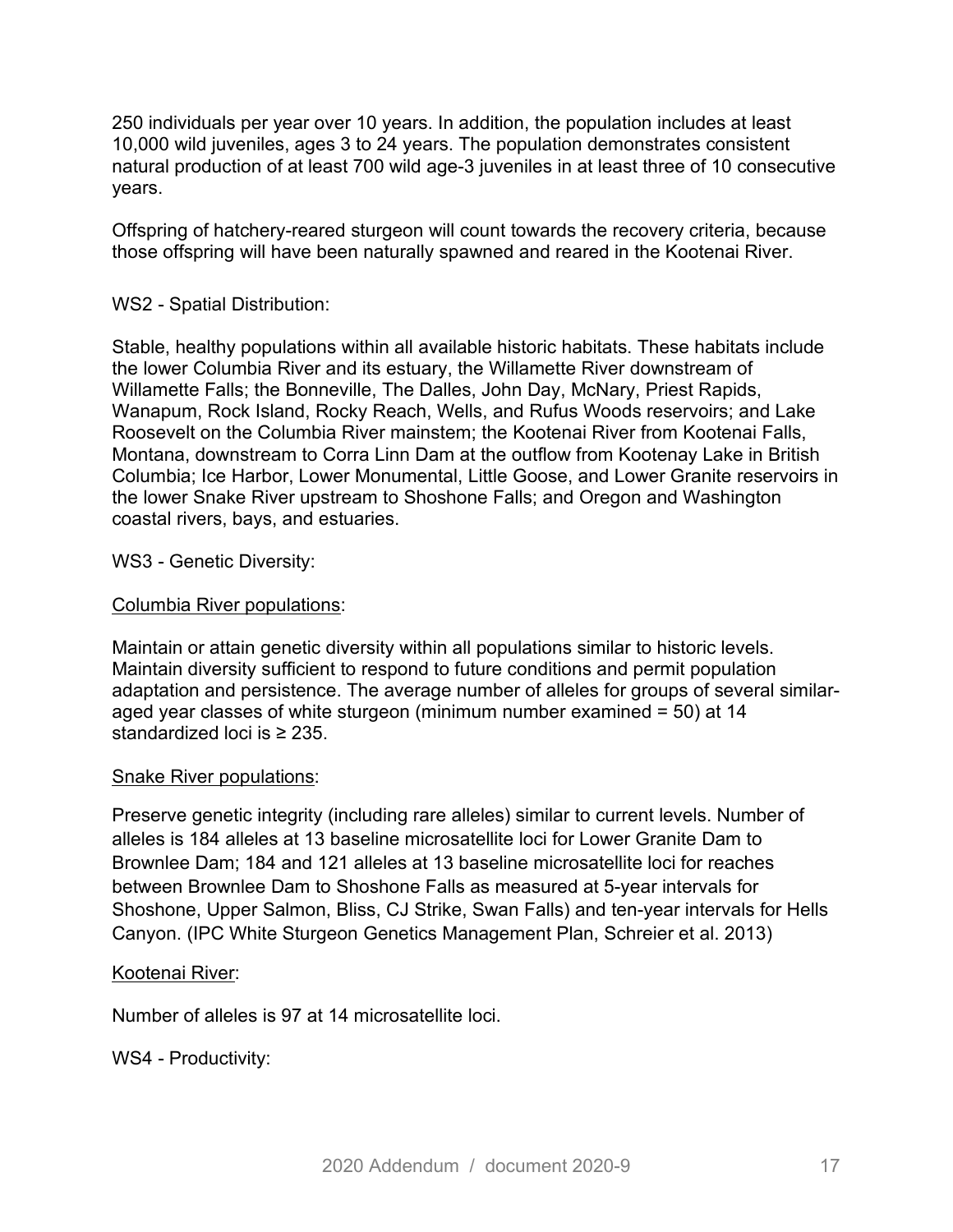## Lower Columbia and Lower Snake:

Annual recruitment and length-frequency distribution of wild White Sturgeon populations in all impounded and non-impounded reaches indicates a balanced, robust, productive, and viable population capable of supporting societal needs. The below populationspecific recruitment index objectives are provisional until full sturgeon loss assessments are completed.

- (1) Recruitment Index: Three year running mean of proportion of positive sets  $(E<sub>p</sub>)$ 
	- a. Lower Columbia: Ep ≥ 0.52
	- b. Bonneville Reservoir:  $E_p \ge 0.51$
	- c. The Dalles Reservoir:  $E_p \ge 0.53$
	- d. John Day Reservoir:  $E_p \geq 0.22$
	- e. McNary Reservoir and Free-flowing section: Ep when available based upon recruitment surveys.
	- f. Ice Harbor Reservoir:  $E_p$  when available based on recruitment surveys.
	- g. Lower Monumental Reservoir: Ep when available based on recruitment surveys.
	- h. Little Goose Reservoir: Ep when available based on recruitment surveys.
- (2) Length-Frequency Distribution: (In conjunction with above objectives) ~95% juveniles (21-38" FL), ~4.5% sub-adult (38-65" FL), ~0.5% adult (≥ 66" FL)

#### Snake River:

(1) Recruitment Index: Annual standardized YoY gill net sampling (CPUE) in Core Conservation populations (BLS to CJS and HCD to LGR) when available.

(2) Length-Frequency Distribution – numbers to be developed.

#### Kootenai River:

Annual recruitment of Kootenai sturgeon reflects a balanced, self-sustaining, viable population.

The USFWS downlisting criteria is production of wild age-3 juveniles occurring at] an annual average of at least 700 individuals over 10 consecutive years. Production of 700 or more wild age-3 juveniles should occur in at least 3 of the 10 years, ensuring the annual average is not the result of an anomalous singleyear event.

The USFWS delisting criteria is the number of wild recruits (offspring that survive to sexual maturity at 25 years) added to the adult (25 years or older) population annually averages at least 250 individuals per year over 10 years and includes at least 10,000 wild juveniles aged from 3 to 24 years.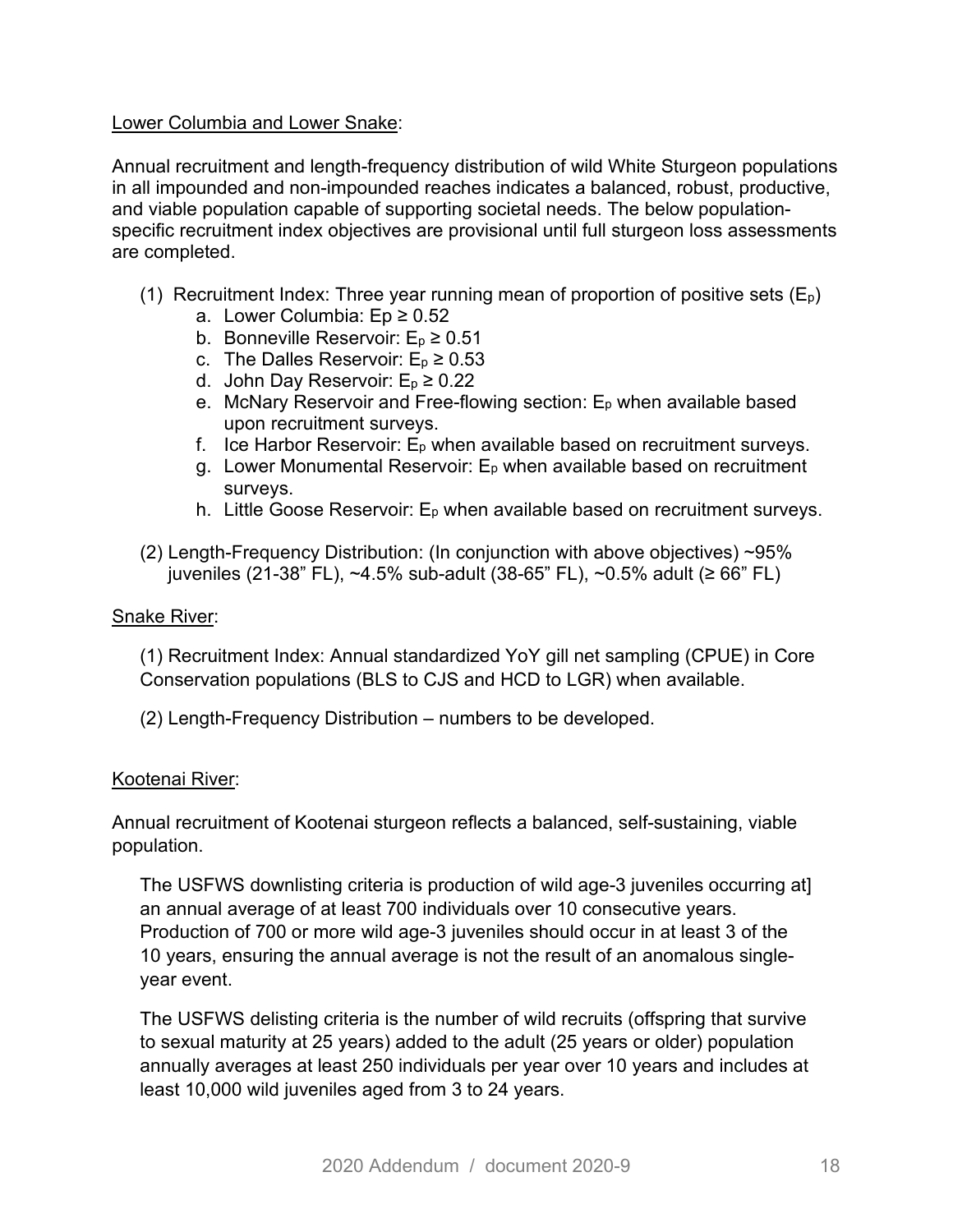# **Pacific Lamprey (L)**

In the absence of quantitative goals and objectives based in hydropower loss assessments, contribute to achieving the following adult abundance and other population targets for Pacific lamprey:

- L1 Adult Pacific lamprey abundance target of a three-year rolling average of 200,000 at Bonneville Dam by 2025, progressing toward 1,000,000 by 2035.<sup>[13](#page-47-2)</sup>
- L2 Reduce the risk of extirpation and improve adult abundance toward sustainable harvestable levels across the historic distribution and range of Pacific lamprey in the Columbia basin, including across all six Pacific Lamprey Regional Management Units (RMU), measured every five years.<sup>[14](#page-47-3)</sup>
- L3 Improve passage efficiency for adult Pacific Lamprey to an interim standard of at least 80 percent at each dam on the mainstem Columbia and Snake rivers.[15](#page-47-4)
- L4 For juvenile lamprey, improve passage efficiency and survival progressing toward standards used to measure juvenile salmonid survival.<sup>[16](#page-47-5)</sup>

# **Resident Salmonids (R)**

Except for assessments of the impacts of Hungry Horse and Libby dams on resident fish, the Fish and Wildlife Program does not include quantitative loss assessments or related goals and objectives for the hydropower system's impacts on resident salmonids. In their absence.

- R1 For Bull Trout, contribute to achieving self-sustaining populations geographically widespread across their native range, providing for genetic integrity and exchange and with stable and/or increasing fish populations capable of sustaining harvest across that range.<sup>[17](#page-47-6)</sup>
- R2 For Cutthroat Trout, contribute to achieving self-sustaining populations of geographically widespread across their native range, providing for genetic integrity and exchange and with stable and/or increasing fish populations capable of sustaining harvest across that range.<sup>[18](#page-47-7)</sup>
- R3 For Kokanee, contribute to achieving self-sustaining, broadly distributed populations in the 11 subbasins in which they are present, with stable and/or increasing populations capable of sustaining harvest where they are identified as a focal species. [19](#page-47-8)
- R4 For Redband Trout, contribute to achieving self-sustaining populations of geographically widespread across their native range, providing for genetic integrity and exchange and with stable and/or increasing fish populations capable of sustaining harvest across that range.<sup>[20](#page-48-0)</sup>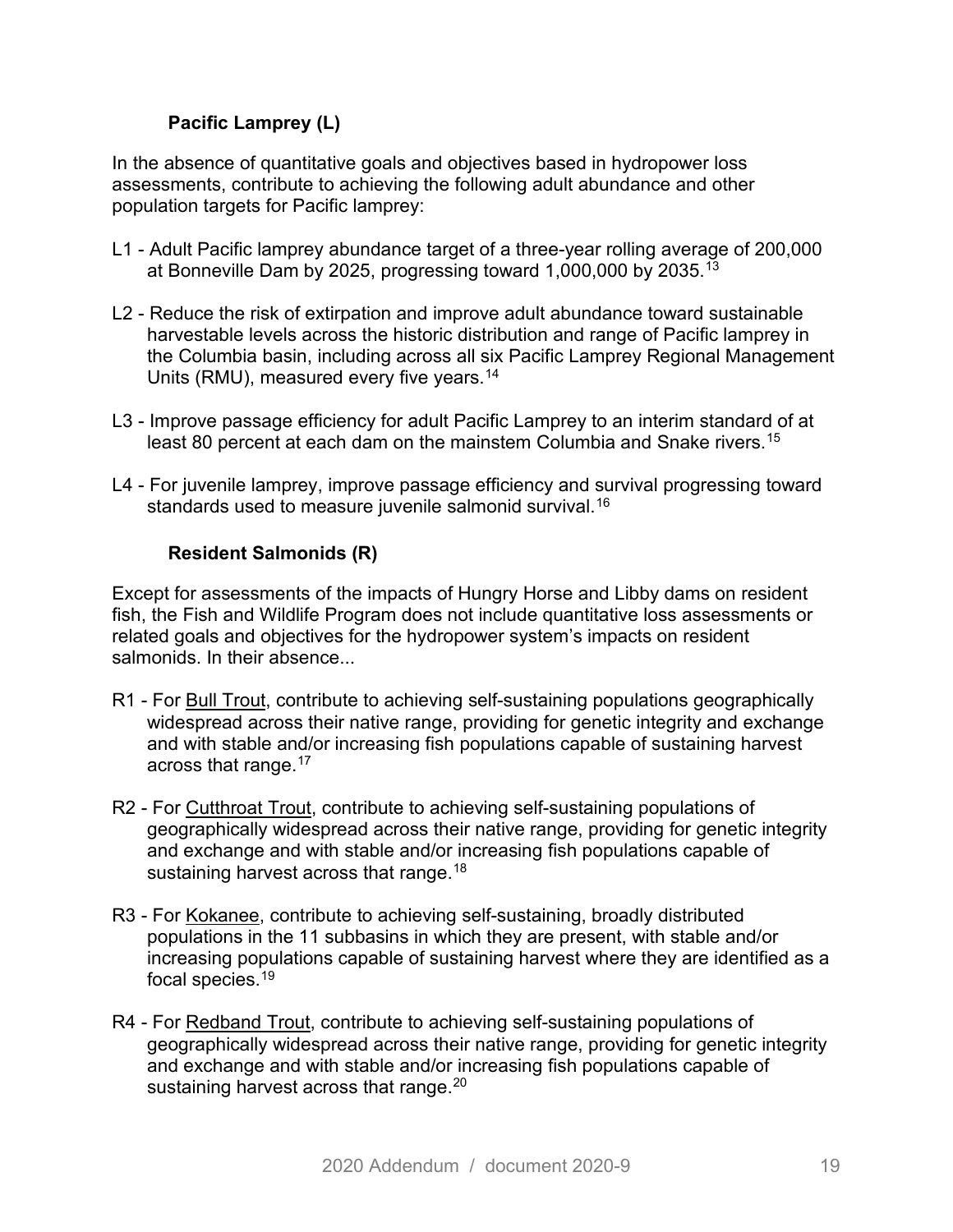- R5 Hungry Horse Dam impacts on Westslope Cutthroat and Bull Trout have been assessed and partially mitigated. Mitigation for these losses has been expressed and implemented under the program primarily in terms of operations and habitat protection targets and not species numbers. A current mitigation target for these salmonids is by 2024 to restore and protect 448 miles (721 km) of suitable stream habitat within the Flathead River watershed that is closely equivalent to the habitat blocked and inundated by Hungry Horse Dam. [21](#page-48-1)
- R6 Libby Dam impacts on Westslope Cutthroat and Bull Trout have been assessed and partially mitigated. Mitigation for these losses has been expressed and implemented under the program primarily in terms of operations and habitat protection targets and not species numbers. Current mitigation targets for these salmonids is by 2028 to protect or restore 109 miles (175.42 km) of Kootenai River and 40 miles (64.37 km) of tributary stream that were inundated by Libby Dam and make accessible 60 miles or more of previously blocked suitable streams. <sup>[22](#page-48-2)</sup>

# **Other Native Aquatic Focal Species (NF)**

The Fish and Wildlife Program does not include quantitative loss assessments or objectives for the hydropower system's impacts on other native aquatic focal species, including Eulachon, Burbot, Oregon Chub and freshwater mussels. At this point, the program's biological objectives for these other native aquatic focal species are expressed in the goal statement. $23$ 

The ecological goal and relevant ecological objectives and related strategy performance indicators also apply to the aquatic species goal and biological objectives, as do the communication, assessment, and coordination goal and relevant objectives and related strategy performance indicators. See pages 233-244.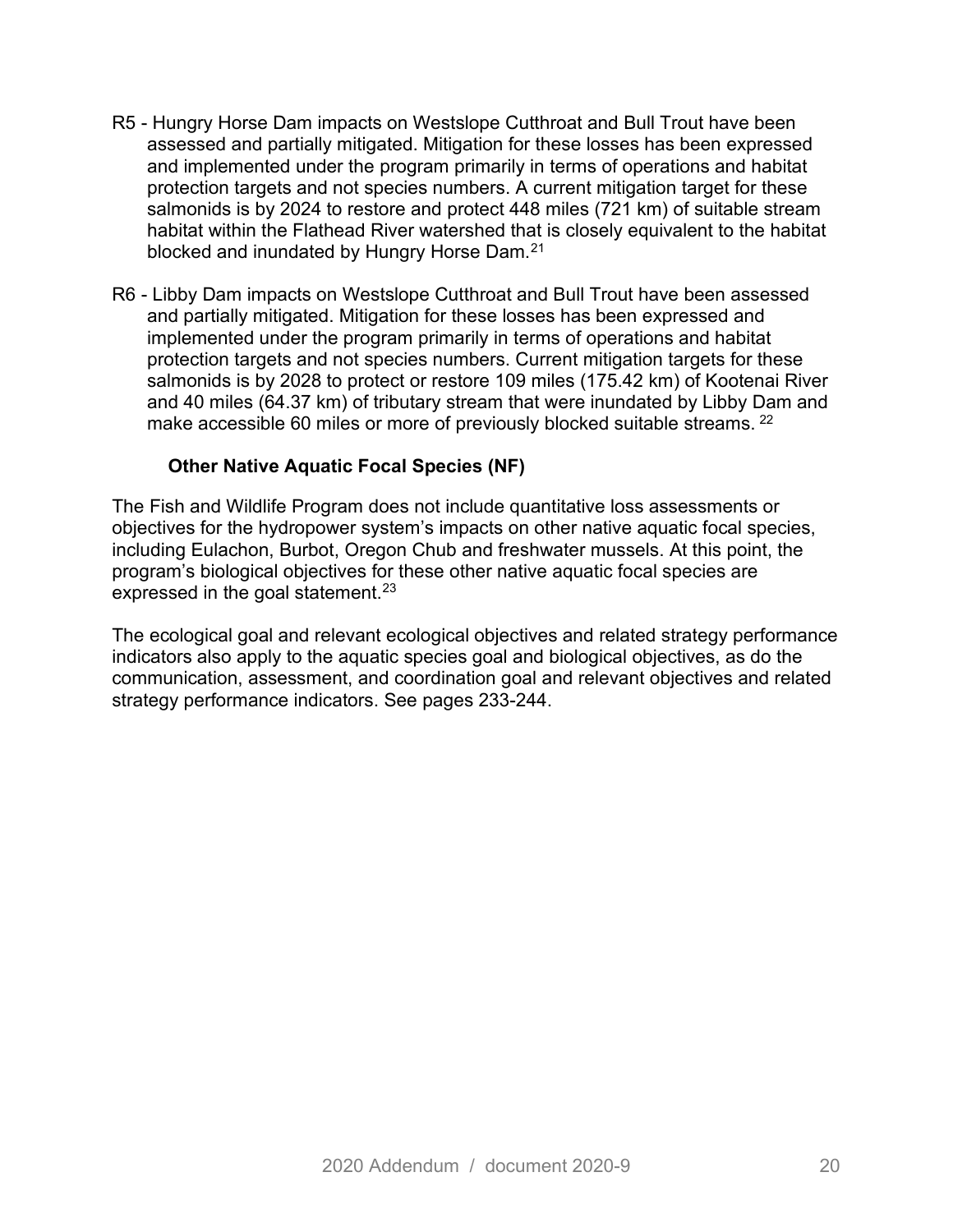# <span id="page-20-0"></span>**Wildlife Goal and Objectives**

# **Goal**

Mitigate for wildlife losses caused by the development and operation of hydropower dams. [24](#page-48-4)

# **Mitigation Objectives (W)**

Wildlife losses from dam construction and inundation have been assessed and quantified and are displayed in [Appendix C, Table C-4](https://www.nwcouncil.org/reports/2014-columbia-river-basin-fish-and-wildlife-program/appendix-c-wildlife-mitigation-priorities-construction-and-inundation-loss-assessments-and#loss) of the 2014 Fish and Wildlife Program. The program expressed wildlife losses caused by dam construction and inundation (C&I) through a measurement of affected and inundated acres and then a calculation of lost habitat area and quality for representative species on those acres, called habitat units (HU), not through species numbers.

Mitigation for the assessed C&I losses is nearly complete, through three decades of the acquisition and protection of properties. The value of properties acquired has been assessed either as an amount of HUs acquired or as properties acquired of a certain acreage with an agreement among the relevant entities that acquisition of these properties sufficed to mitigate for an understood portion of the losses.

Operation losses, though assessed and mitigated in some areas, remain largely unassessed and unaddressed.

Though Appendix C, table C4 remains the expression of C&I mitigation objectives, the Council also wanted to determine mitigation to date. The Wildlife Loss Mitigation table (below) provides the Council's assessment of the degree to which Bonneville has completed its C&I or operation mitigation responsibility. The colors for each dam or dam group signify:

**Dark Blue (DB)** - The C&I loss has been mitigated through the acquisition of sufficient HUs; in the case of operation losses the loss has been mitigated through acquisition of the appropriate metric.

**Light Blue (LB)** - The C&I or operation loss has been mitigated through a settlement agreement. In some instances, the parties to the agreement have not completed the acreage or HU amounts, but Bonneville has fulfilled its obligation by dedicating funding to complete mitigation.

**Yellow (Y)** - C&I mitigation has taken place and might be nearing completion, but issues remain to be addressed or settled; for operation losses the loss has been assessed and some mitigation may have occurred.

**Purple (P)** - C&I mitigation has been unaddressed or significant issues remain to be addressed or settled; for operations, the loss has not been assessed, therefore no mitigation has occurred to count against the unassessed loss.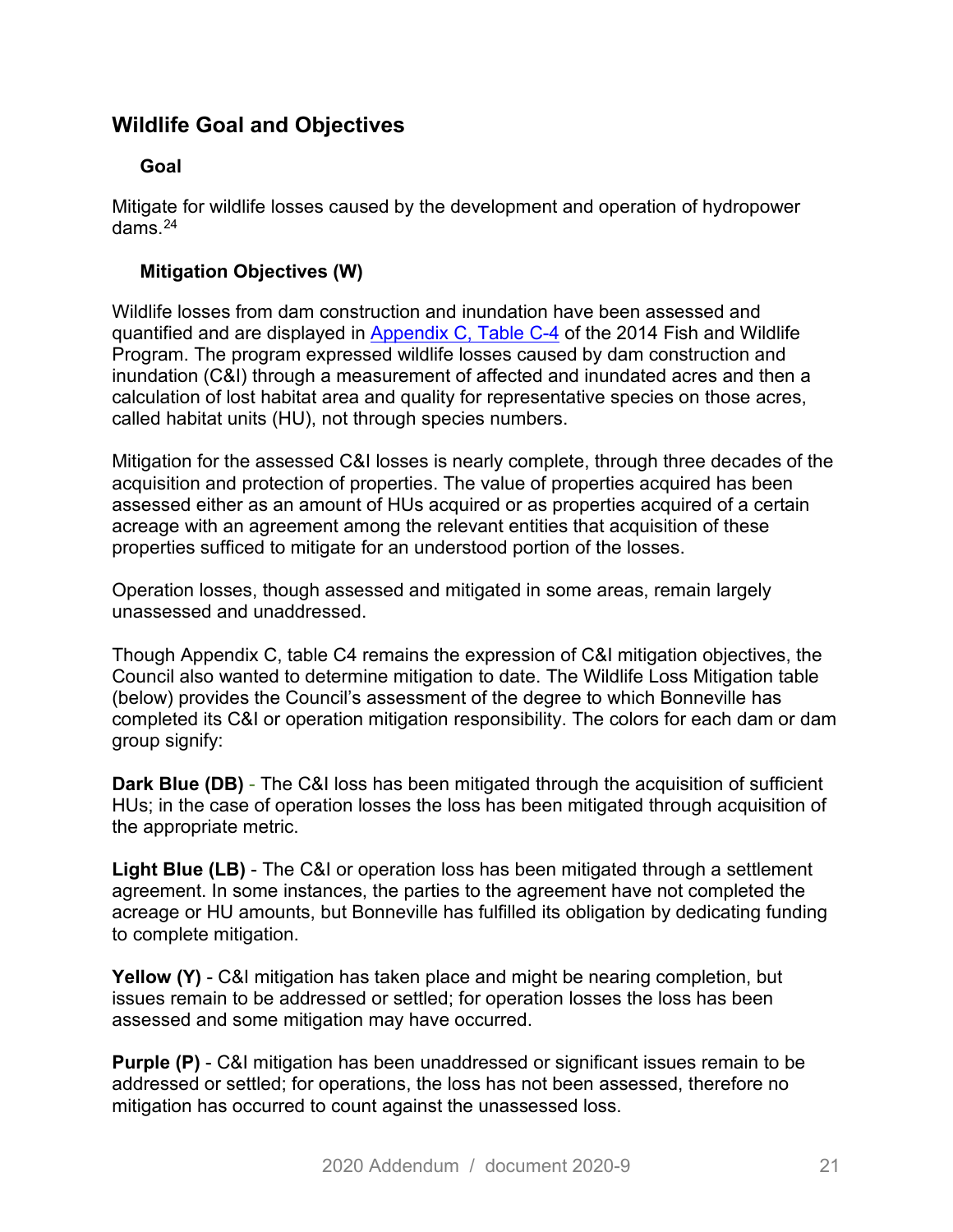- W1 Complete mitigation for construction and inundation losses over the next five-year period by acquiring lands or through settlement to turn the entire C&I portion of the Wildlife Loss Mitigation table (below) to **Dark Blue** or **Light Blue**. [25](#page-48-5)
- W2 Assess and mitigate for losses due to the operation of the hydroelectric facilities. Mitigate for the assessed losses of wildlife associated with the ongoing operations of Hungry Horse and Libby at 26,321 acres for Hungry Horse Dam and 35,571 acres at Libby Dam. The objective for the next five-year period will be to turn the **Purple** portions of the Operation Loss portion of the Wildlife Loss Mitigation Table **Yellow or Light Blue**. [26](#page-49-0)

| <b>Dam or Dam Complex</b>                                | <b>C&amp;I Loss</b> | <b>Operation</b><br>Loss |
|----------------------------------------------------------|---------------------|--------------------------|
| Willamette                                               | <b>LB</b>           | <b>LB</b>                |
| <b>Bonneville</b>                                        | DB                  | P                        |
| The Dalles                                               | DB                  | P                        |
| John Day                                                 | DB                  | P                        |
| <b>McNary</b>                                            | DB                  | P                        |
| <b>Lower Snake</b>                                       | DB                  | P                        |
| Upper Snake (Idaho MOA,<br>including Deadwood operation) | LB                  | LB                       |
| Anderson Ranch                                           | Y                   | P                        |
| <b>Black Canyon</b>                                      | P                   | P                        |
| Deadwood                                                 | P                   | P                        |
| Minidoka                                                 | Y                   | P                        |
| Palisades                                                | Y                   | P                        |
| Dworshak                                                 | <b>LB</b>           | P                        |
| Chief Joseph                                             | DB                  | P                        |
| <b>Grand Coulee</b>                                      | Y                   | P                        |
| Albeni Falls (Idaho MOA)                                 | LB                  | <b>LB</b>                |
| Albeni Falls (Kalispel MOU)                              | LB                  | P                        |
| Albeni Falls (Other)                                     | Y                   | P                        |
| Libby                                                    | LВ                  | Y                        |
| <b>Hungry Horse</b>                                      | LB                  | Y                        |

# **Wildlife Loss Mitigation (W1 and W2)**

- W3 All parcels and/or management units operate under an approved management plan.
- W4 Maintain existing habitat mitigation values on the parcels and/or management units as described in their individual management plans.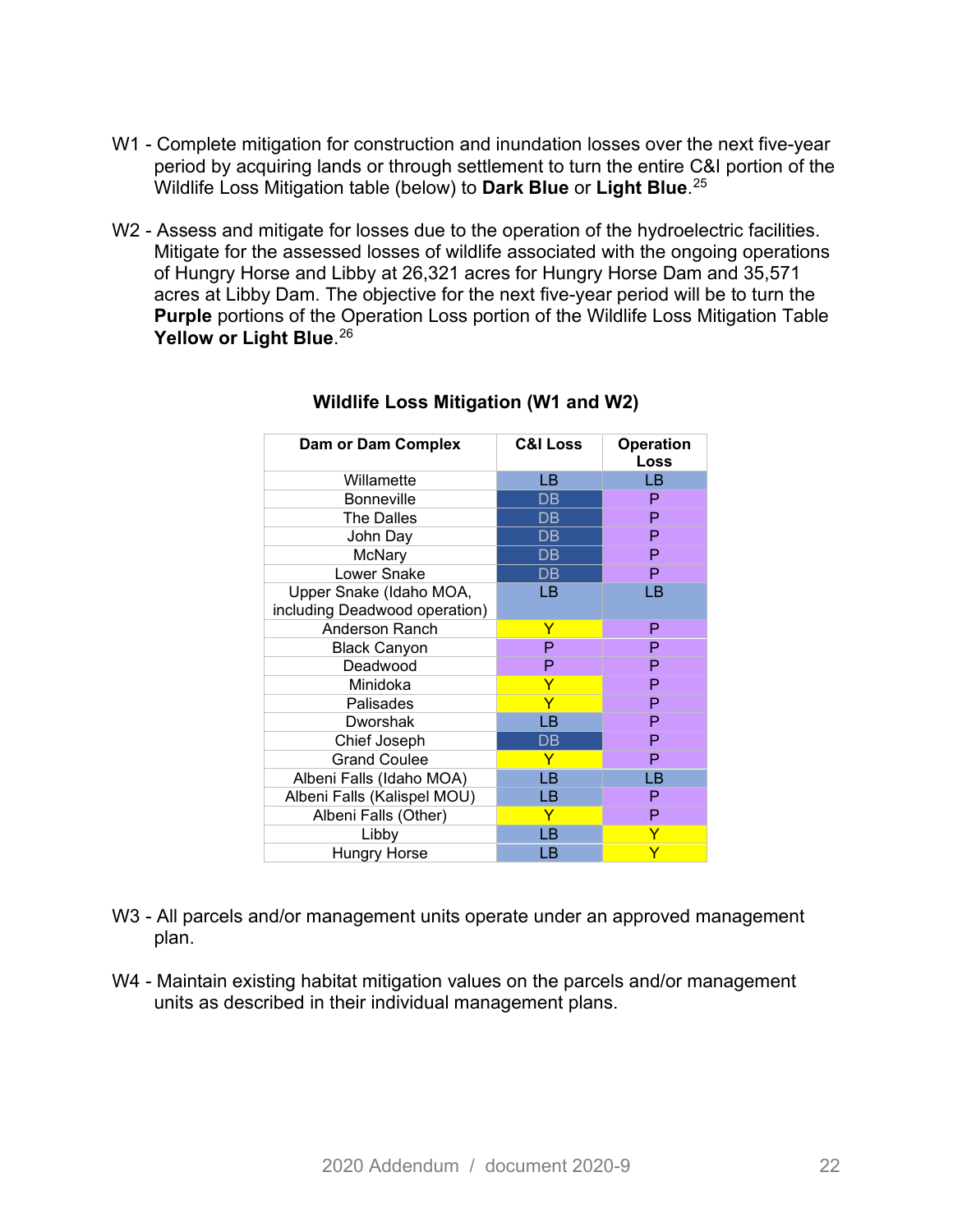# <span id="page-22-0"></span>**Ecological Goal and Objectives**

# **Goal**

Contribute to providing environmental conditions and processes that support the ecosystem functions necessary to restore healthy, self-sustaining and harvestable populations of native anadromous and resident fish and wildlife adversely affected by the hydroelectric power system, including related spawning grounds and habitat. $27$ 

# **Ecological Objectives (E)**[28](#page-49-2)

- E1 Contribute to maintaining and improving habitat quantity, quality, connectivity, and functions while taking into account climate change.
- E2 Contribute to maintaining and improving water quantity and quality.
- E3 Provide flows through the hydrosystem of sufficient quality and quantity to improve production, migration, and survival of fish[.29](#page-49-3) As described in the 2014 Program and Part II of this 2020 Addendum, the program's objectives include flow objectives and reservoir elevation targets recognized in the program and in most cases embedded in the federal system operating plans and intended to benefit both listed and key unlisted populations of anadromous and resident fish. These objectives include managing water through the hydroelectric system to attempt to achieve the following seasonal flow objectives at specified mainstem Columbia and Snake River dams, with limitations and adjustments on meeting these targets as described by the Action Agencies in the 2018 ESA Section 7 consultation documents and in the 2014 Program's Mainstem strategy. $^{\rm 30}$  $^{\rm 30}$  $^{\rm 30}$

|                                                                                                                                                                                       |                                       | Spring                    |                | Summer           |
|---------------------------------------------------------------------------------------------------------------------------------------------------------------------------------------|---------------------------------------|---------------------------|----------------|------------------|
| Location                                                                                                                                                                              | Dates                                 | Objective (kcfs)          | <b>Dates</b>   | Objective (kcfs) |
| Snake River at Lower Granite<br>Dam                                                                                                                                                   | 4/03 to 6/20 85 to 100 <sup>(1)</sup> |                           | $6/21$ to 8/31 | 55 to $55^{(1)}$ |
| Columbia River at McNary Dam                                                                                                                                                          | $4/10$ to 6/30                        | 220 to 260 <sup>(1)</sup> | 7/01 to 8/31   | 200              |
| Columbia River at Priest Rapids                                                                                                                                                       | 4/10 to 6/30                          | 135                       | N/A            | N/A              |
| Columbia River at Bonneville<br>Dam                                                                                                                                                   | 11/1 to<br>emergence                  | 125 to $160^{(2)}$        | N/A            | N/A              |
| (1) the kcfs objective varies according to value forecasts.<br>(2) the kcfs objective varies based on actual and forecasted water conditions.<br>Kcfs: thousand cubic feet per second |                                       |                           |                |                  |

E4 - Contribute to further reducing avian, pinniped and fish predators that negatively impact the habitat and populations of focal fish species in order to improve abundance and survival of these fish species.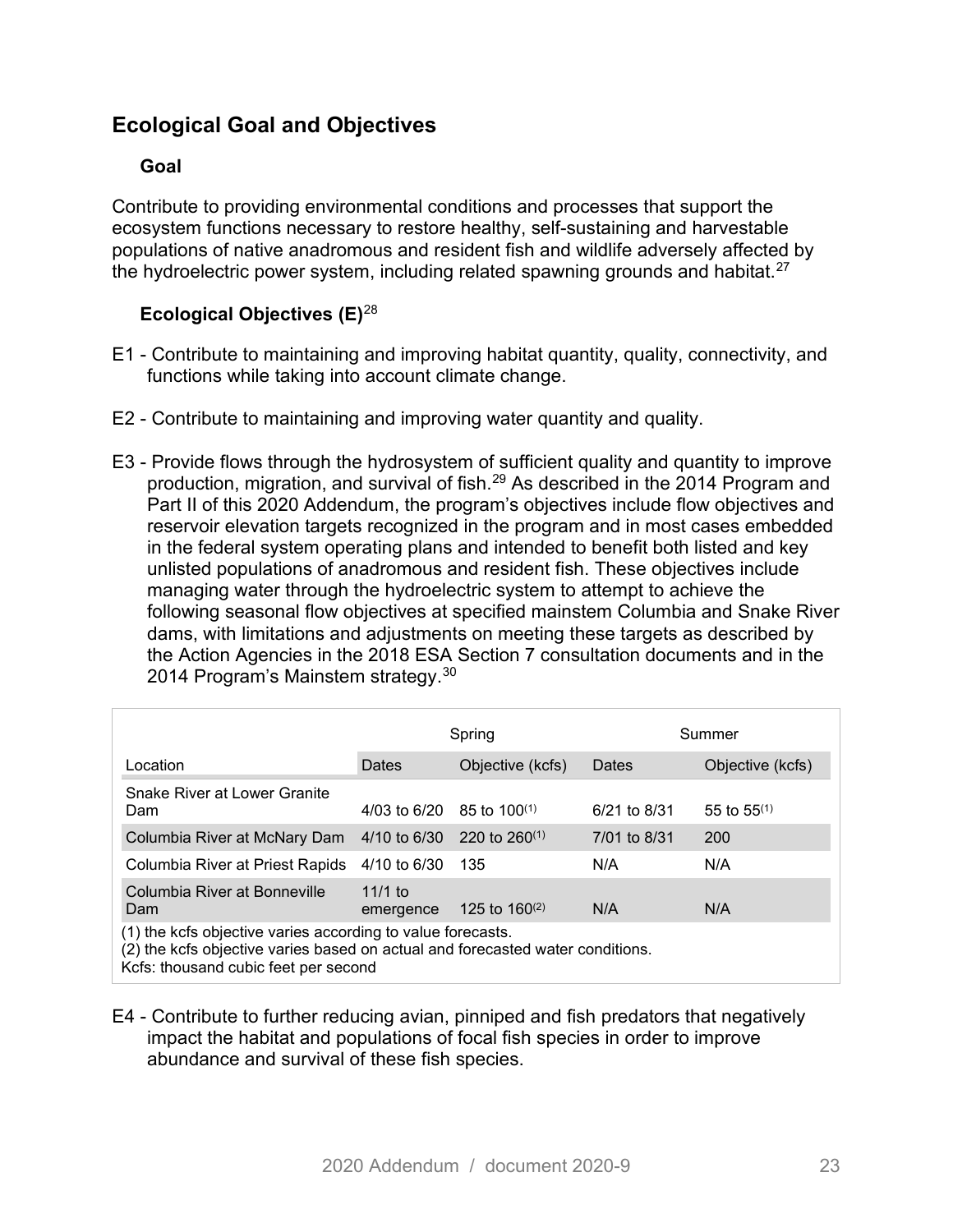- E5 Contribute to management, prevention or eradication of non-native and invasive species in order to improve abundance and survival of focal fish and wildlife species.
- E6 Contribute to maintaining and improving habitat quality on land purchased or managed to mitigate for hydrosystem impacts on wildlife, resident fish, and/or anadromous fish by developing and using approved land management plans for all parcels purchased under the program.

# **Communication, Assessment and Coordination Goal and Objectives**

# **Goal**

Inform the public about the fish and wildlife program to encourage awareness and involvement, including consideration of the program within an ecological and social context. Track and report on progress in program implementation and performance. Secure improved access to all program-related information and data.<sup>31</sup>

# **Communication, Assessment, and Coordination Objectives (C)**

- C1 Annually report on progress toward program objectives, program strategy performance indicators, and addressing research critical uncertainties.
- C2 Review progress toward achieving objectives and strategy performance indicators and refine program objectives and program strategy performance indicators as needed.
- C3 Improve access to information to inform decisions about program investments, operation and maintenance, and factors that affect program activities and success.
- C4 Track FERC hydroelectric project applications with respect to the program's protected areas.
- C5 Advance efforts to complete remaining loss assessments.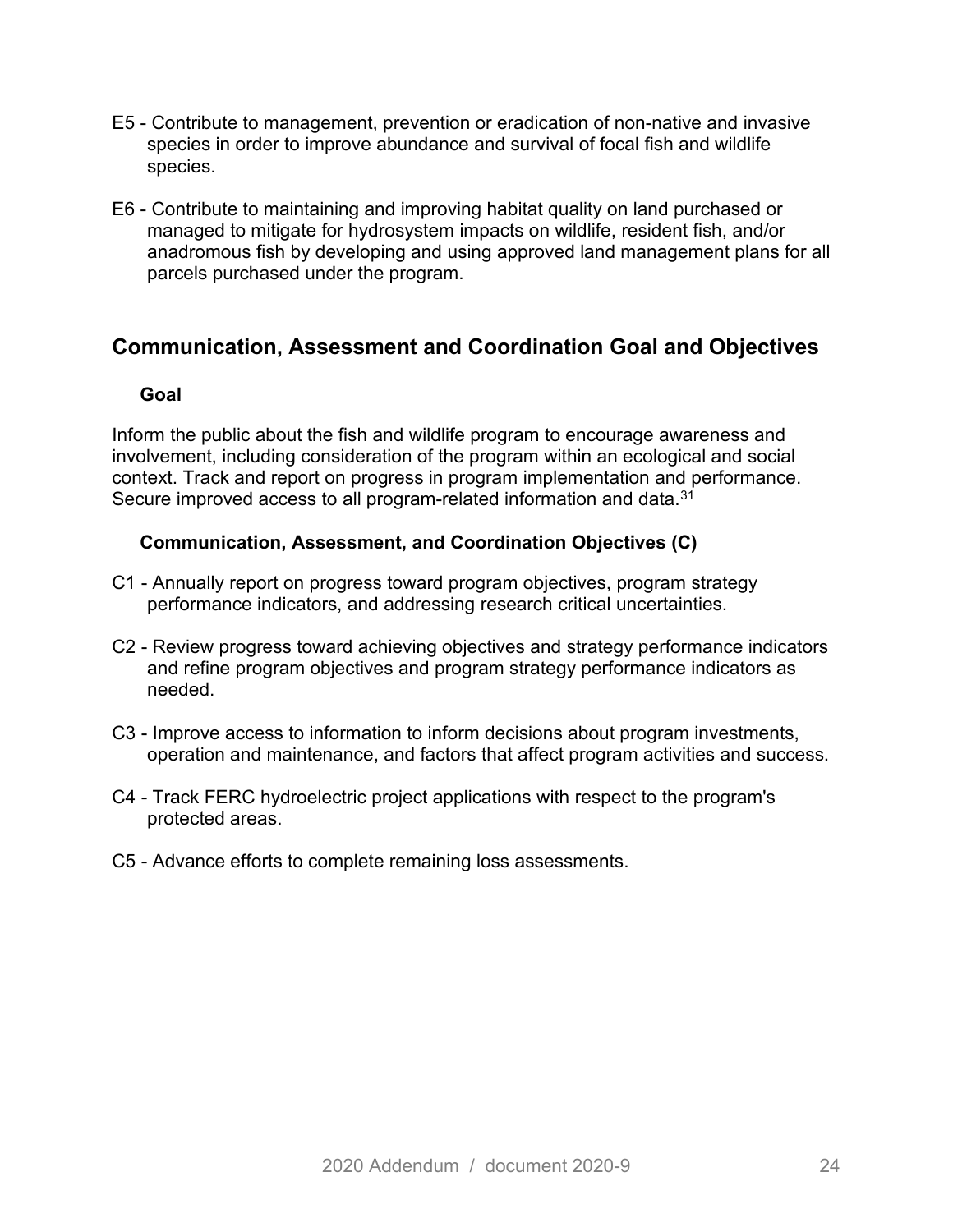# <span id="page-24-0"></span>**Strategy Performance Indicators**

The following table contains the strategy performance indicators (indicators), organized by program strategy, that contribute to achieving the objectives. The code in parenthesis at the end of each indicator statement identifies the linkage between the objective and the indicator number; for example, S1-1 refers to objective S1 and indicator number 1. These indicators are not adopted into the program. The order of the strategies reflects the order in the 2014 Program.

# **Habitat Strategy Indicators**

(Implementation indicators)

Number of habitat acres protected or improved. (E1-1, E6-1)

Miles of stream protected or improved; miles and/or acres of access created. (E1-2)

Instream flow added (acre-feet or cubic feet per second of protected water). (E2-1)

Number of barriers removed. (E1-3)

Miles of road or trail removed or improved. (E1-4, E6-2)

Miles of levee or dike removed or improved. (E1-5)

Number of new fish screens installed, or number of screens improved. (E1-6)

# **Non-Native and Invasive Species Strategy Indicators**

Number of watercraft inspected and decontaminated in the northwest states of the Columbia River Basin for zebra/quagga mussels. (E5-1)

Ratio of positive detections of zebra/quagga mussels to number of inspected watercraft. (E5-2)

# **Predator Management Strategy Indicators**

The number of breeding pairs of Caspian Terns and availability of suitable nesting habitat on East Sand Island.<sup>[32](#page-50-0)</sup> Compare the breeding pairs to the target range of 3,125 to 4,375, and the suitable nesting habitat to the target of one acre. (E4-1)

Cormorant colony size at East Sand Island. Compare to management goal that colony size does not exceed management average of 5600 breeding pairs. $^{\rm 33}$  $^{\rm 33}$  $^{\rm 33}$  (E4-2)

Predation rate on ESA-listed juvenile salmonids by Caspian Terns in the Columbia Plateau region compares to target of less than  $2\%$ .<sup>[34](#page-50-2)</sup> (E4-3)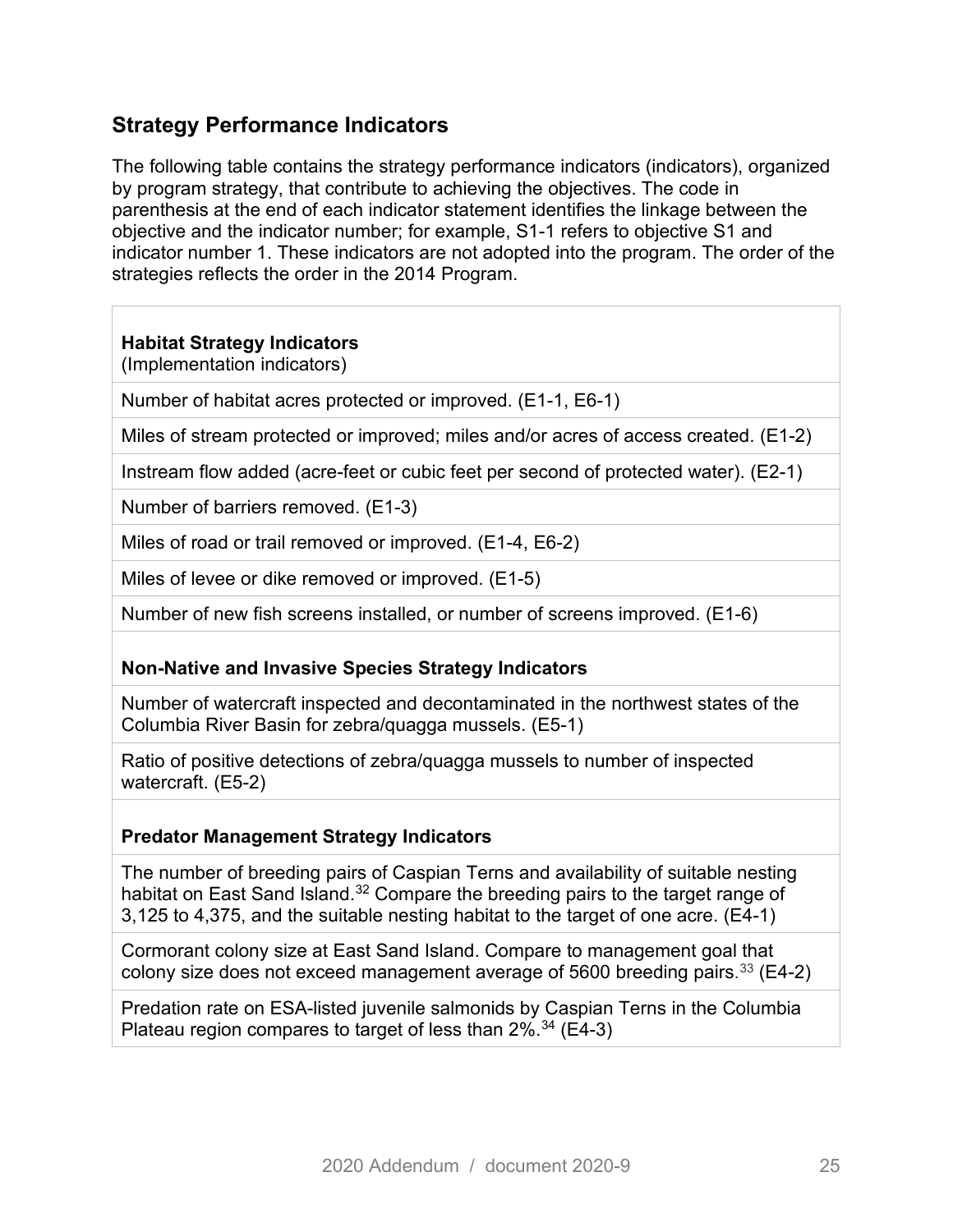Exploitation rate on Northern Pikeminnow measuring nine inches or greater in total length (228 mm fork length).<sup>[35](#page-50-3)</sup> Compare the exploitation rate to the 10-20 percent annual target. (E4-4)

Emigration, spatial distribution, and index of abundance of non-native Northern Pike in the Columbia River Basin. $^{36}\,$  Evaluate trend to determine if the numbers and range are reducing over time. (E4-5)

Counts of sea lions observed at Bonneville Dam, the lower Columbia River, estuary and Willamette Falls. Compare trend to determine if the impacts are decreasing over time. (E4-6)

Proportion of the adult salmon and steelhead run consumed by sea lions in the lower Columbia River and estuary, with emphasis on upper Columbia spring Chinook and wild Winter Steelhead. (E4-7)

Number of adult salmon and steelhead, White Sturgeon, and Pacific Lamprey consumed by sea lions at Bonneville Dam, the lower Columbia, estuary and Willamette Falls.<sup>[37](#page-50-5)</sup> (E4-8)

Annual average catch rate of Lake Trout in Upper Priest, Flathead, and Pend Oreille lakes. (R1-1, R3-1)

**Protected Areas and Hydroelectric Development and Licensing Strategy Indicators**Error! Bookmark not defined.

Number of preliminary permits issued by FERC in protected areas; proposed exclusions from protected areas; and exclusions granted by the Council. (C4-1)

Draft license applications submitted to FERC for hydroelectric projects in protected areas. (C4-2)

Licenses granted by FERC in protected areas. (C4-3)

Proposed exclusions from protected areas and exclusions granted by the Council.  $(C4-4)$ 

# **Water Quality Strategy Indicators**

Number of days above lethal fish temperatures for each species at fixed monitoring sites in the mainstem. (E2-2)

Number of days of spawning temperatures between 12C and 18C for Columbia River (downstream of McNary Dam) white sturgeon. [38](#page-50-6) (E2-3)

Percent exceedance of state and tribal water quality temperature standards at fixed monitoring sites in the mainstem.  $39$  (E2-4)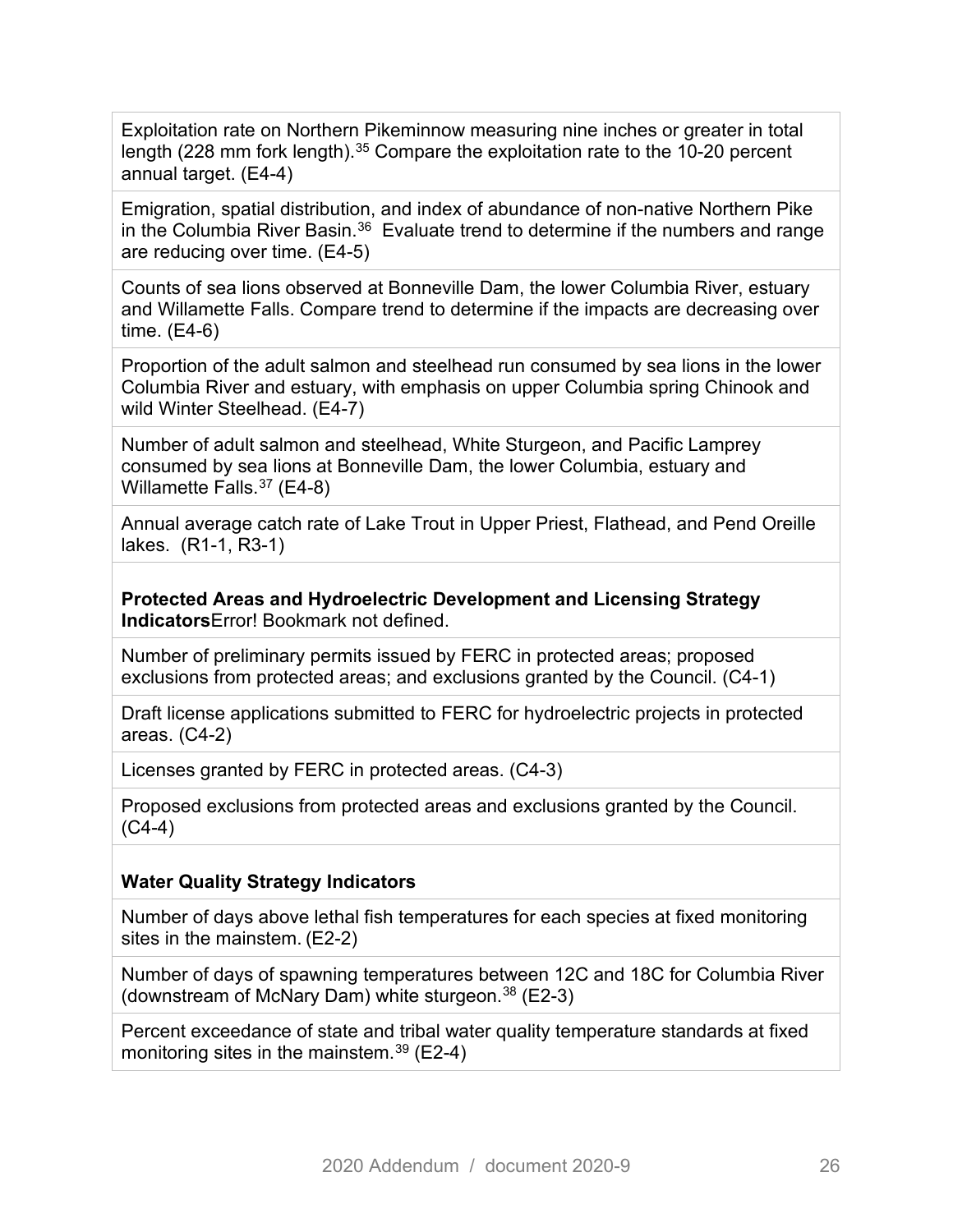Total dissolved gas (TDG) exceedances during spill events at Dworshak, Libby, Grand Coulee, Hungry Horse, Albeni Falls dams, and at other Columbia River and Snake River dams. [40](#page-51-0) Compare to the following standards: (E2-5)

| Projects                                   | <b>TDG Standard</b>                     |
|--------------------------------------------|-----------------------------------------|
| Dworshak                                   | 110% as set by Idaho State              |
| Libby                                      | 110% as set by Montana State            |
| <b>Grand Coulee</b>                        | Operate to minimize TDG production      |
| <b>Hungry Horse</b>                        | 110% as set by Montana State            |
| Albeni Falls                               | 110% as set by Idaho State              |
| <b>Columbia River and Snake River Dams</b> | TDG Levels set by Oregon and Washington |

## **Climate Change Strategy Indicators (See Mainstem Flow, Water Quality and Plume/Nearshore Ocean Strategy Performance Indicators)**

# **Mainstem Hydrosystem Flow and Passage Strategy Indicators**

Annual adult salmon and steelhead survival for the Bonneville Dam to Lower Granite Dam reach and the Bonneville Dam to McNary Dam reach. (S4-1)

Powerhouse encounter rates, Lower Granite to Bonneville Dam and uppermost dam to Bonneville Dam.<sup>[41](#page-51-1)</sup> (S3-1)

Annual juvenile salmon and steelhead system and reach survival. (S3-2)

Seasonal flows at specified Columbia and Snake River dams. (E3-1)

Travel time for salmon and steelhead – Lower Granite to Bonneville Dam and uppermost dam to Bonneville Dam. (E3-2)

SARs for salmon and steelhead, Lower Granite Dam to Lower Granite Dam and uppermost to uppermost dam on the Columbia. (S2-1)

Percent of salmon and steelhead transported in Snake River (S3-3)

Number of direct mortalities of salmon and steelhead juveniles and adults at projects. (S4-2, S3-4)

Flows from Libby Dam for Kootenai River White sturgeon. (WS1-1; WS4-1)

Percent of days with flow equal to or greater than 250 KCFS from McNary Dam May through July for sturgeon recruitment. (E3-4; WS1-2; WS4-2)

Reservoir elevation and retention times at storage reservoirs. (E3-5)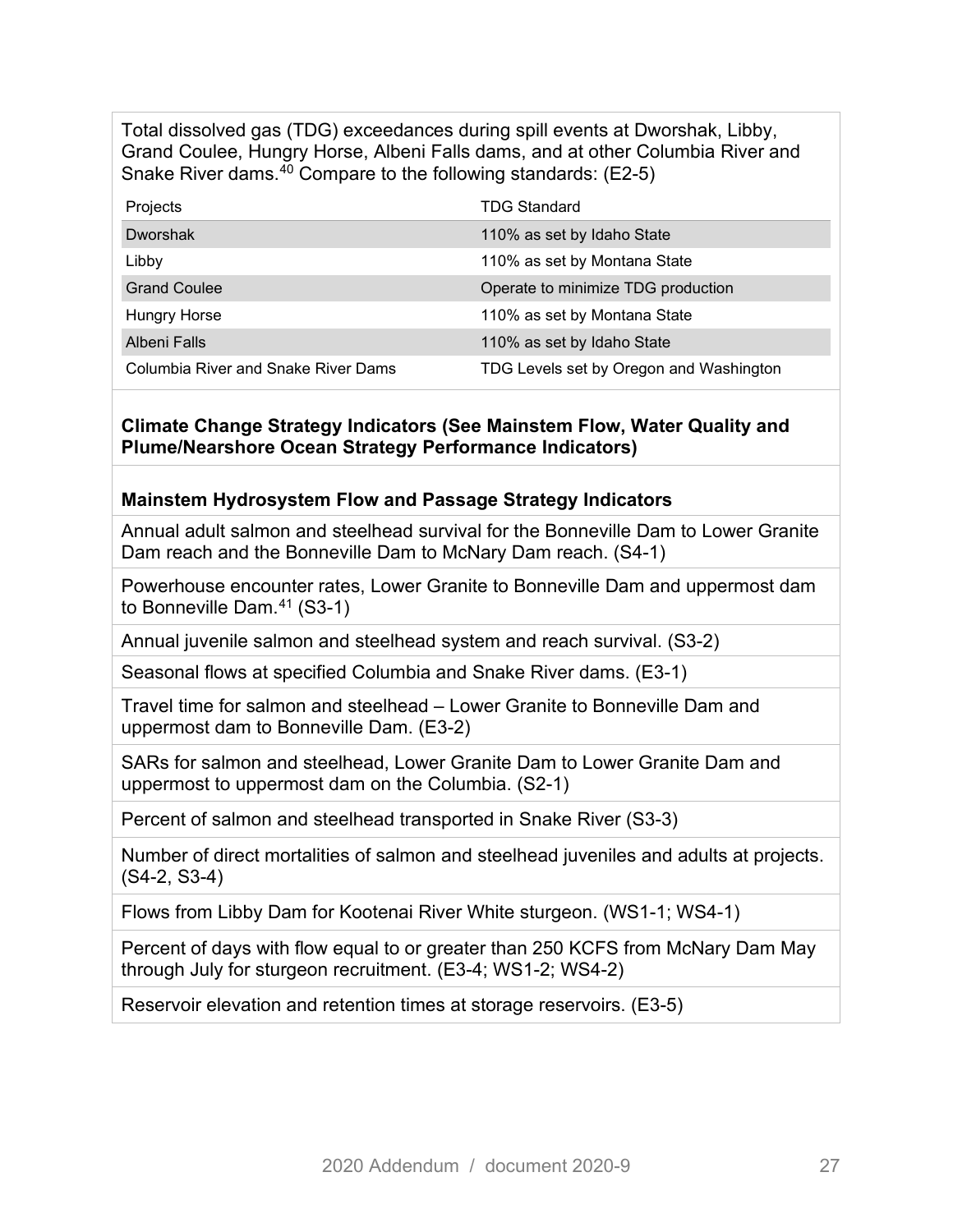# **Estuary Strategy Indicator**

Acres of estuary floodplain protected or restored per hydrogeomorphic reach. Compare to target of no net loss of native habitats and recovery of 40 percent of historic extent for priority habitats.<sup>[42](#page-51-2)</sup> (E1-7)

# **Plume and Nearshore Ocean Strategy Indicator**

NOAA's stop light indicator chart of ocean conditions. [43](#page-51-3) (S1-1, S2-2)

# **Wildlife Mitigation Strategy Indicators**

Amount of construction and inundation mitigation acquired at each hydro-facility or number of settlement agreements covering C&I losses. (W1-1)

Number of operational loss assessments or settlement agreements covering operational losses completed for each hydro-facility. (W2-1)

Number of parcels and/or management units being managed though an approved management plan. (W3-1)

Number of parcels or management units that report concerns related to meeting their habitat mitigation values. (W4-1)

# **Fish Propagation and Hatchery Indicators**

Progress toward the following regionally agreed-upon targets for salmon and steelhead hatchery production. These targets were developed by the NOAA Marine Fisheries Advisory Committee's (MAFAC) Columbia Basin Partnership Task Force. For the complete details on these targets and supporting information go to A Vision for Salmon and Steelhead, Goals and Pathways for Restoring Thriving Salmon and Steelhead to the Columbia River Basin. Phase 2 Report of the Columbia Basin Partnership Task Force to the NOAA Fisheries Marine Fisheries Advisory Committee, July 16, 2020 version. *See* Objective S1 above for the relationship of these targets to the program. (S1-2)

| Group                                             | Current<br>Hatchery<br>Juvenile<br>Production | <b>Future Total Hatchery</b><br>Juvenile Production |
|---------------------------------------------------|-----------------------------------------------|-----------------------------------------------------|
| Lower Columbia Chum                               | 770,000                                       | 770,000                                             |
| Lower Columbia Coho                               | 12,108,600                                    | 12,239,000                                          |
| Lower Columbia Fall Chinook (tules)               | 19,366,500                                    | 19,366,500                                          |
| Lower Columbia Fall Chinook (brights)             | 0                                             | O                                                   |
| Lower Columbia Fall Chinook (brights) Select Area | 2,100,000                                     | 2,100,000                                           |
| Lower Columbia Spring Chinook                     | 4.120.000                                     | 6,340,000                                           |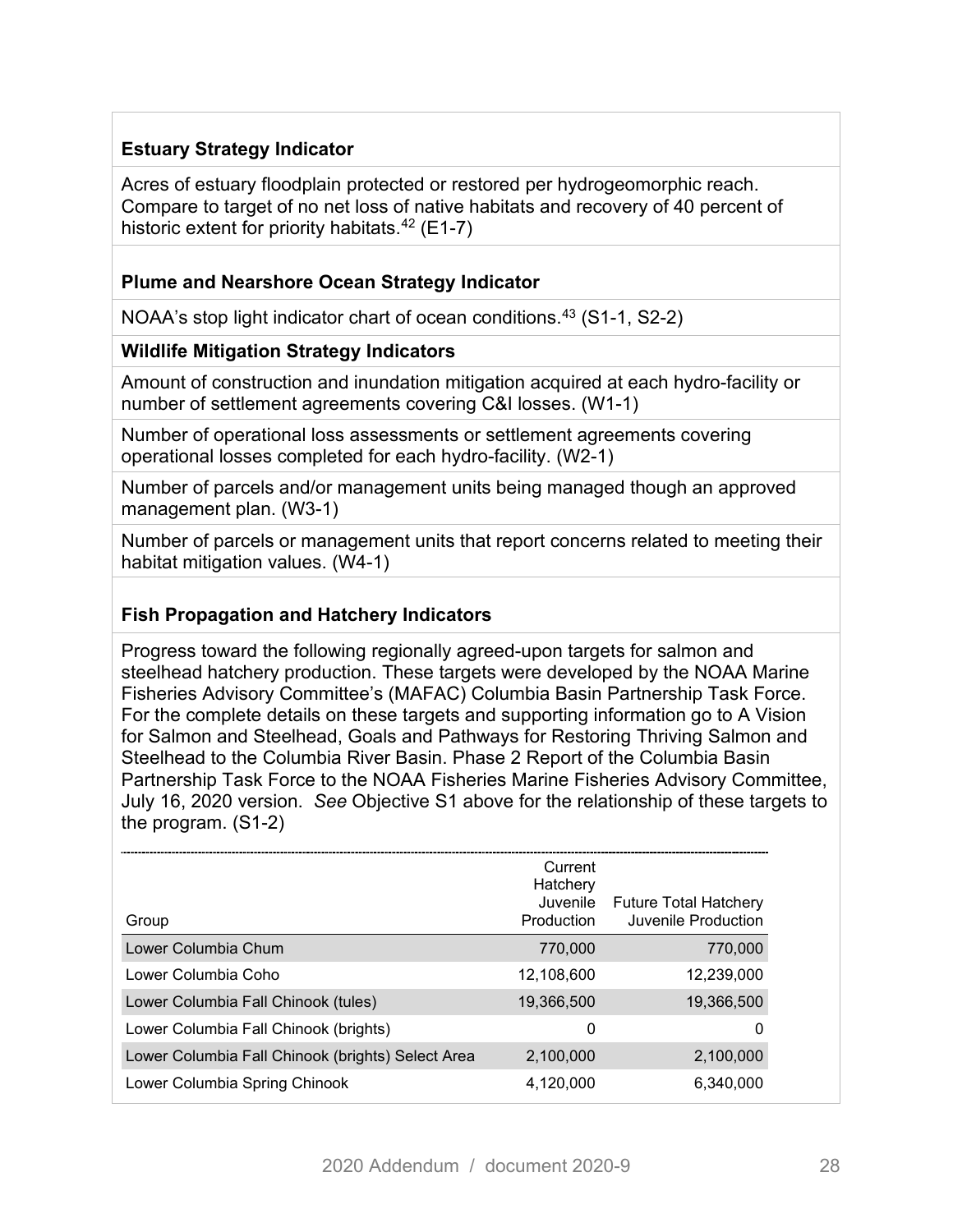| Lower Columbia Winter Steelhead         | 1,381,000   | 1,381,000  |
|-----------------------------------------|-------------|------------|
| SW Washington Winter Steelhead          | 223,000     | 223,000    |
| Lower Columbia Summer Steelhead         | 1,307,000   | 1,307,000  |
| Mid-Columbia Coho                       | 5,200,000   | 5,200,000  |
| Mid-Columbia Sockeye                    | $\Omega$    | $\Omega$   |
| Mid-Columbia Spring Chinook             | 6,380,000   | 6,930,000  |
| Mid-Columbia Fall Chinook (tules)       | 10,700,000  | 10,700,000 |
| Mid-Columbia Fall Chinook (brights)     | 11,000,000  | 12,000,000 |
| Mid-Columbia Summer Steelhead           | 960,000     | 710,000    |
| <b>Snake River Fall Chinook</b>         | 5,650,000   | 5,650,000  |
| <b>Snake River Sockeye</b>              | 900,000     | 1,000,000  |
| Snake River Spring/Summer Chinook       | 15,340,500  | 18,115,500 |
| <b>Snake River Summer Steelhead</b>     | 10,328,000  | 10,328,000 |
| Snake River Coho                        | 1,550,000   | 1,550,000  |
| Upper Columbia Fall Chinook             | 14,450,000  | 24,140,000 |
| Upper Columbia Sockeye                  | 4,500,000   | 14,100,000 |
| <b>Upper Columbia Spring Chinook</b>    | 3,094,000   | 10,200,000 |
| Upper Columbia Summer Chinook           | 4,286,000   | 14,400,000 |
| Upper Columbia Summer Steelhead         | 935,300     | 2,750,000  |
| Upper Columbia Coho                     | 2,000,000   | 2,250,000  |
| <b>Willamette River Spring Chinook</b>  | 5,241,000   | 5,817,000  |
| Upper Willamette River Summer Steelhead | 600,000     | 550,000    |
| Upper Willamette River Winter Steelhead | $\mathbf 0$ | 0          |
|                                         |             |            |

All program-funded hatcheries have a final management plan and a reviewed and approved master plan, with specific objectives to track performance. (S6-1)

Salmon and steelhead indicators for Bonneville-funded hatcheries tracked and compared to management goals as described in hatchery management plans and HGMPs. (S6-2)

Sturgeon hatchery objectives are tracked and compared to the hatchery management plan and a reviewed and approved master plan. (S6-3, WS1-3)

Cutthroat Trout hatchery objectives are tracked and compared to the management plan and a reviewed and approved master plan. (S6-4, R2-1)

Kokanee hatchery objectives are tracked and compared to the management plan and a reviewed and approved master plan. (S6-5, R3-1)

Redband Trout populations' genetic integrity is protected from non-native hatchery trout by program-funded hatchery actions. (R4-1)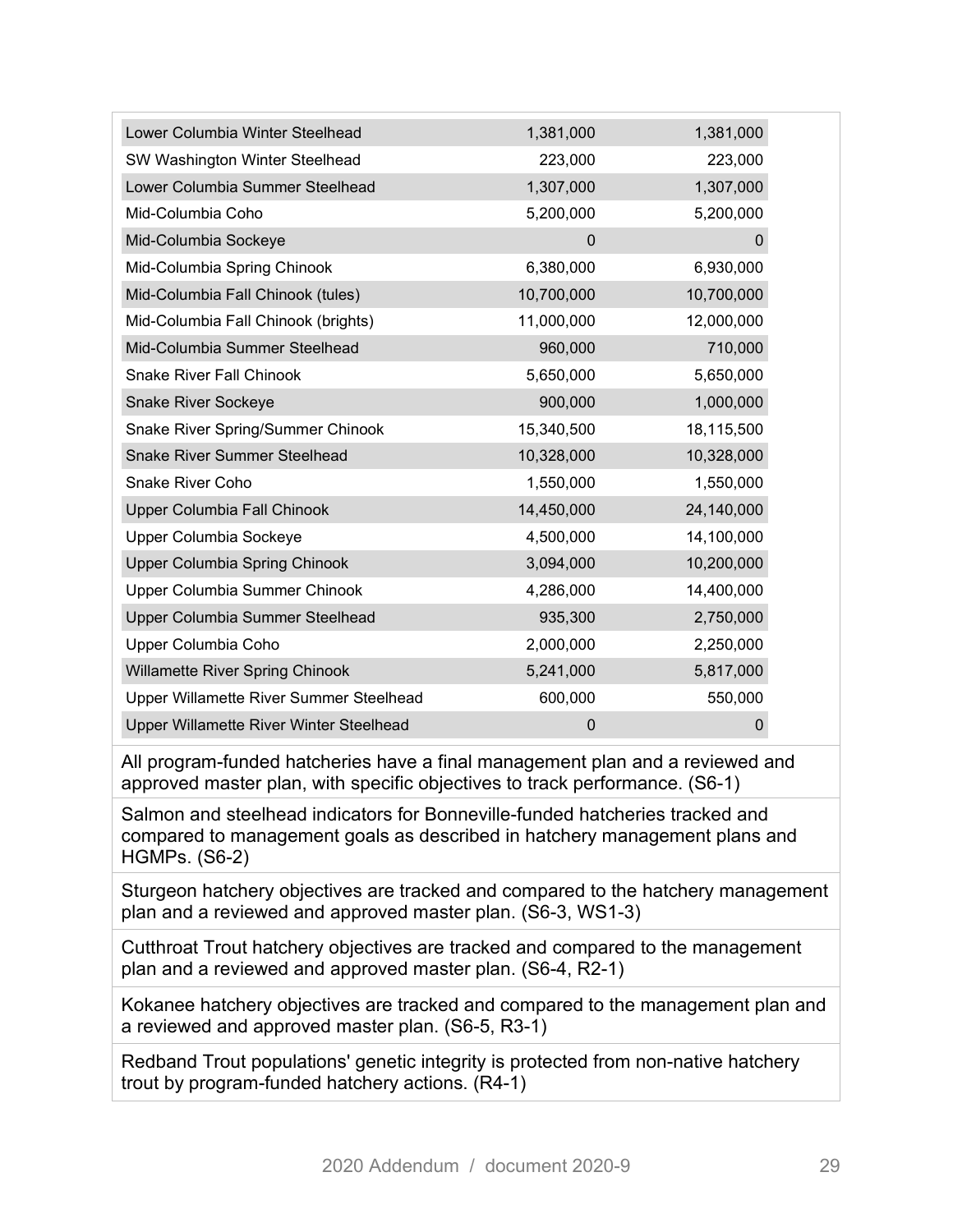Pacific lamprey hatchery objectives are tracked and compared to a reviewed and approved master plan. (L1-1, L2-1)

Burbot hatchery objectives are tracked and compared to the management plan and a reviewed and approved master plan. (S6-6, NF-1)

# **Wild Fish Strategy Indicators**

Progress toward the following regionally agreed-upon adult abundance escapement targets for natural-origin salmon and steelhead. These targets were developed by the NOAA Marine Fisheries Advisory Committee's (MAFAC) Columbia Basin Partnership Task Force. For the complete details on these targets and supporting information go to A Vision for Salmon and Steelhead, Goals and Pathways for Restoring Thriving Salmon and Steelhead to the Columbia River Basin. Phase 2 Report of the Columbia Basin Partnership Task Force to the NOAA Fisheries Marine Fisheries Advisory Committee, July 16, 2020 version. *See* Objective S1 above for the relationship of these targets to the program. (S1-3, S5-1)

| Group                                         | Low, 10-year<br>geometric mean | Med, 10-year<br>geometric mean | High, 10-year<br>geometric mean |
|-----------------------------------------------|--------------------------------|--------------------------------|---------------------------------|
| Lower Columbia Spring Chinook                 | 9,800                          | 21,550                         | 33,300                          |
| Lower Columbia Chum                           | 16,500                         | 33,000                         | 49,500                          |
| Lower Columbia Coho                           | 67,925                         | 129,550                        | 191,400                         |
| Lower Columbia Fall Chinook (tules)           | 28,050                         | 54,100                         | 82,000                          |
| Lower Columbia Fall Chinook (late<br>brights) | 11,100                         | 16,700                         | 22,200                          |
| Lower Columbia Fall (brights)                 | 11,000                         | 11,000                         | 11,000                          |
| Lower Columbia Summer Steelhead               | 21,100                         | 29,800                         | 38,100                          |
| SW Washington Winter Steelhead                | 4,650                          | 5,850                          | 6,950                           |
| Lower Columbia Winter Steelhead               | 19,000                         | 27,900                         | 36,400                          |
| Mid-Columbia Coho                             | 5,300                          | 11,600                         | 19,900                          |
| Mid-Columbia Sockeye                          | 7,500                          | 45,000                         | 107,500                         |
| Mid-Columbia Spring Chinook                   | 17,750                         | 40,425                         | 114,500                         |
| Mid-Columbia Summer/Fall                      | 4,000                          | 13,000                         | 16,000                          |
| Mid-Columbia Summer Steelhead                 | 21,500                         | 43,850                         | 69,150                          |
| <b>Snake River Fall Chinook</b>               | 4,200                          | 10,780                         | 23,360                          |
| <b>Snake River Sockeye</b>                    | 5,500                          | 15,750                         | 26,000                          |
| Snake River Spring/Summer<br>Chinook          | 33,500                         | 98,750                         | 159,500                         |
| <b>Snake River Summer Steelhead</b>           | 22,500                         | 75,000                         | 131,500                         |
| <b>Snake River Coho</b>                       | 8,900                          | 26,600                         | 44,100                          |
| Upper Columbia Fall Chinook                   | 9,200                          | 62,215                         | 87,835                          |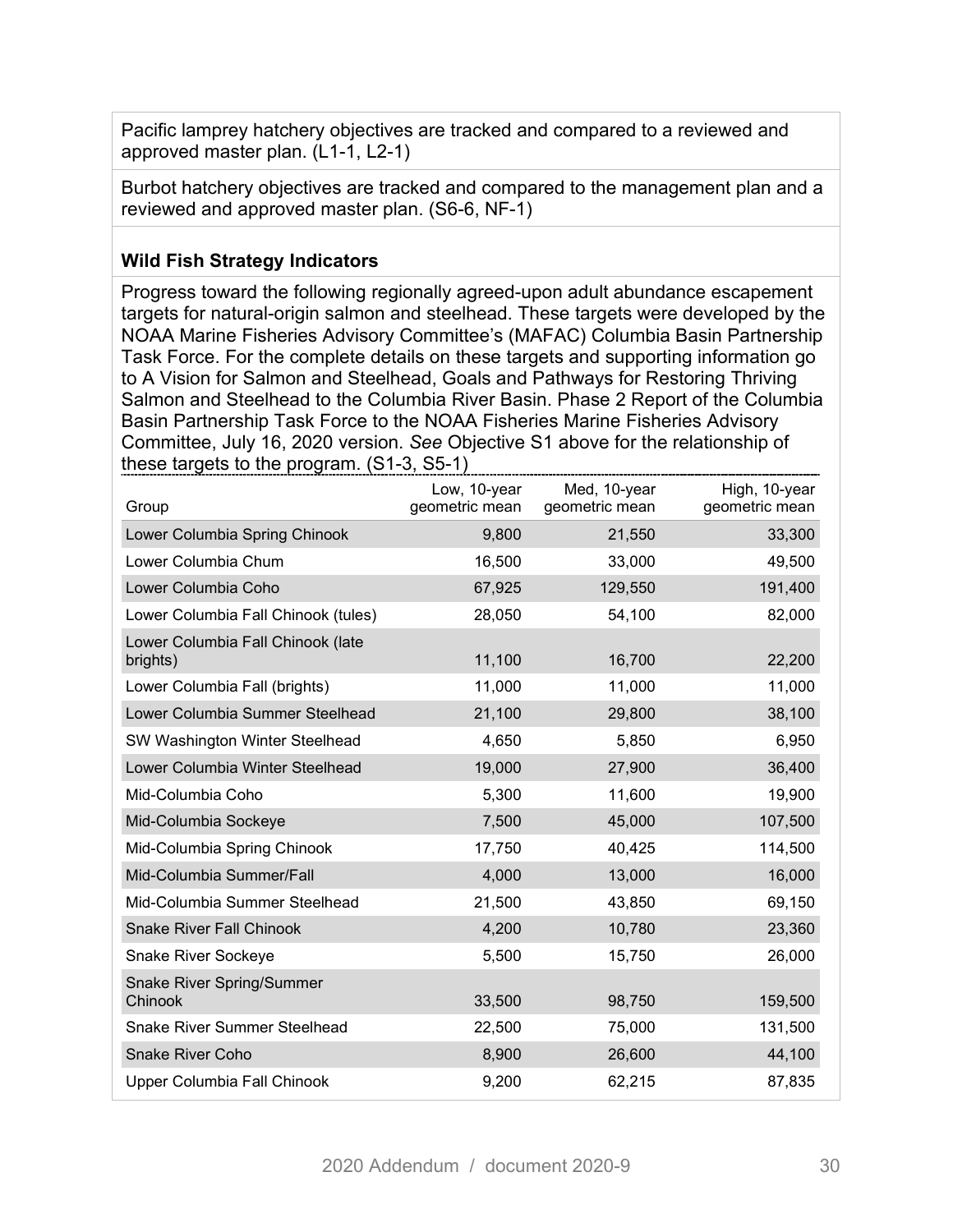| Upper Columbia Sockeye            | 31,500 | 580,000 | 1,235,000 |
|-----------------------------------|--------|---------|-----------|
| Upper Columbia Spring Chinook     | 11,500 | 19.840  | 30,135    |
| Upper Columbia Summer Chinook     | 9.000  | 78,350  | 131,300   |
| Upper Columbia Summer Steelhead   | 7.500  | 31,000  | 47,000    |
| Upper Columbia Coho               | 7.500  | 15,000  | 26,000    |
| Upper Willamette Spring Chinook   | 28,900 | 47,850  | 66,800    |
| Upper Willamette Winter Steelhead | 16.290 | 27,805  | 39,320    |

Abundance of populations tracked as identified through Coordinated Assessments Partnership. (S1-4)

Total Bonneville Dam, Lower Granite Dam and Willamette Falls counts. (S1-5)

Trends in genetic diversity measures (heterozygosity, allelic diversity, private alleles, etc.) (S7-1)

# **Anadromous Fish Mitigation in Blocked Areas Strategy Indicators**

Studies completed regarding fish passage, experimental pilot releases and testing interim fish passage facilities, fish reintroduction approaches, upstream/downstream passage options and costs, and habitat suitability. (S5-2)

The blocked-area reintroduction implementation plans are completed. (S5-3)

In blocked areas where the program has committed to any or all of these anadromous fish reintroduction activities, track the following:

- Increase in habitat access for anadromous fish in the blocked waters above the blockage including, but not limited to, miles of fish habitat made accessible and high-head dam interim fish passage facilities in operation. (S5-4)
- Number of salmon passed above and below the blockage through interim fish passage facilities and trap and haul. (S5-5)
- Number of salmon released in reintroduction pilot projects and selective releases. (S5-6)

# **Resident Fish Mitigation Strategy Indicators**

Bull Trout population abundance by subbasin. (R1-1)

Amount of protected or expanded habitat for Cutthroat Trout to provide for genetic integrity. (R2-2)

Number of core and conservation populations of Cutthroat Trout. (R2-3)

Redband Trout stream length (miles) and lake area (hectares) occupancy within each of the five geographic management units (GMUs). (R4-2)

Percent of currently occupied habitat that contains genetically unaltered Redband Trout for the five GMUs. (R4-3)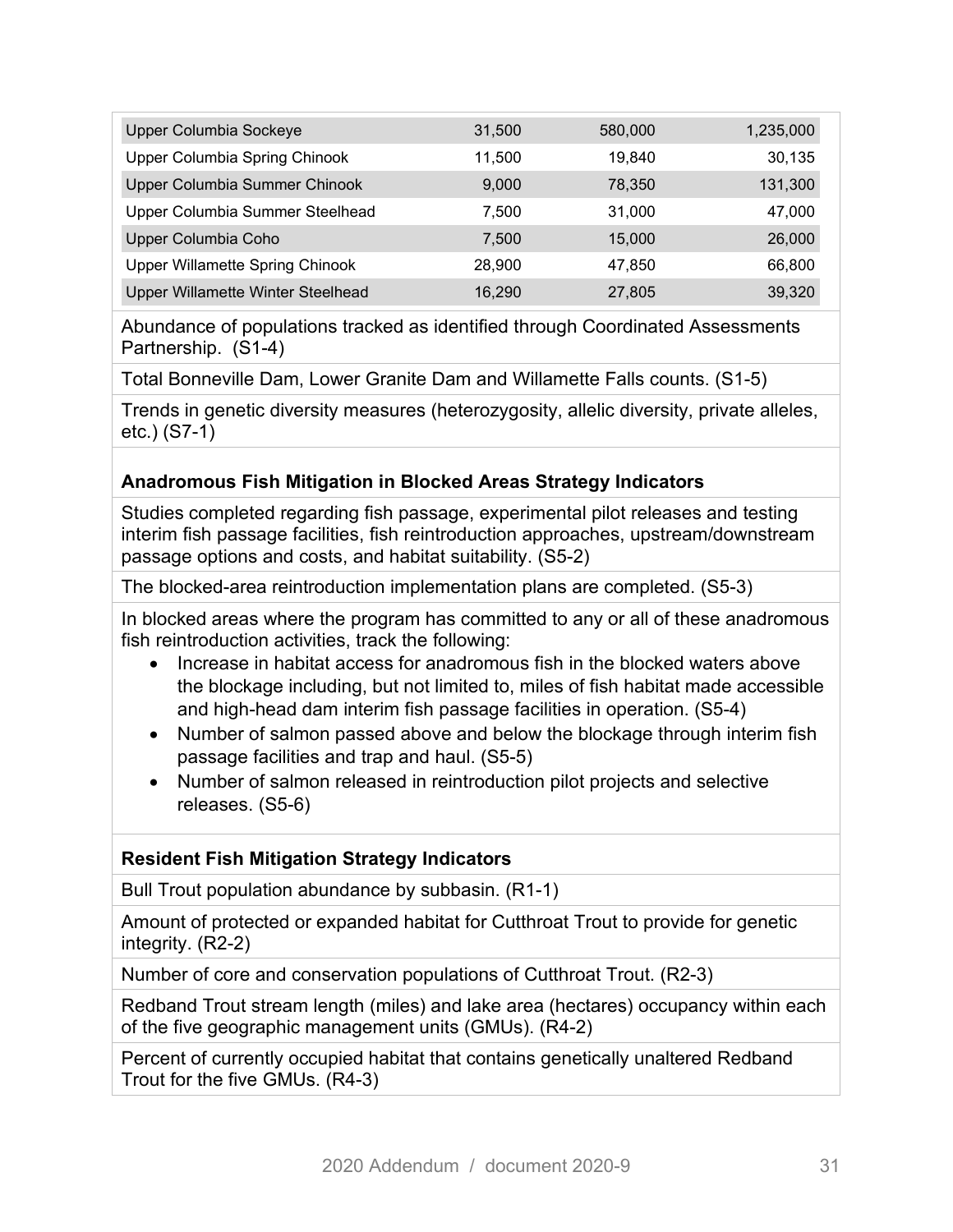Redband Trout patch sizes at the population level. (R4-4)

Percent of Redband Trout population that is hybridized for the five GMUs.<sup>[44](#page-51-4)</sup> (R4-5)

Number of miles or kilometers of suitable stream habitat in the Flathead River. (R5-1)

Number of acres of suitable stream or reservoir habitat in the Kootenai River Basin. (R6-1)

Number of accessible miles of previously blocked suitable streams in the Kootenai River Basin. (R6-2)

Status and trend of Kokanee. (R3-2)

Status and trend of Burbot. (NF-2)

Status, trend and distribution of native freshwater mussels. (NF-3)

Discussions with fish managers are undertaken to evaluate and identify the best approach to assess remaining native focal fish losses. (C5-1)

# **White Sturgeon Strategy Indicators**

White Sturgeon population abundance:

Lower Columbia and Lower Snake (WS1-4):

Lower Columbia: Three-year running mean of Sub-Adults and Adults.

Bonneville Reservoir: Three-event sampling mean of Sub-Adults and Adults.

The Dalles Reservoir: Three-event sampling mean of Sub-Adults and Adults.

John Day Reservoir: Three-event sampling mean of Sub-Adults and Adults.

McNary Reservoir and Free-flowing section: Sub-adult and adult abundance when available.

Ice Harbor Reservoir: Sub-adult and adult abundance when available. Lower Monumental Reservoir: Sub-adult and adult abundance when available. Little Goose Reservoir: Sub-adult and adult abundance when available.

Middle Snake: Juvenile and adult abundance. (WS1-5)

Upper Snake:

Population abundance (> 60 cm FL) and stock structure (juvenile, subadult, adult) compared at five-year sampling intervals for all Upper Snake reaches between Shoshone Falls and Brownlee Dam and 10-year intervals for Hells Canyon Dam to Lower Granite Dam. (WS1-6)

# Transboundary Upper Columbia:

Adult populations in the Canadian Transboundary Reach and the U.S. Transboundary Reach. Subsistence and recreational fishery harvest per year. (WS1-7)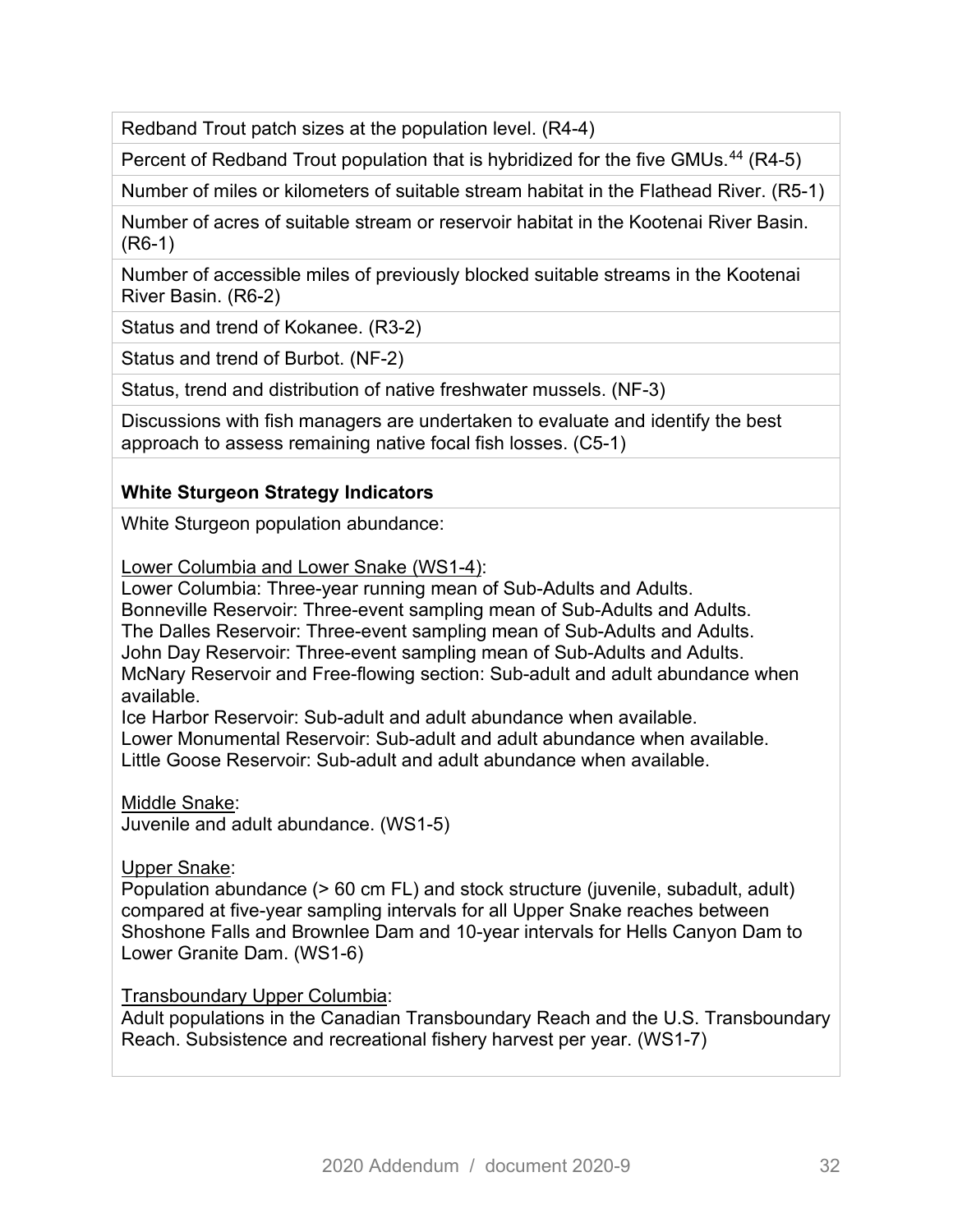Kootenai River:

10-year average of number of Kootenai sturgeon wild recruits (offspring that survive to sexual maturity at 25 years) that are added to the adult (25 years or older) population annually. Number of wild juveniles, ages 3 to 24 years. Production of wild age-3 juveniles in three of 10 consecutive years. (WS1-8).

Offspring of hatchery-reared sturgeon will count towards the criteria, because those offspring will have been naturally spawned and reared in the Kootenai River.

Genetic Diversity: The average number of alleles. (WS3-1)

Productivity:

Annual recruitment and length frequency distribution of wild White Sturgeon populations in all impounded and non-impounded reaches.

Lower Columbia and Lower Snake:

- Recruitment Index: Three-year running mean of proportion of positive sets  $(E_p)$ . (WS4-3)
- Length-Frequency Distribution: juveniles, sub-adult, adult. (WS4-4)

Snake River:

- Recruitment Index: Annual standardized YoY gill net sampling (CPUE) in Core Conservation populations (Bliss Dam to C. J. Strike Dam and Hells Canyon Dam to Lower Granite Dam). (WS4-5)
- Length-Frequency Distribution. (WS4-6)

Kootenai River:

10-year average of number of Kootenai sturgeon wild recruits (offspring that survive to sexual maturity at 25 years) that are added to the adult (25 years or older) population annually. Number of wild juveniles, ages 3 to 24 years. Production of wild age-3 juveniles in three of 10 consecutive years. (WS1-9).

Offspring of hatchery-reared sturgeon will count toward the criteria, because those offspring will have been naturally spawned and reared in the Kootenai River.

# **Pacific Lamprey Strategy Indicators**

Total end-of-year dam count at Bonneville Dam. (L1-2)

Geographic distribution as indicated by total end-of-year counts at Willamette Falls, Columbia and Snake River dams. (L1-3)

Abundance of juvenile and larval outmigration tracked at John Day Dam and Bonneville Dam. (L1-4)

PLCI Risk category as reported by RMU every five years. (L2-2)

RMU abundance and distribution indicators as reported every five years. (L2-3)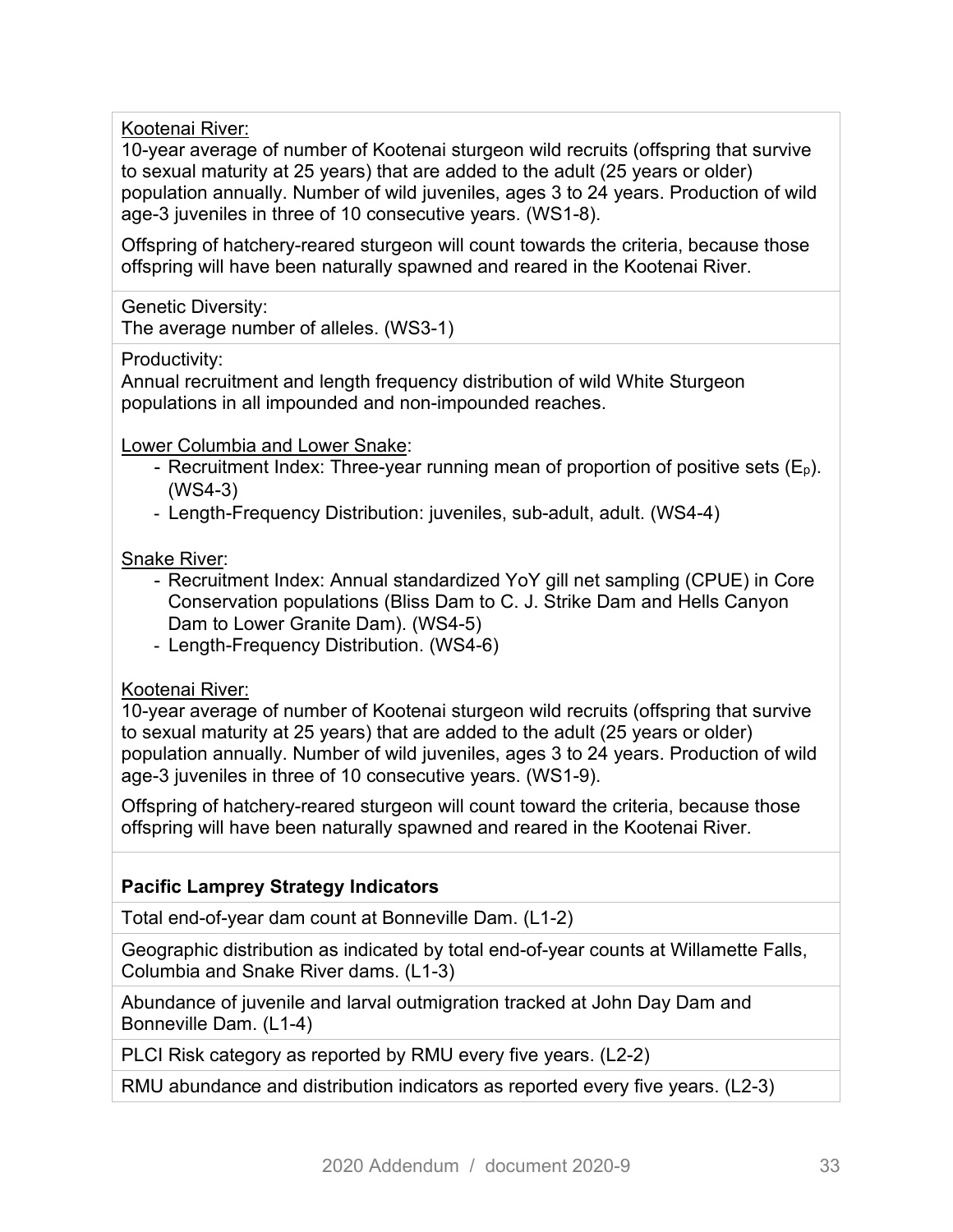Adult passage efficiency for each Columbia and Snake mainstem dam. (L3-1)

Annual weighted average mortality rate for Pacific Lamprey macrophthalmia at Bonneville, McNary and John Day dams. (L4-1)

Annual weighted average injury rates for Pacific Lamprey macrophthalmia at Bonneville, McNary and John Day dams. (L4-2)

Juvenile and larval passage efficiency for each Columbia and Snake mainstem dam. (L4-3)

# **Eulachon Strategy Indicator**

Spawning stock biomass of lower Columbia River eulachon. Evaluate to determine if biomass is stable and/or increasing. [45](#page-51-5) (NF-4)

# **Public Engagement Strategy Indicators**

Status and summary reports on strategy performance indicators and progress toward objectives and goals. (C1-1)

Periodic review and refinement of strategy performance indicators with managers and the Regional Coordination Forum (RCF). (C2-1)

Review meeting(s) with managers and RCF on program objectives and strategy performance indicators prior to next program amendment. (C2-2)

Updates to and review of the Council's Program Tracker and Program Performance & Progress sites. (C3-1)

Annual updates to the Council's tracking document for Operation and Maintenance (O&M) needs for hatcheries, fish screens and lands and fish objectives and associated mappers. (C3-2)

Publication of the Columbia River Basin Fish and Wildlife Program Cost Report to the Northwest Governors. (C3-3)

Update on Columbia River Fish Mitigation annual capital investments. (C3-4)

Support of existing collaborative regional information exchange groups and databases, especially program-supported efforts. Examples are: The Coordinated Assessments Partnership , StreamNet, Fish Passage Center, CRITFC Inter-Tribal Monitoring Data, Columbia Basin Fish & Wildlife Library, Pacific Northwest Aquatic Monitoring Partnership, the Intermountain Province Subbasin Data Management Project and YNStar. (C3-5)

Financial and/or in-kind support to existing regional forums contributing to the program's progress, such as the RCF, Fish Screen Oversight Committee, Lamprey Technical Work Group and Conservation Team, collaborative White Sturgeon workshop, Lake Roosevelt Forum, Washington Salmon Recovery Conference, American Fisheries Society local meetings, The Columbia Basin Transboundary Conference, and Council science-policy exchanges. (C3-6)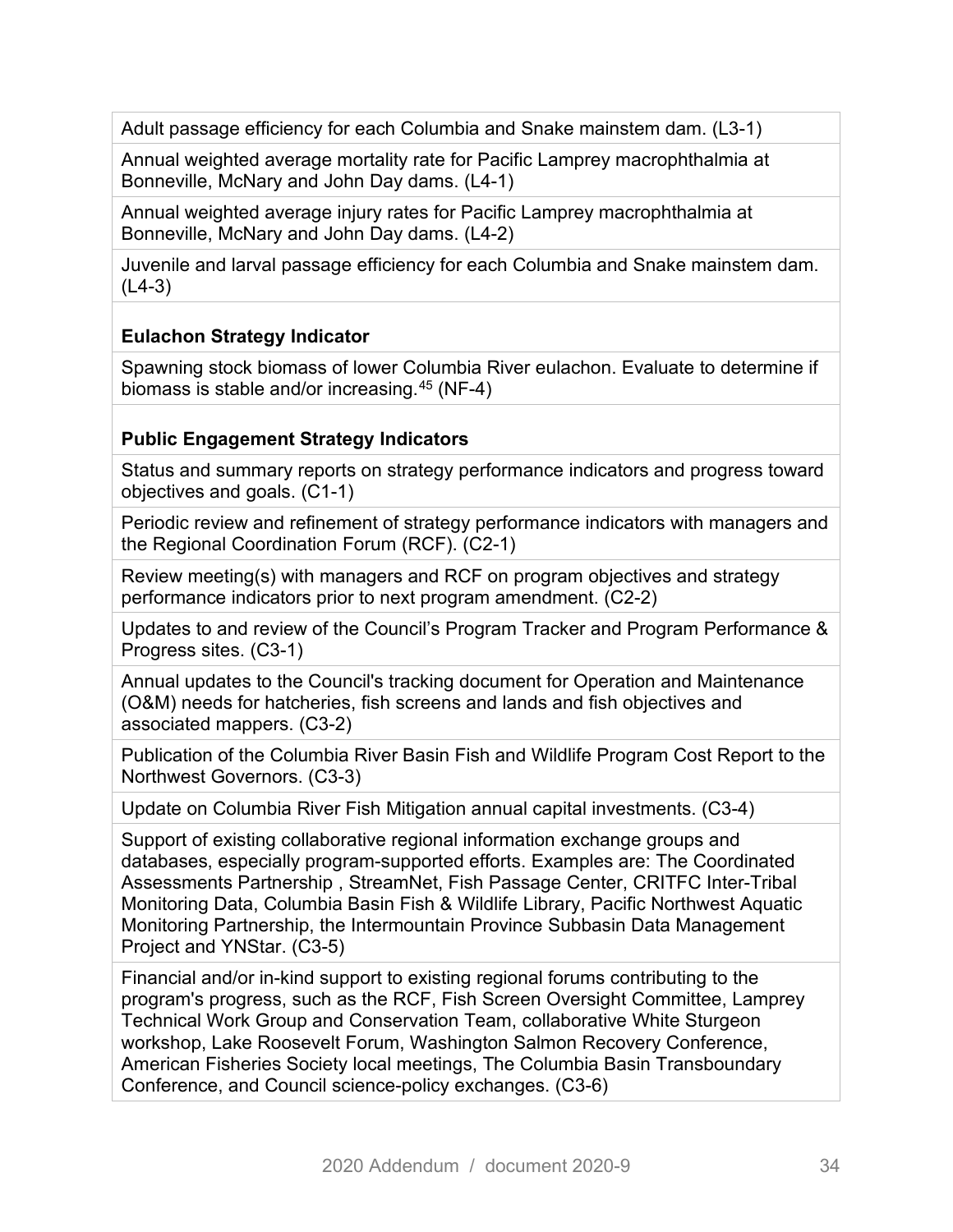# <span id="page-34-0"></span>**B. Assessing, Monitoring and Reporting**

The goals, objectives and strategy performance indicators described in Part I provide the key components for assessing program performance. The Council will use its Program Tracker and Program Performance & Progress tools to track how the program strategies are contributing to achieving the objectives and program goals, and to report on program performance. The Council will update the Tracker to report detailed information on the objectives and strategy performance indicators, along with relevant contextual information, such as climatic or ocean conditions. The Council will use the detailed information from the Tracker to update the infographics on the Program Performance and Progress tool. The Tracker will be updated to align with the reorganization of the program's goals, objectives, and strategy performance indicators.

The Council will convene a standing workgroup to provide guidance to the Council on compiling, assessing, tracking and reporting on the program goals, objectives and strategy performance indicators. This workgroup will be formed in partnership with the state and federal fish and wildlife agencies and region's Indian tribes, as well as other entities, including the program's data management and information support project sponsors. The workgroup will also continue to identify, evaluate and refine strategy performance indicators over time. The Council will begin reporting annually on the status of strategy performance indicators and progress toward objectives and goals. Prior to beginning the next Program amendment process the Council will produce a comprehensive program performance report that assesses and summarizes the status of strategy performance indicators and progress toward the objectives and goals. The report will also identify information gaps that limit the Council's ability to assess strategy performance indicators, will describe the data and information required to address the gaps and provide suggestions for how they might be addressed.

Research, monitoring and evaluation are essential for assessing program performance and implementing adaptive management. The Council is committed to working with partners to develop basinwide research, monitoring, and evaluation (RM&E) strategies that demonstrate the effectiveness of actions at multiple scales. The strategies will create a coordinated approach to research, monitoring and evaluation, but will be flexible enough to accommodate the biological and ecological variation across the basin. The focus of these strategies will be to address key management questions, provide data for evaluating project and program performance, and inform future actions. The data compiled through program performance and RM&E provide information to help address the critical uncertainties in the Council's 2017 Research Plan and can serve as a basis for updating the plan over time.

Project implementation is an important component of Program performance. Projects address the Program's strategies and measures, track and assess changes in biological and ecological conditions and provide data and information to inform and resolve critical uncertainties. The objectives and strategy performance indicators described in this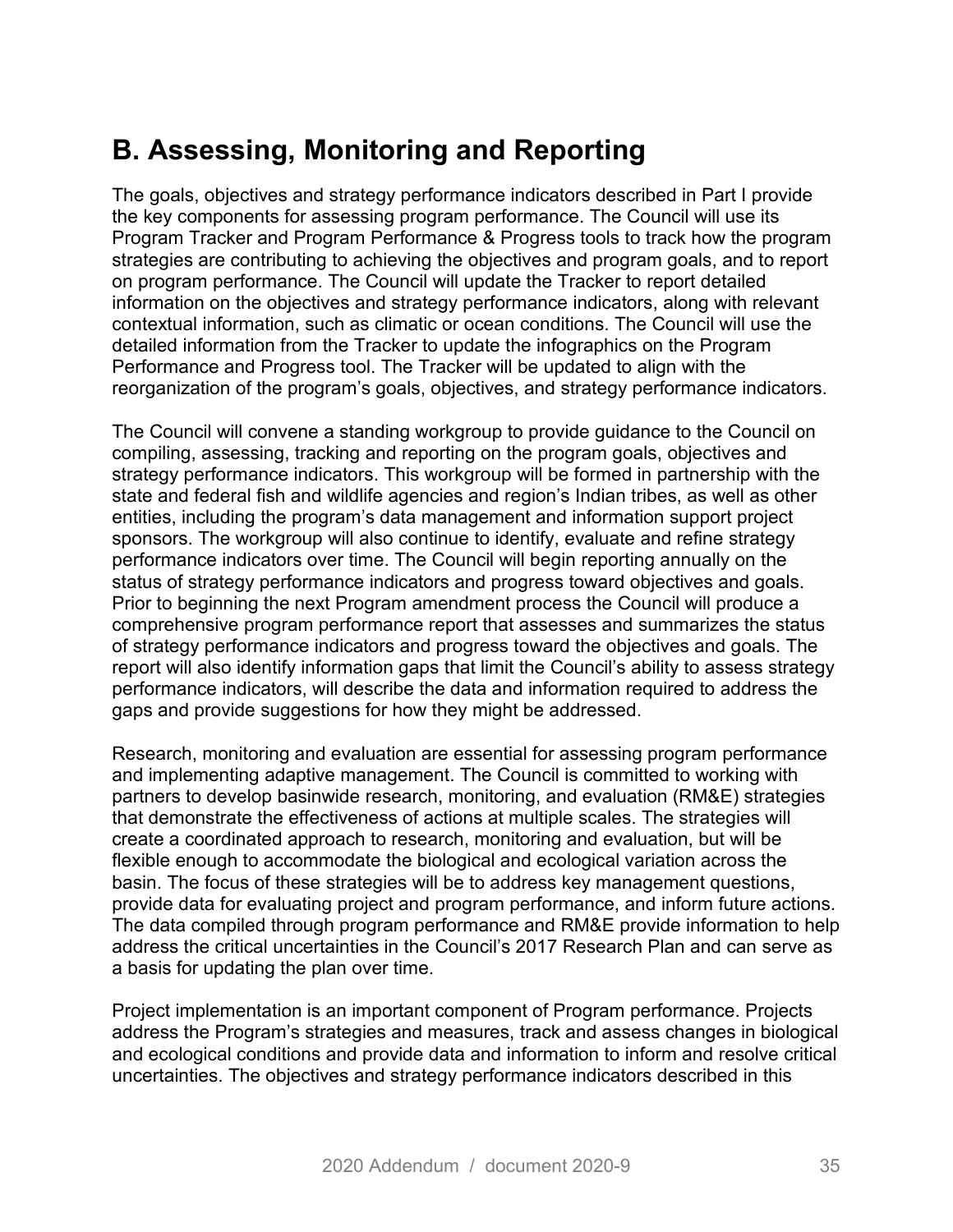addendum will inform project reviews and help identify needed changes in program priorities or strategy implementation.

To adequately assess the program, it is critical that current information-gathering and data-management capabilities are retained and that there is strong coordination among data collection, management, assessment, and reporting efforts across the basin. At a minimum, the following activities must continue to be adequately supported:

- Public access to Bonneville-funded project implementation information through an interactive website that uses standardized fields to facilitate data access and data downloads (e.g., database queries). Adjustments are needed to the existing Bonneville database (cbfish.org) to improve the delivery of information that the Council uses to assess and report on program performance. These adjustments include: (a) adding a standardized list of the program goals, objectives, and strategy performance indicators; (b) connecting these elements to projects/contracts as appropriate; and (c) providing Excel reports with data in the required format for Council staff.
- Public access through centralized databases of compiled and analyzed data required for reporting on program goals, objectives, strategy performance indicators, and other supporting information. Proper documentation and metadata are an important component of this effort. Needed improvements include collaborative development and use of data exchange standards for additional fish species and topics to improve access to analyzed data (for example, hatchery metrics and cutthroat trout indicators); and delivery of these data to the appropriate centralized database.
- Maintenance of historical and current program data and products (e.g., tools, GIS-layers, documents) in a structured manner that facilitates public access in a searchable format (e.g. through libraries and databases). This includes the program's Protected Areas database, mapper and files; habitat evaluation procedures (HEP) data and documentation; Council documents; ISG/ISAB/ISRP documents; past and current subbasin plans; "grey" literature such as technical reports, consultants' reports, and state government/non-profit organizations' reports; tribal data and products; Bonneville annual project reports; program investments such as hatcheries, fish screens, and analytical models; and data documentation.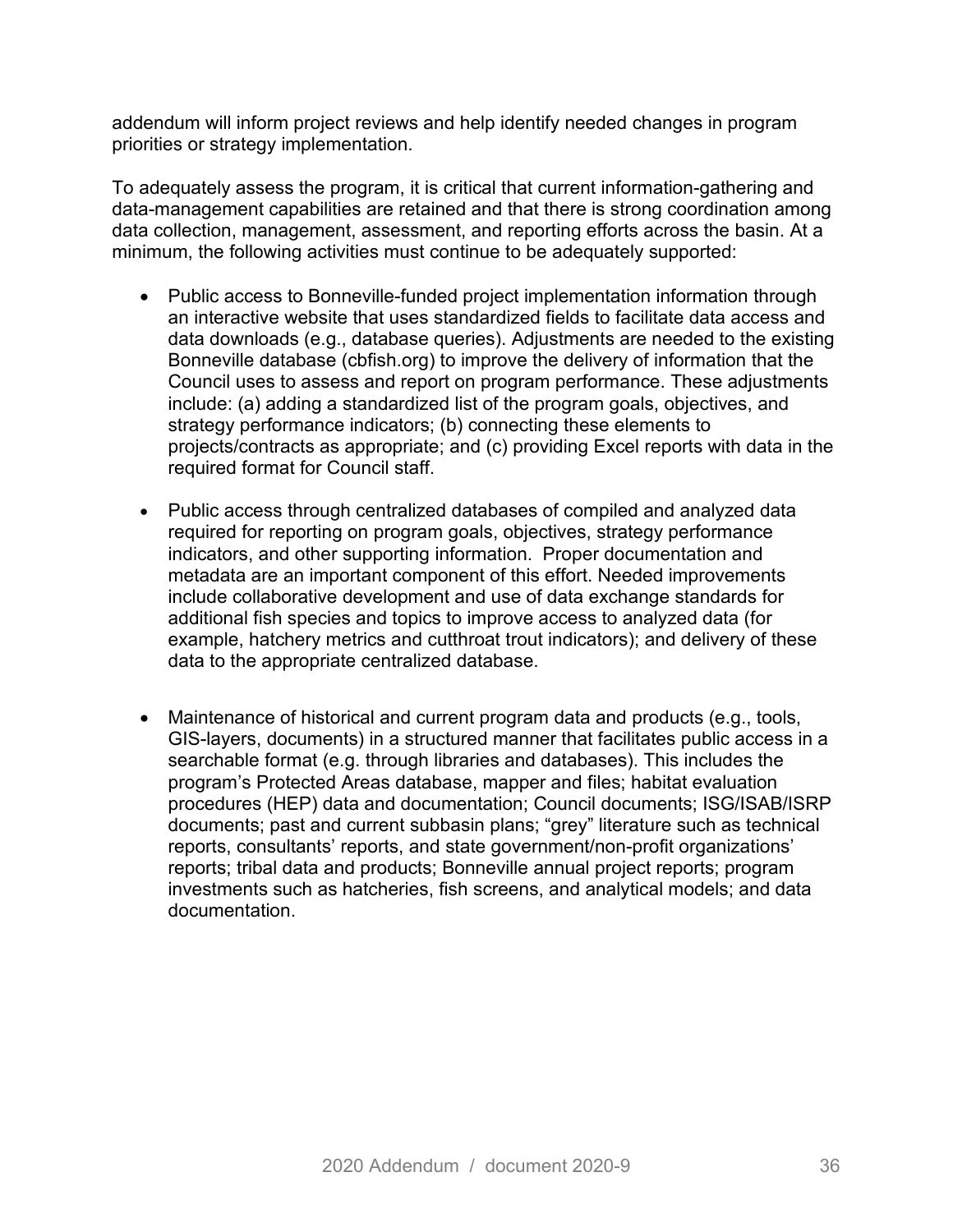# <span id="page-36-0"></span>**Part II. Program Implementation**

In Part II the Council identifies a set of near-term priorities for implementation and funding.

As noted in the 2014 program, Bonneville and the other federal agencies have been funding and implementing a multitude of protection and mitigation projects and system operations consistent with the measures in the Council's program. Many of these actions have explicit multi-year funding and implementation commitments for the foreseeable future. Even for those that do not, many have been and will continue to be implemented as ongoing, multi-year mitigation and protection activities that are important to the program.

In the 2014 program, the Council also identified a set of recommended work areas as "emerging" priorities for the program and called on Bonneville to integrate these emerging priorities into the implementation of the program. Progress has been mixed so far, but most have had some degree of implementation, and some are substantially integrated. These emerging priorities remain, and implementation should continue.

Based on the Council's and others' experiences with implementation following the 2014 program, and on the recommendations for program amendments, the Council identified key issues about program implementation that need more attention and emphasis. One issue is the need to improve on how *program* performance (as compared to *project* performance) is assessed, reported on, and used to adaptively manage program implementation. That topic is addressed in Part I. What remains are a few implementation needs identified in Part II under the relevant program strategy.

Nothing that follows replaces or supersedes the provisions of the 2014 program, including the program's statements about priorities. Instead, the following is intended to reinforce those priorities with specific directions for implementation that might not occur otherwise.

The fact that the addendum focuses on a relatively small set of issues is an indication that for the most part the ongoing effort by Bonneville and others to implement program measures and priorities has been highly successful. Specific accomplishments from implementation of the 2014 program have been highlighted in the introduction along with the overarching challenge of climate change.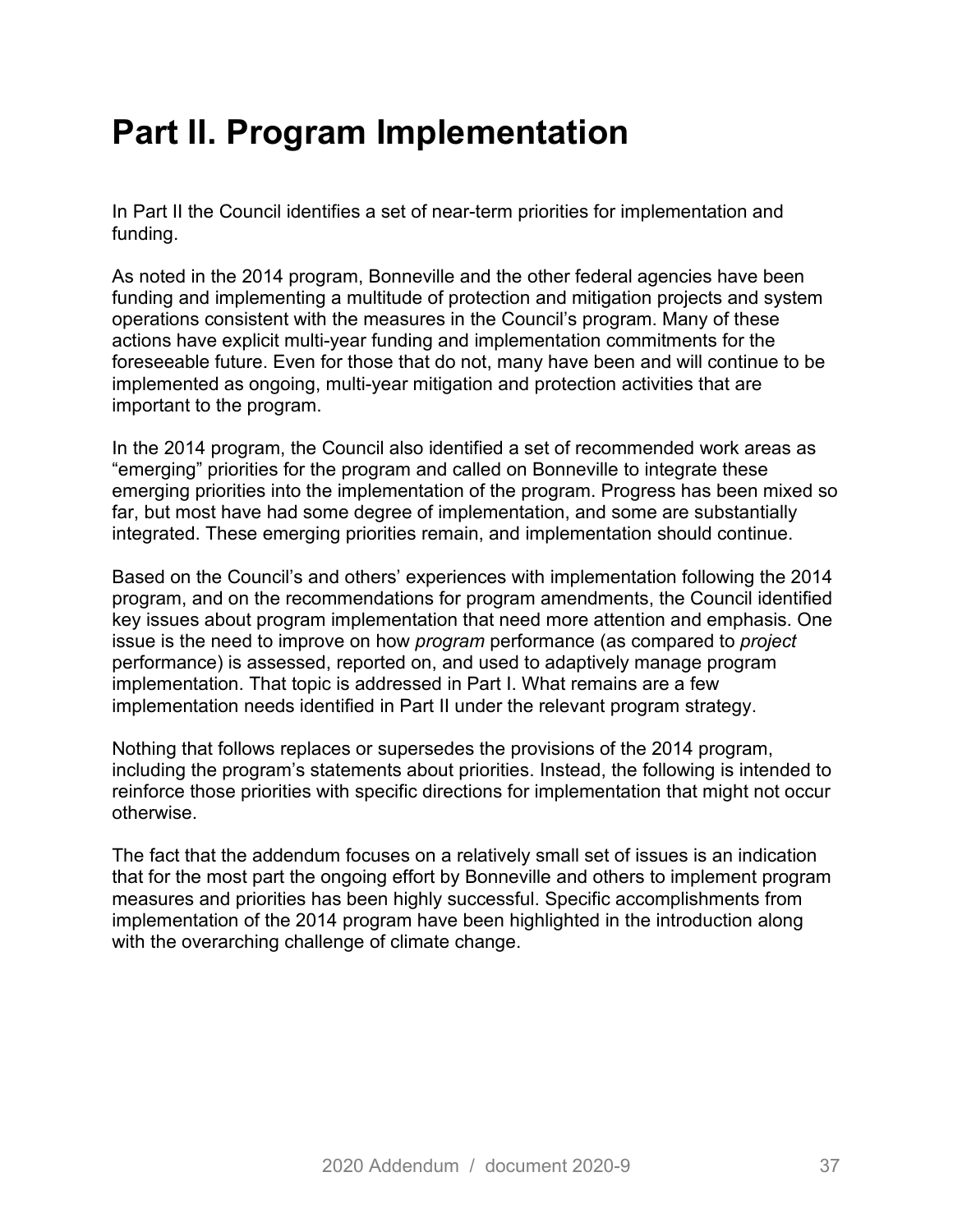# <span id="page-37-0"></span>**Climate Change**

**Implementer: Council and others**

**Consider the implications of climate change in all aspects of the program – program planning, project development, and project and program implementation and assessments. The Council will establish a standing science-policy forum on climate change to help the Council and others better understand the implications of climate change and better inform regional power and fish and wildlife decisions.**

The recommendations highlight, in particular, the overarching challenge involved in implementing a program to improve environmental conditions for fish and wildlife while climate change is redefining those very same environmental characteristics. The Council has included indicators in Part I intended to track how climate change is affecting the environment and affecting the chances for success in program implementation in the face of environmental change.

With regard to program and project implementation, there is no one specific action to focus on to address climate change impacts. The need instead is to work across all aspects of the program to understand the implications of climate change and how to make the most effective decisions for fish and wildlife in that context. Following the program amendment process, the Council will consult with the state and federal fish and wildlife agencies, the region's Indian tribes, Bonneville, Bonneville customers, EPA and others about how best to establish and operate the standing science-policy forum on climate change.

# <span id="page-37-1"></span>**Mitigation in Blocked Areas**

# **Implementer: Bonneville**

**Implement a broad suite of actions to mitigate for the complete loss of anadromous fish and the losses to other fish and wildlife species in the Lake Roosevelt and Spokane River areas above Grand Coulee and Chief Joseph dams, as well as ongoing operational impacts. Increase significantly the level of mitigation for these losses without compromising the substantive protection and mitigation activities elsewhere in the basin.**

This part of the basin has suffered the loss of anadromous fish and other fish and wildlife species directly due to hydropower development at a scale at least comparable to, and in most cases greater than, other areas in the basin. These losses have been severely under-addressed and under-mitigated through the Northwest Power Act, especially when compared with other areas and other entities in the basin.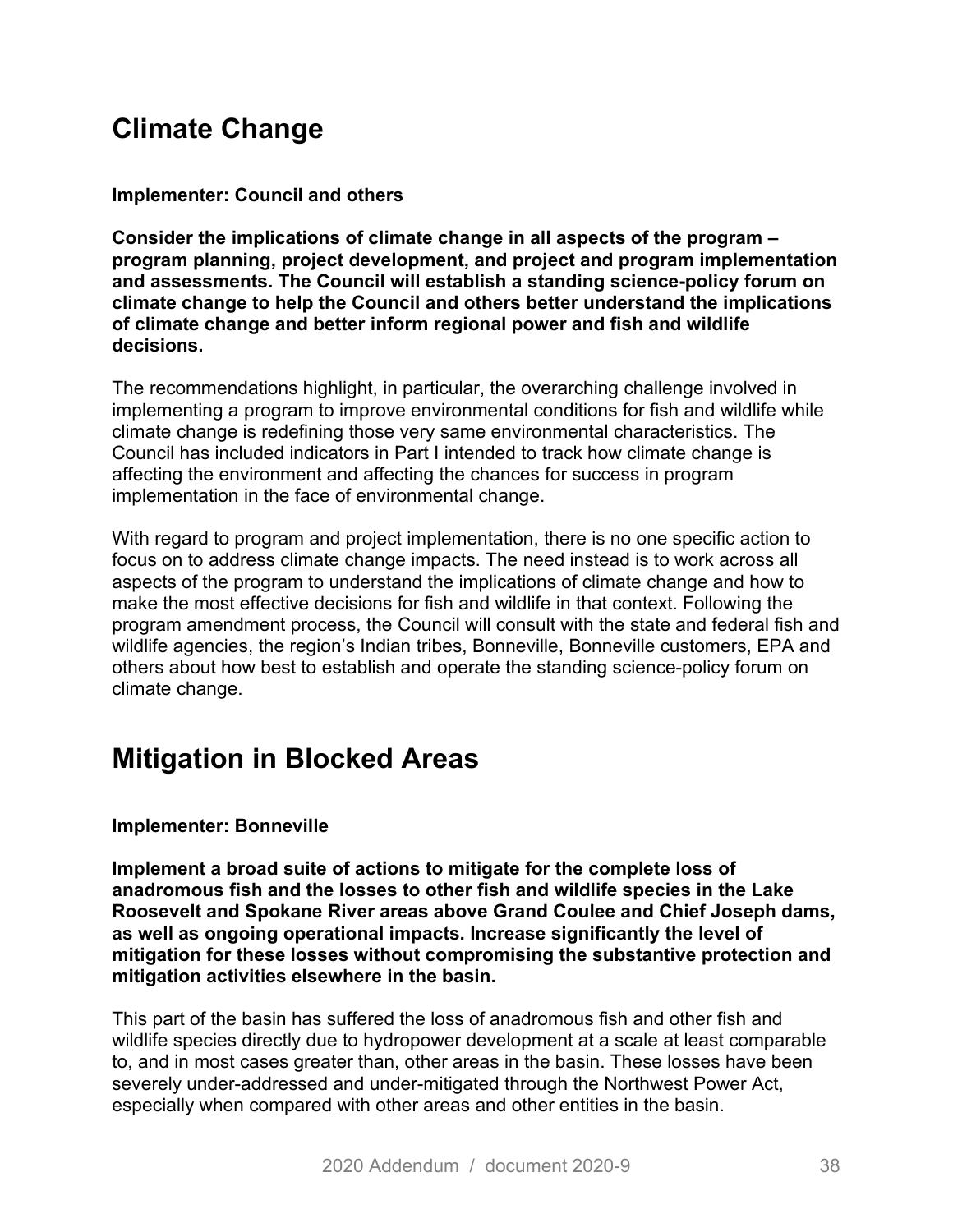Bonneville should begin a comprehensive effort over the next five years to intensify, expand, and then sustain the mitigation effort for this part of the basin. In developing this comprehensive effort, Bonneville should work with the Spokane Tribe of Indians and the tribe's list of mitigation [measures](https://www.nwcouncil.org/sites/default/files/2018ProgramRecommendation_STI_Attachment_6.pdf) recommended to the Council. Bonneville and the Spokane Tribe of Indians should consult with the Confederated Tribes of the Colville Reservation and Washington Department of Fish and Wildlife and coordinate with their ongoing work in the Lake Roosevelt area. The Council expects annual reports from Bonneville and the Spokane Tribe of Indians detailing progress made in this mitigation effort.

# **Implementer: Bonneville and others**

# **Continue to make progress on the program's phased approach to evaluate the possibility of reintroducing anadromous fish above Grand Coulee and Chief Joseph dams.**

Continuing to assess the feasibility of reintroducing anadromous fish is one measure in the suite of mitigation measures recommended by the Spokane Tribe of Indians (*see* previous measure). Continuing to make progress on this measure received substantial support in the amendment process from many governmental and non-governmental entities.

**Trap and transport fisheries in blocked areas.** In addition to the area behind Chief Joseph and Grand Coulee dams, there are other areas in the region blocked by both federally and non-federally owned and operated hydroelectric dams. The Council's 2014 Program includes collaborative efforts to restore ceremonial fisheries in some portions of the Columbia River Basin through trap and transport operations. These efforts have provided unlisted hatchery salmon and steelhead to support these fisheries. The Council supports continuation of these and similar collaborative efforts aimed at enhancing ceremonial fisheries on hatchery-origin salmon and steelhead over the next five years.

# <span id="page-38-0"></span>**Ocean**

# **Implementer: Bonneville**

# **Restore and sustain the funding and implementation of ocean research at the level recommended by the Council and supported by the ISRP.**

Understanding how annual variations in ocean conditions affect Columbia River salmon and steelhead has been important to the program since the late 1990s, consistent with the science review amendment to the Northwest Power Act and the completion of the first comprehensive science reviews. In recent years, the annual information delivered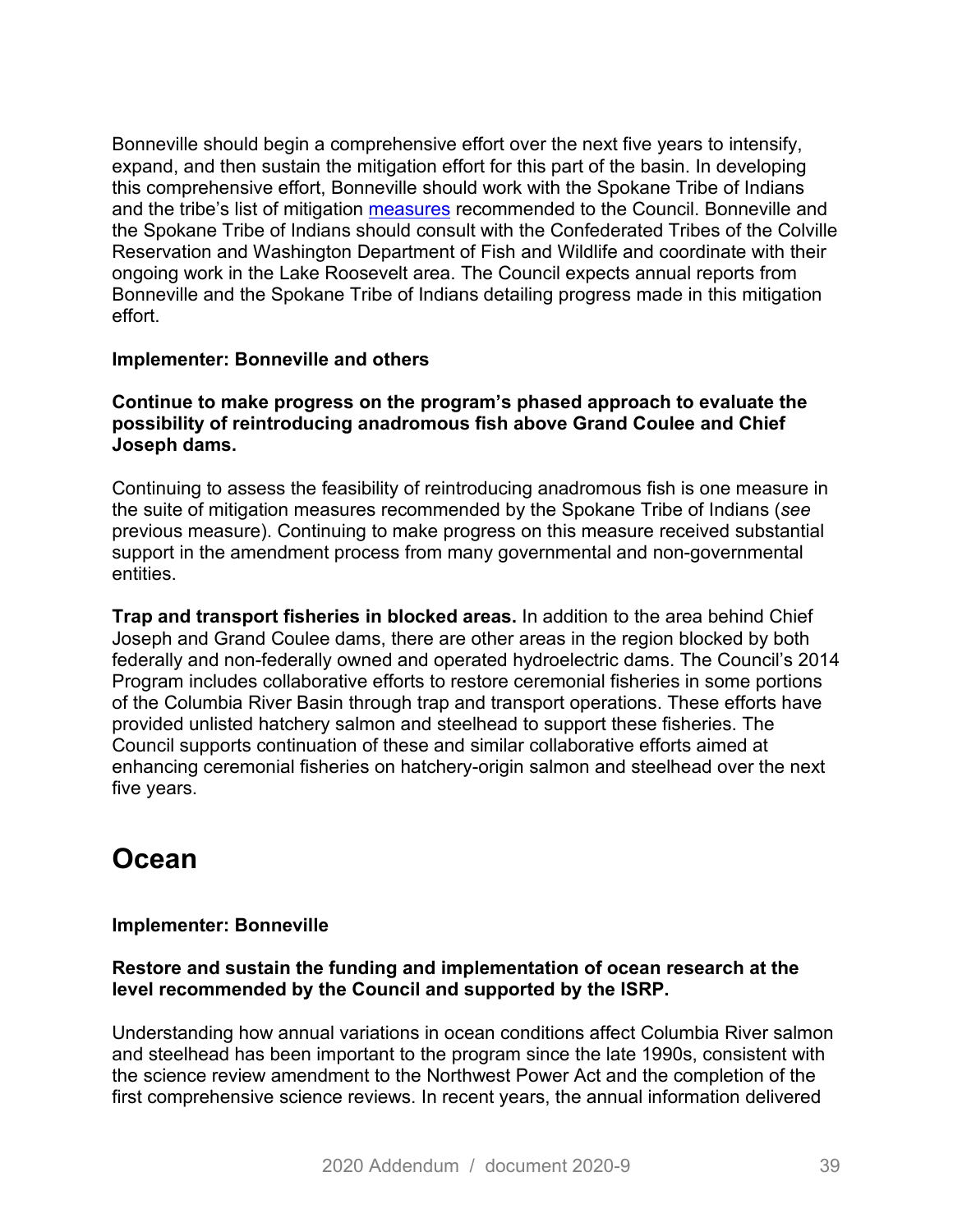by the program's ocean strategy and ocean research effort has become especially important, with unusual ocean conditions resulting in increased ocean temperatures, changes in food sources, changing predator-prey relationships, and subsequent reductions in survival for many stocks. The connection between the data produced annually through trend monitoring and through addressing critical uncertainties provides the opportunity to further our understanding of the effect of ocean conditions on program performance. A further indication of the importance of this work is the growing interest and participation in the Council's Ocean Forum, in which information and ideas are shared among the ocean researchers and the fisheries management entities.

Monitoring and research actions that generate a basic, important level of information about the ocean are thus a core part of the program and need to be preserved. Over the last decade Bonneville has significantly reduced support for the ocean research program, resulting in a more than sixty percent reduction since 2011. The Council supports restoring funding for this element of the program to the level needed to address the following existing and new monitoring and research components, identified as critical by the Independent Scientific Review Panel in recent reviews and as discussed by the Ocean Forum:

- Continue to develop, use, and improve indicators for ocean conditions.
- Investigate and assess the correlations between salmon, their survival, and the ocean environment.
- Continue to develop forecasts of survival.
- Continue to investigate links between freshwater actions and conditions to responses by salmon in the ocean.
- Continue to investigate predator and prey relationships for salmon in the ocean.

# <span id="page-39-0"></span>**Estuary**

# **Implementer: Corps of Engineers**

# **Repeat research implemented in 2016 and 2017 that sampled juvenile outmigrating salmon at several sites in the Lower Columbia River and estuary to assess benefits of estuarine use by interior salmon stocks.**

Those initial years of study yielded important information (see action effectiveness [report\)](https://nwcouncil.app.box.com/file/456881978054) regarding the benefits of estuary habitat restoration and habitat use by stock and variations in size and growth rate. This information is critical to connecting how salmon use the lower river and estuary to how salmon use the plume and nearshore ocean and has provided important growth and survival information that was previously unknown.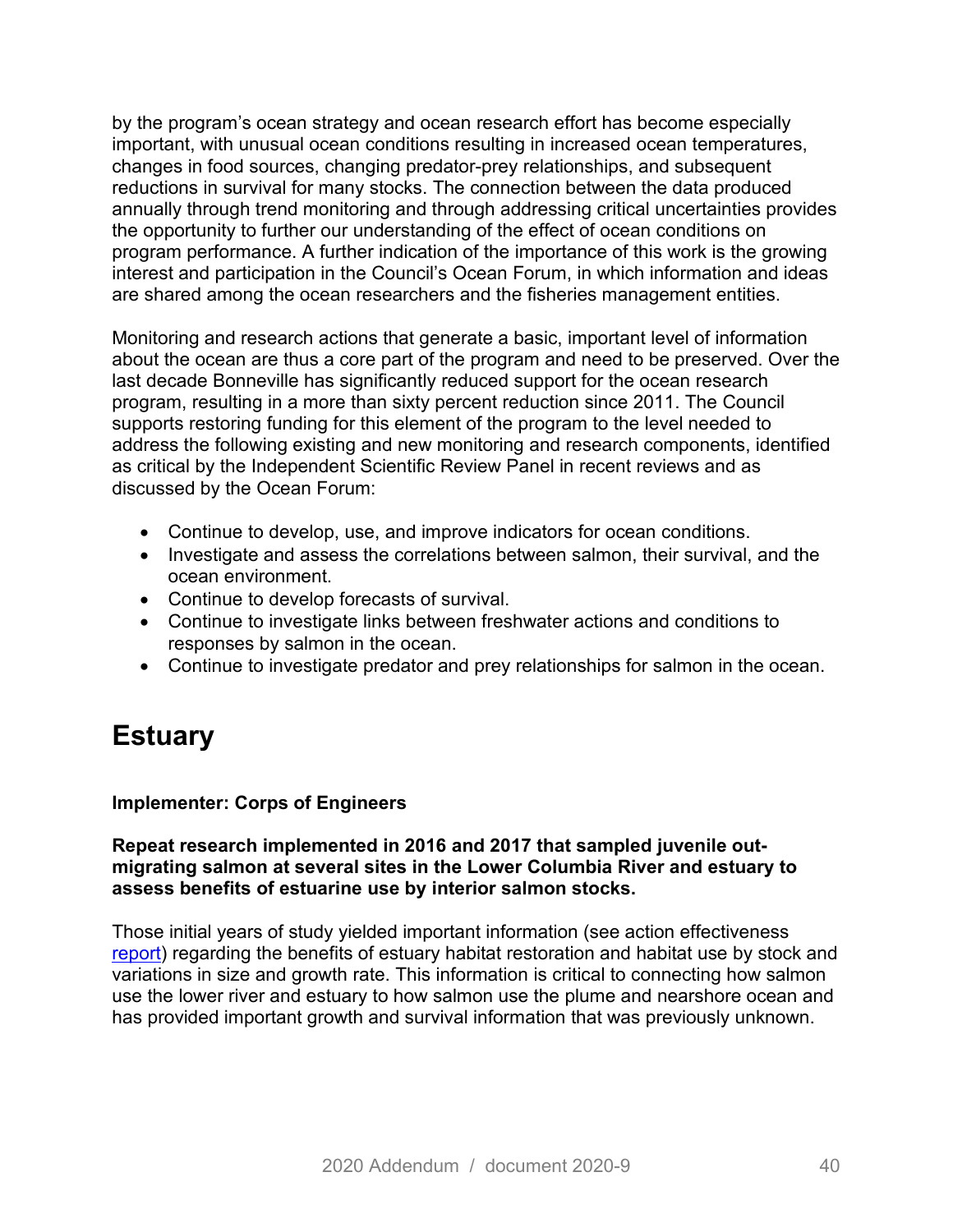# <span id="page-40-0"></span>**Mainstem Hydrosystem Flow and Passage Operations**

# **Implementer: Corps of Engineers and Bureau of Reclamation**

# **Implement the refinements in operations at Libby and Hungry Horse dams recommended by Montana Fish Wildlife and Parks (Montana FW&P) and the Kootenai Tribe of Idaho.**

In the 2014 program, the Council supported continued investigations into possible refinements of the operations at Libby and Hungry Horse dams to further improve conditions for fish and wildlife. A decade of monitoring and analysis by Montana FW&P the Confederated Salish and Kootenai Tribes and the Kootenai Tribe of Idaho identified specific minor changes in the operations that will increase benefits for resident fish, wildlife, and ecological processes in the reservoirs and rivers downstream from Libby and Hungry Horse. These changes are not expected to adversely affect conditions for fish in the lower river. See [2018 Montana FW&P recommendations,](https://app.nwcouncil.org/uploads/2018amend/recs/751/FINAL_MFWP_FW%20Program%20amendment%20recommendations_submitted%20to%20Council%2013%20Dec%202018.pdf) [2018 Kootenai](https://app.nwcouncil.org/uploads/2018amend/recs/740/KTOI_NPCC%20Amendment_2018_%20Final.pdf)  [Tribe of Idaho recommendations \(Appendix A\),](https://app.nwcouncil.org/uploads/2018amend/recs/740/KTOI_NPCC%20Amendment_2018_%20Final.pdf) and [2017 report on operations at Libby](https://www.nwcouncil.org/sites/default/files/2017mtops.pdf)  [and Hungry Horse Dams.](https://www.nwcouncil.org/sites/default/files/2017mtops.pdf)

Based on this information, the Corps of Engineers and Bureau of Reclamation should continue to work with the State of Montana, Confederated Salish and Kootenai Tribes, and Kootenai Tribe of Idaho, along with the State of Idaho, the U.S. Fish and Wildlife Service and NOAA Fisheries, to implement where feasible these refinements in operations to benefit fish and wildlife. These improvements include, but are not limited to, those found in the 2017 report as well as the following from Montana's and Kootenai Tribe's recommendations:

- Adjust summer draft targets more gradually when inflow forecasts are close to the driest 20-percentile threshold to smooth transitions as inflow forecasts vary.
- Use project-specific inflow forecasts to set draft and refill targets, rather than water supply forecasts for the mainstem Columbia River at The Dalles Dam.
- Adjust Storage Reservoir Diagrams to decrease reservoir drawdowns during dry water years.
- At Libby Dam integrate VarQ flood management with the White Sturgeon tieredflow strategy.
- At Libby replace the variable end-of-December draft target with a fixed draft point (2420) every year.
- Investigate opportunities to use VarQ-like operations at other storage projects to help accommodate water variability among subbasins, improve the region's ability to monitor changing trends in snowpack, and better manage unforeseen rainstorms and drought.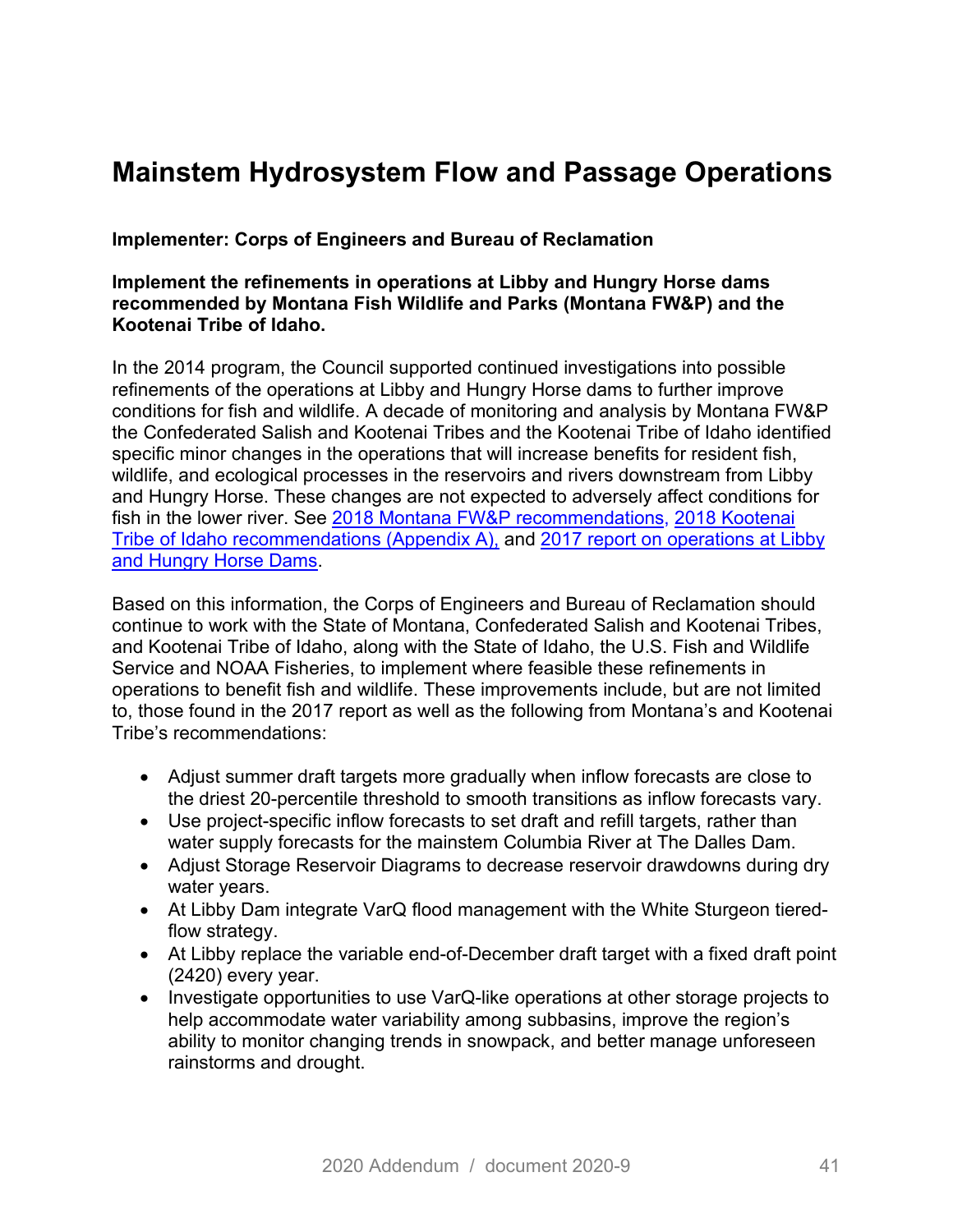# <span id="page-41-0"></span>**Predator Management**

**Implementers: Bonneville, Corps of Engineers, Bureau of Reclamation, NOAA Fisheries, state fish and wildlife agencies, and Columbia Basin Tribes**

**Adequately sustain and support ongoing efforts to reduce predation and, as described below, increase or revise those efforts as necessary.**

**Ecosystem-based approach.** Predator management is requiring more program resources and efforts year by year. Everyone involved in the program, including the Council, Bonneville, the Corps of Engineers, the fish and wildlife agencies and tribes, and others, must work together to continue developing a more effective systemwide, ecosystem-based approach for assessing and addressing the impacts of fish, avian, and pinniped predation on salmon and steelhead and other fish species important to the program. It is imperative to scientifically advance the understanding of predation impacts. It is important to understand which predator management actions have the greatest effect on adult returns and SARs and retarget efforts on those actions for costeffective predation management. In the interim, the Council has identified three predation management implementation issues that need particular attention:

**Northern Pike.** The Spokane Tribe of Indians, Confederated Tribes of the Colville Reservation, and Washington Department of Fish and Wildlife have developed a comprehensive Northern pike removal proposal that has been reviewed by the ISRP and recommended for implementation by the Council. Bonneville should fund and implement a Northern Pike removal effort based on that proposal, while also working with the relevant state agencies and tribes on a strategy to solicit and obtain contributions to this effort from other affected entities as this is an issue broader than a federal hydrosystem responsibility.

**Pinniped predation.** Pinniped predation continues to have a significant impact on Columbia basin salmon and steelhead. Recent federal legislation provides the opportunity for state and tribal managers to more effectively reduce predation by lethally removing sea lions in the Columbia River and tributaries that have returning adult ESAlisted salmon and steelhead. The federal agencies must reinforce and strengthen their cooperative partnerships with the states and tribes in support of this effort, including providing additional resources as needed to support the effort consistent with the intent of the 2018 sea lion legislation (Public Law [115-329\)](https://www.congress.gov/bill/115th-congress/senate-bill/3119).

**Avian predation.** Predation by double-crested cormorants, Caspian terns, and several other bird species continues to have a significant impact on ESA-listed juvenile salmon and steelhead in the Columbia and Snake rivers. A recent trend has been reduced support for this effort. The action agencies (Bonneville, Corps of Engineers, Bureau of Reclamation) working with state and tribal partners, should continue to provide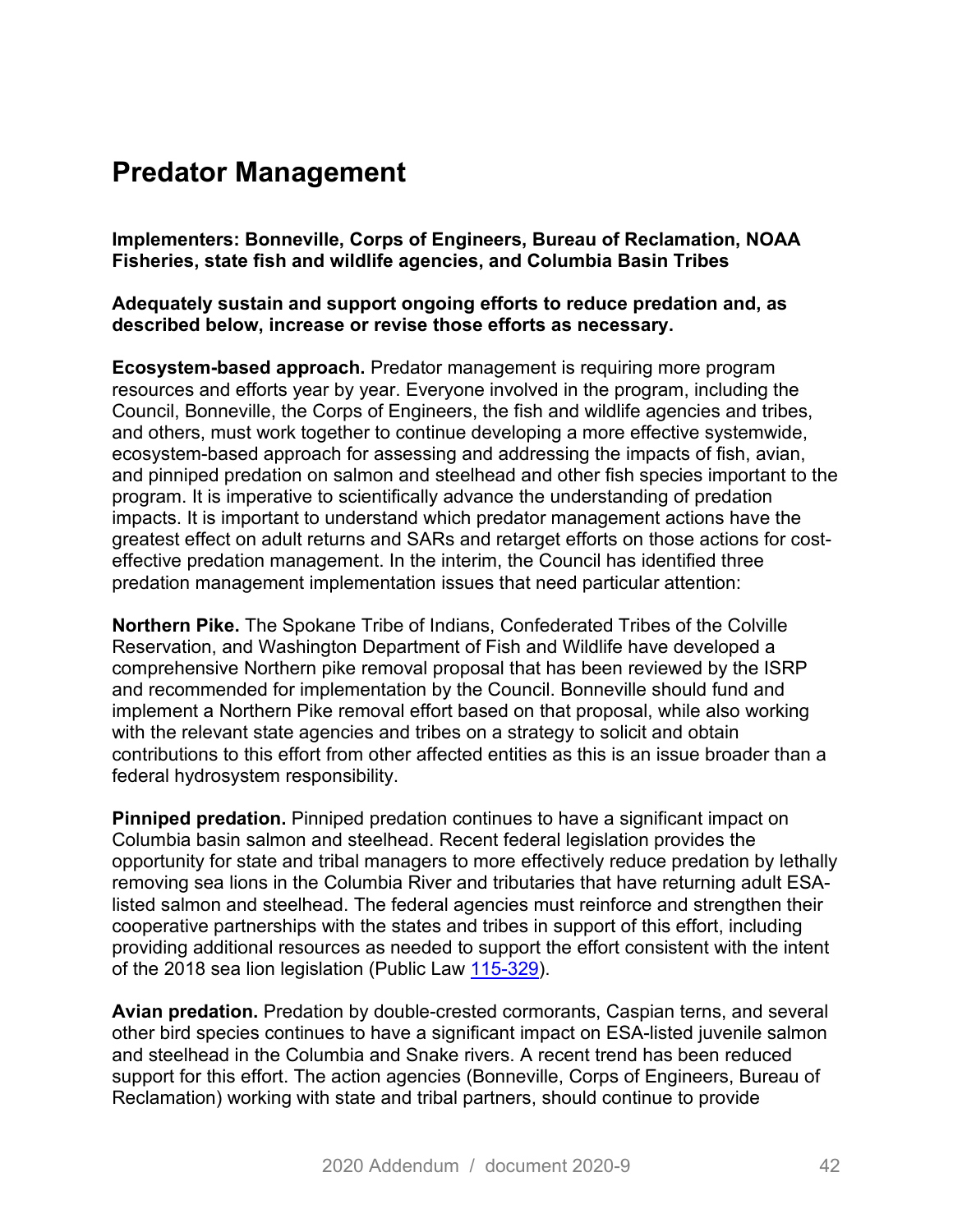adequate funding to implement activities, both in the estuary and inland, to reduce avian predation on listed juvenile salmon and steelhead.

# <span id="page-42-0"></span>**Sturgeon**

# **Implementers: Corps of Engineers and Bonneville**

**Continue to make progress in developing and implementing the program's comprehensive approach to White Sturgeon in the Columbia River Basin that involves assessing the factors limiting the recruitment and productivity of sturgeon and developing and implementing measures to address those factors.** 

The Council expects the federal agencies to continue to support the existing array of sturgeon work, including in the lower Columbia, the upper Columbia (part of the expanded mitigation effort in this area called for in the Mitigation in Blocked Areas section), and the Kootenai River. Two elements of the work that need particular attention or they may not occur:

- Evaluate whether alternative flow regimes might increase sturgeon productivity and recruitment in the lower Columbia below McNary Dam and if so, whether and how operations could be altered to provide those flow regimes without compromising protection for salmon, steelhead and lamprey.
- Increase sturgeon population monitoring between McNary and Priest Rapids dams and in the lower Snake River so that stock status is regularly reported for each area and pool.

# <span id="page-42-1"></span>**Program Measures - Implementation Commitments**

Fish and wildlife agencies and tribes and other entities recommended that the updated 2020 program recognize and incorporate as part of the fish and wildlife program implementation developments and commitments occurring after 2014. The actions committed to in these developments are part of the program as program measures. These developments include:

- 2018 Columbia Basin Fish Accord Extensions
- 2019 Columbia River System Biological Opinion and associated 2018 "Consultation Package," including the "2019-2021 Spill Operation Agreement" of December 2018, and further developments in defining the goals and proposed actions for restoration planning in the Columbia Estuary
- Kalispel Tribe Accord implementation developments, including agreements and commitments regarding upstream passage of native resident fish at Albeni Falls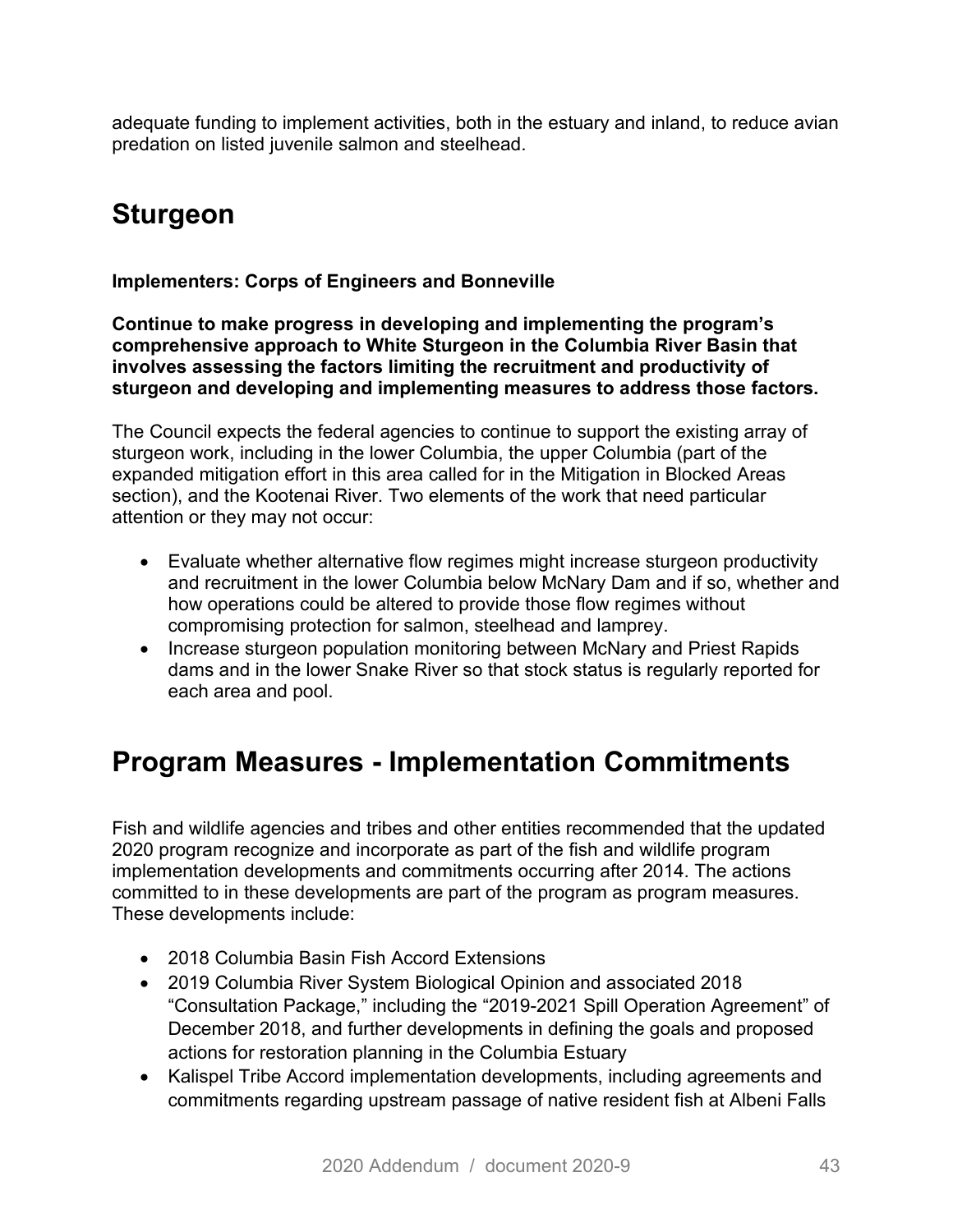Dam; habitat enhancements and operational changes at the same dam to improve water temperature conditions; and Northern Pike removal efforts in the Pend Oreille River

• Actions and performance standards included in the Mid-Columbia Public Utility District's FERC licenses and associated habitat conservation plans and biological opinions

# <span id="page-43-0"></span>**How the Program Is Implemented**

# **Implementer: Bonneville**

**Implement the program through projects and manage the fish and wildlife program budget with due consideration to the following points. With these points, the Council intends to protect fish and wildlife even as Bonneville carefully manages its costs.**

The Council understands Bonneville's need to strengthen its financial health and manage costs carefully. In its 2018-2023 Strategic Plan, Bonneville focused on objectives to "[p]rioritize fish and wildlife investments based on biological effectiveness and mitigation for FCRPS impacts" and to, "manage fish and wildlife program costs at or below inflation, inclusive of new obligations and commitments."

The Council, and all participants in the program, are committed to ensuring that projects deliver cost-effective benefits to fish and wildlife, and places increasing emphasis in this addendum toward assessing program performance to this end. The Council and Bonneville have also been working with project sponsors since 2014 on an asset management strategy to preserve the benefits to fish and wildlife realized by program investments. The Council intends to continue this work and expects Bonneville will continue to be a committed partner in that effort. The next step is to develop and implement a long-term funding strategy to protect those assets.

The Council and others also share, and generally support, Bonneville's second objective about carefully managing its fish and wildlife program costs. At the same time, the Council provides the following six points for Bonneville, intended to preserve the work of the program required under the Act:

• **Implement emerging priorities.** The Council continues to expect Bonneville to implement the emerging priorities described in the 2014 program, including as sharpened in Part II of this addendum. The Council also maintains its perspective from the 2014 program that Bonneville will fund any new activities required to implement these priorities from program savings if possible, without compromising productive projects that address other needs and priorities identified in the program, and then with additional expenditures as necessary.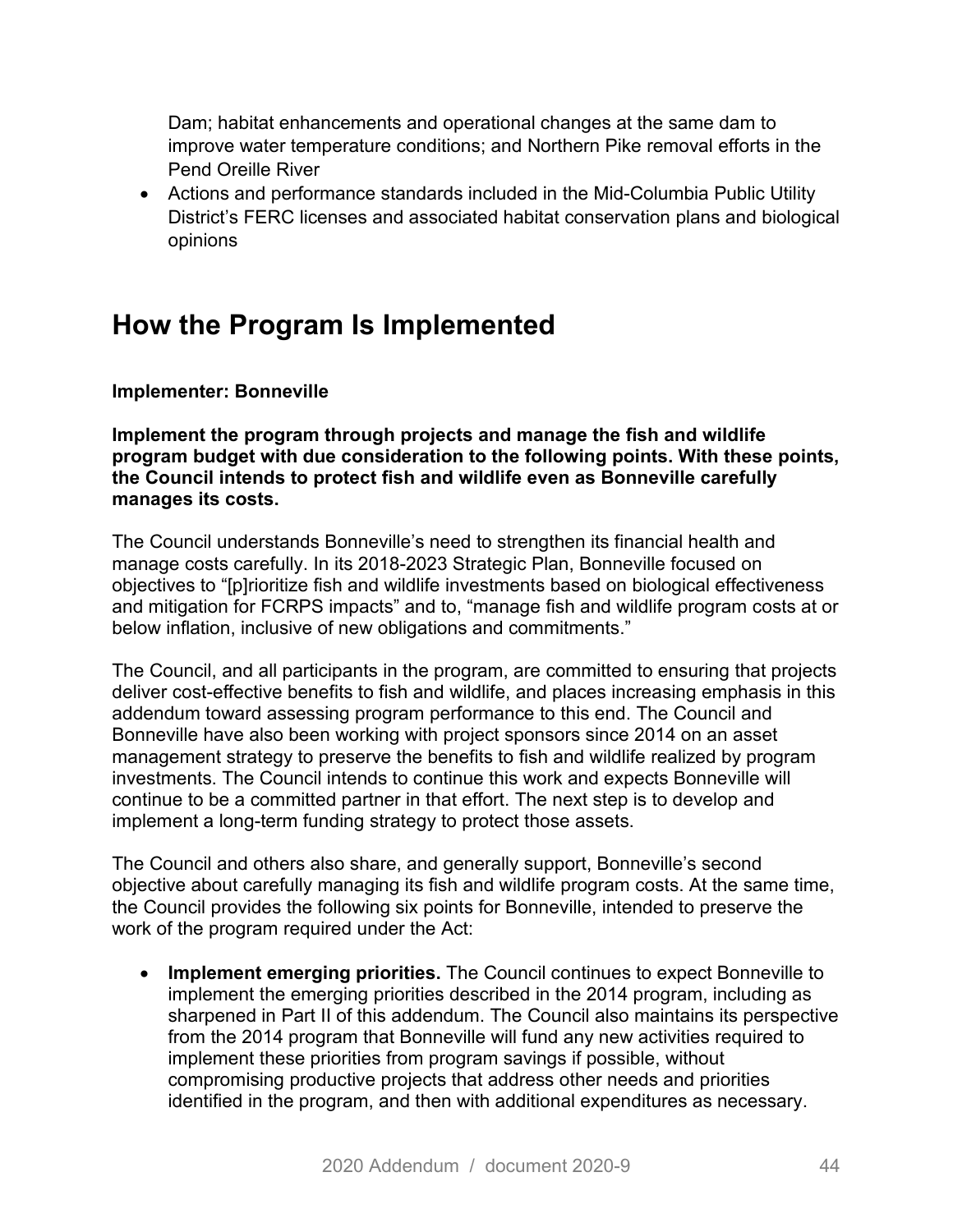The Council is confident that most, if not all, of the additional needs identified in the 2014 program, and reflected in this addendum, may be met within an overall program-management and cost-management approach that prevents program costs from rising above the rate of inflation. The one likely exception may be the need for additional expenditures to fill the obvious gap in program implementation related to mitigation for losses above Grand Coulee Dam, for the reasons discussed in the mitigation in blocked areas section. Those additional expenditures can be balanced over time by judicious management of their rampup and finding further program efficiencies that do not affect substantive work.

- **Protect productive work during budgetary processes.** The Council understands that a great deal of Bonneville's responsibility to implement the program occurs outside of the Council and public's view. However, there are aspects of this effort that require greater Council involvement. Bonneville's internal efforts to manage program costs over the last few years have been aimed at reducing costs by finding program efficiencies without affecting substantive work. Program efficiency and cost containment are laudable objectives, but they can have policy implications that warrant Council participation, particularly when reductions result in projects that are implemented in a manner that no longer reflects the original proposal that underwent science and project review and received a Council funding recommendation based on that review. In the future, the Council, Bonneville and others will work to ensure that reductions in program expenditures are aimed at finding efficiencies without sacrificing productive work. Bonneville shall provide regular public information to the Council on project implementation, so that the Council can understand whether and how implementation differs from the work recommended after project review. In particular, Bonneville shall provide timely notice to the Council when Bonneville implementation decisions result in a material change in the scope, desired outcomes or budget of a project. The Council will review this information and assess whether further Council recommendations are warranted, including further ISRP review. The Council will develop with Bonneville a written agreement for sharing this information, to assist the Council in its project review, program development and program performance efforts.
- **Protect productive work even if using stable project budgets to help control the growth of program expenditures.** Fish and wildlife managers and project sponsors have raised concerns with the Council over cost management techniques that hold certain projects at flat budgets for years, even though some of the costs of implementation rise over that time. This fiscal discipline can remove inefficiencies in spending and is a legitimate tool for Bonneville to apply. However, over time, persisting with flat budgets begins to force project sponsors to make cuts that undermine the ability to perform the substantive work and meet project and program objectives. Bonneville should work with the Council and project sponsors to identify when project budgets need to increase to reflect the effects of inflation and preserve the substantive work.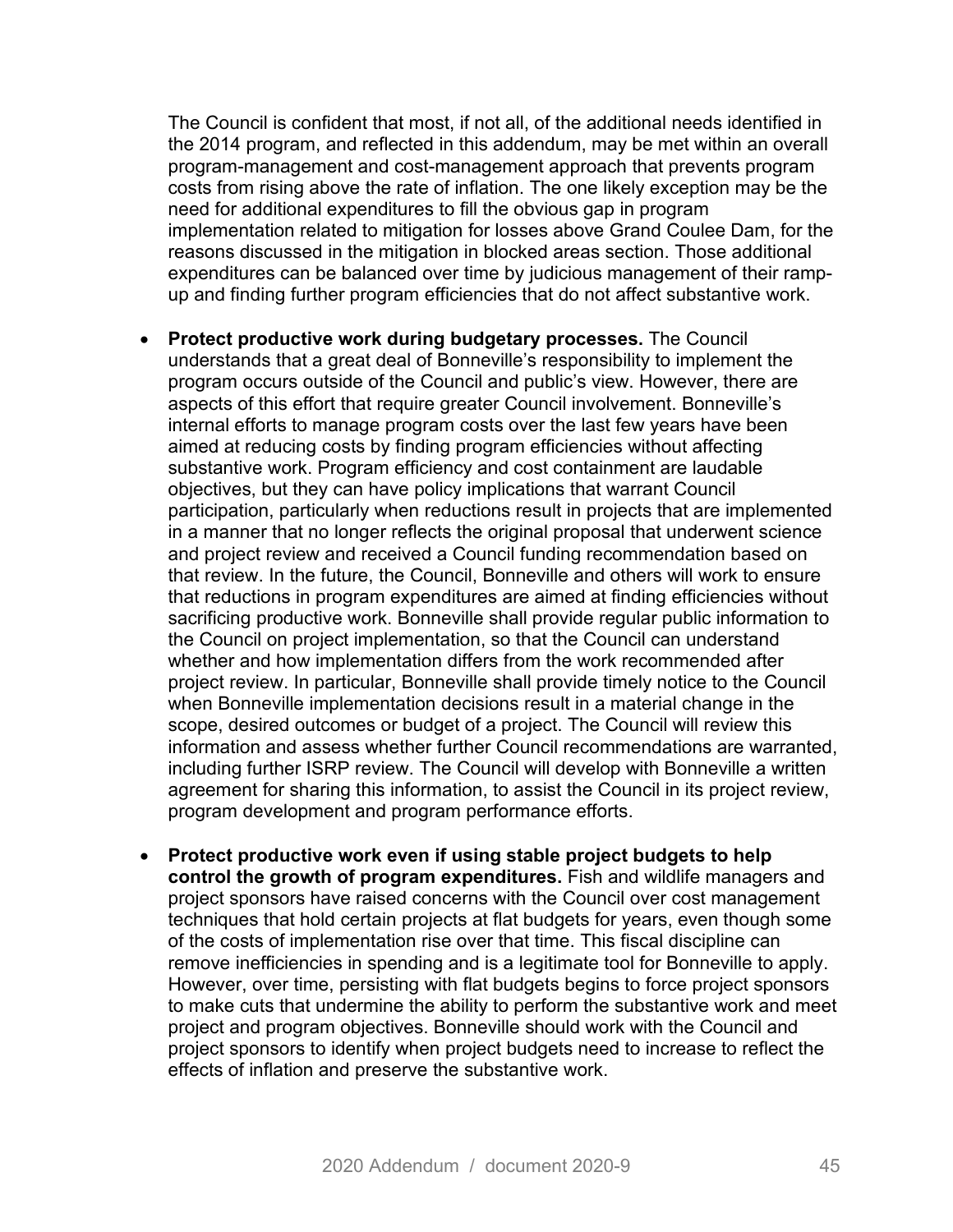- **Share the cost management efforts as equitably as possible over the entire program.** Bonneville's efforts to manage or reduce program costs can, at times, be imposed on a small proportion of the total range of projects funded to implement the program. The Council understands the value of the commitments made in the Columbia Basin Fish Accords and to that portion of the program that addresses the needs of ESA-listed fish. On the other hand, all the program's core protection and mitigation activities are of equal priority under the Northwest Power Act and need to be treated in program management equitably, especially if proposed funding cuts begin to threaten the substantive work and ability to meet project objectives. Bonneville must work diligently with the Council and the project sponsors to equitably share cost management efforts throughout the program.
- **Develop an improved public process to find cost savings in the existing budget.** The Council and Bonneville should work together on this effort. The Council expects that at least most of the savings will be reinvested in the program in a manner subject to Council recommendations.
- **Plan future implementation of the Fish and Wildlife Program.** The next few years will see the completion of the Columbia River System Operations EIS and a decision on a preferred alternative, new Biological Opinions, a need either to extend the Accords or in some other way adapt how the program is implemented, and other major developments. In this light, the Council will begin consultation soon with the state and federal fish and wildlife agencies and tribes and Bonneville about alternatives for future implementation of the fish and wildlife program.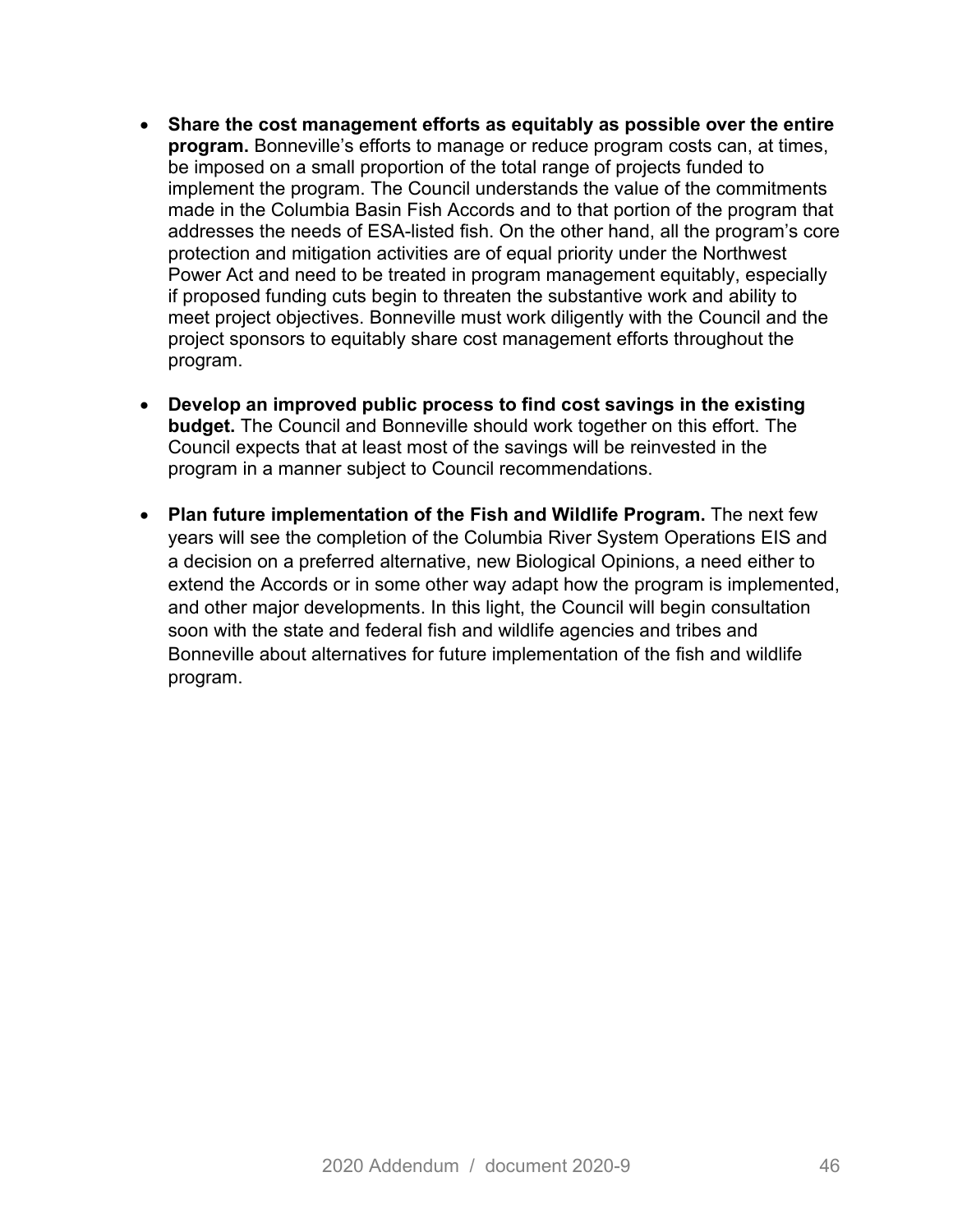# <span id="page-46-0"></span>**References**

<span id="page-46-1"></span> $1$  The values for these implementation accomplishments are based on the summation of values provided from Bonneville's project implementation database www.cbfish.org.

<span id="page-46-2"></span><sup>2</sup> www.bpa.gov/efw/FishWildlife/SpillOperationAgreement/doc/ECF-2298 Spill-Notice[and-Agreement.pdf](https://www.bpa.gov/efw/FishWildlife/SpillOperationAgreement/doc/ECF-2298_Spill-Notice-and-Agreement.pdf)

<span id="page-46-3"></span><sup>3</sup> [www.govinfo.gov/content/pkg/PLAW-115publ329/html/PLAW-115publ329.htm](https://www.govinfo.gov/content/pkg/PLAW-115publ329/html/PLAW-115publ329.htm)

<span id="page-46-4"></span><sup>4</sup> [nwcouncil.box.com/s/m0j3w1vibhq7fpve43rdpctdvkiq30vm](https://nwcouncil.box.com/s/m0j3w1vibhq7fpve43rdpctdvkiq30vm) [nwcouncil.box.com/s/07tp410h8ww8xx0u5fzacz62lvy24540](https://nwcouncil.box.com/s/07tp410h8ww8xx0u5fzacz62lvy24540)

<span id="page-46-5"></span><sup>5</sup> [ucut.org/wp-content/uploads/2019/05/Fish-Passage-and-Reintroduction-Phase-1-](https://ucut.org/wp-content/uploads/2019/05/Fish-Passage-and-Reintroduction-Phase-1-Report.pdf) [Report.pdf](https://ucut.org/wp-content/uploads/2019/05/Fish-Passage-and-Reintroduction-Phase-1-Report.pdf)

<span id="page-46-6"></span><sup>6</sup> Northern Idaho Memorandum of Agreement between the State of Idaho and the Bonneville Power Administration for Wildlife Habitat and Stewardship, August 2018. See [Northern Idaho MOA](https://nwcouncil.box.com/s/88r9jbn454kh9nm3uvnmp92p1er6kd7n)

Bonneville Power Administration, Administrators' Record of Decision and Response to Comments Southern Idaho Wildlife Mitigation Memorandum of Agreement, September 2014. See [Southern Idaho MOA](https://nwcouncil.box.com/s/73qtr4xceltmx3mu20d10q98p6nwlxxn)

<span id="page-46-7"></span><sup>7</sup> [nwcouncil.box.com/s/tv8ct47vzz58v8smuuzi53z7u5fanx9l](https://nwcouncil.box.com/s/tv8ct47vzz58v8smuuzi53z7u5fanx9l)

<span id="page-46-8"></span><sup>8</sup> The Anadromous Salmon and Steelhead Goal is based on the following sources of information: (a) 1987 Fish and Wildlife Program, section 203; (b) 1994/1995 Fish and Wildlife Program section 4.1; (c) 2000 Fish and Wildlife Program section on Objectives for Biological Performance; (d) 2014 Fish and Wildlife Program section III. Goals and Objectives – the changes we want to achieve; and, (e) 2014 Fish and Wildlife Program Appendix D, Theme 2, objective 2.a.

<span id="page-46-9"></span><sup>9</sup> Objective S4 is based on 2014 Fish and Wildlife Program Appendix D, Theme 2, objective 5b. It originates from the 2009 NOAA Fisheries FCRPS Biological Opinion the Reasonable and Prudent Alternative No. 52 - Hydrosystem Research, Monitoring and Evaluation Strategy 2 of the NOAA Fisheries 2008 FCRPS Biological Opinion, including Table 7 (see details: [nwcouncil.box.com/s/j5jpgzb1hpp64w0zb12z91ydc724p73y\)](https://nwcouncil.box.com/s/j5jpgzb1hpp64w0zb12z91ydc724p73y), and is included in the Council's HLIs.

<span id="page-46-10"></span><sup>10</sup> Obiective S5 is related to the Anadromous Mitigation in Blocked Areas strategy in the 2014 Fish and Wildlife Program and the provision on Blocked Areas Mitigation implementation in Part II of the 2020 Addendum. Reintroduction possibilities of various kinds are being investigated or discussed for most blocked areas; all are at different levels of progress. This objective is intended to reflect and track agreements that exist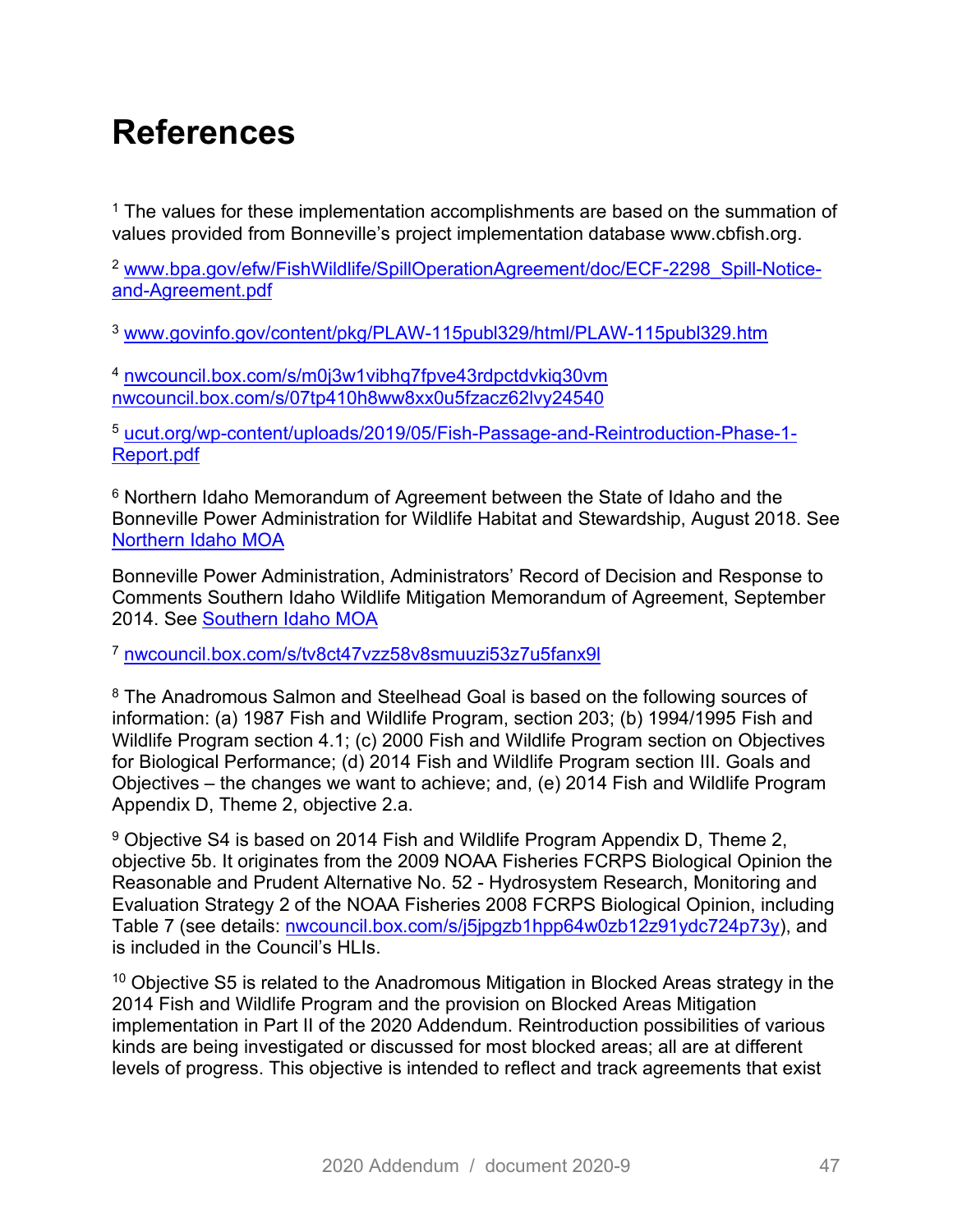to investigate reintroduction, and not be a mechanism to drive implementation of reintroduction proposals. Differences in policy (e.g. Idaho's Blocked Areas Policy as Approved by the Governor's Office, 24 Feb 2020 and Upper Snake River Tribes' Hells Canyon Complex Fish Management Program, April 27, 2018) need to be worked out in other fora and then brought to the Council's program.

<span id="page-47-0"></span> $11$  The qualitative native aquatic species goal is based on the 2014 Fish and Wildlife Program Appendix D, Theme Two.

<span id="page-47-1"></span> $12$  The values for the White Sturgeon objectives are based on the following sources of information: (a) Lower Columbia: ODFW Lower Columbia River and Oregon Coast White Sturgeon Conservation [Plan,](https://nwcouncil.box.com/s/701rub1dzm4g0v8mka20jortjx7vmo44) 2011; (b) Bonneville, The Dalles and John Day Reservoir: Draft (unpublished) ODFW Zone 6 management plans based on the same PVA methodology as the ODFW, 2011 plan; (c) Middle Snake: 2005 White Sturgeon Management Plan in the Snake River between Lower Granite and Hells Canyon dams; (d) Upper Snake: 2004 Middle Snake Subbasin Management Plan; (e) A.D. Schreier et al. Aquaculture 416–417 (2013) 141–145; Idaho Power Company. 2015. Snake River White Sturgeon Conservation Plan, 2015-2020 Planning and Implementation. Unpublished Report to Idaho Power Company, Boise ID. p. 132. (f) Transboundary Upper Columbia: Upper Columbia White Sturgeon Recovery Initiative Operational Plan 2013-2017, Upper Columbia White Sturgeon Recovery Plan - 2012 Revision, and, 2013 Columbia Basin White Sturgeon Planning Framework; (g) Kootenai USFWS Revised Recovery Plan for the Kootenai River Distinct Population segment of White Sturgeon, 2019.

<span id="page-47-2"></span><sup>13</sup> Objective L1 is based on the 2011 Tribal Pacific Lamprey Restoration Plan for the Columbia River Basin.

<span id="page-47-3"></span><sup>14</sup> Objective L2 is based on U.S. Fish and Wildlife Service (2012). Pacific Lamprey Conservation Agreement. U.S. Fish and Wildlife Service, Portland, Oregon. 57 pp.

<span id="page-47-4"></span><sup>15</sup> Objective L3 is based on the 2011 Tribal Pacific Lamprey Restoration Plan for the Columbia River Basin.

<span id="page-47-5"></span><sup>16</sup> Objective L4 is based on (a) 2011 Tribal Pacific Lamprey Restoration Plan for the Columbia River Basin; and, (b) recommendations submitted for the 2014 Program amendment process by BPT, CRITFC, CTGR, CTUIR, Cowlitz, NPT, USRTF, USFWS.

<span id="page-47-6"></span><sup>17</sup> Objective R1 is based on the 2014 Fish and Wildlife Program Appendix D, Theme 2, and documents compiled in the Fish Objectives mapping tool including the 2002 USFWS Bull Trout Draft Recovery Plan.

<span id="page-47-7"></span><sup>18</sup> Objective R2 is based on the 2014 Fish and Wildlife Program Appendix D, Theme 2.

<span id="page-47-8"></span> $19$  Objective R3 is based on (a) the 2014 Fish and Wildlife Program Appendix D, Theme 2, and (b) documents compiled in the Fish Objectives mapping tool including: Montana Statewide Fish Management Plan 2013-2018, IDFG Fisheries Management Plan 2013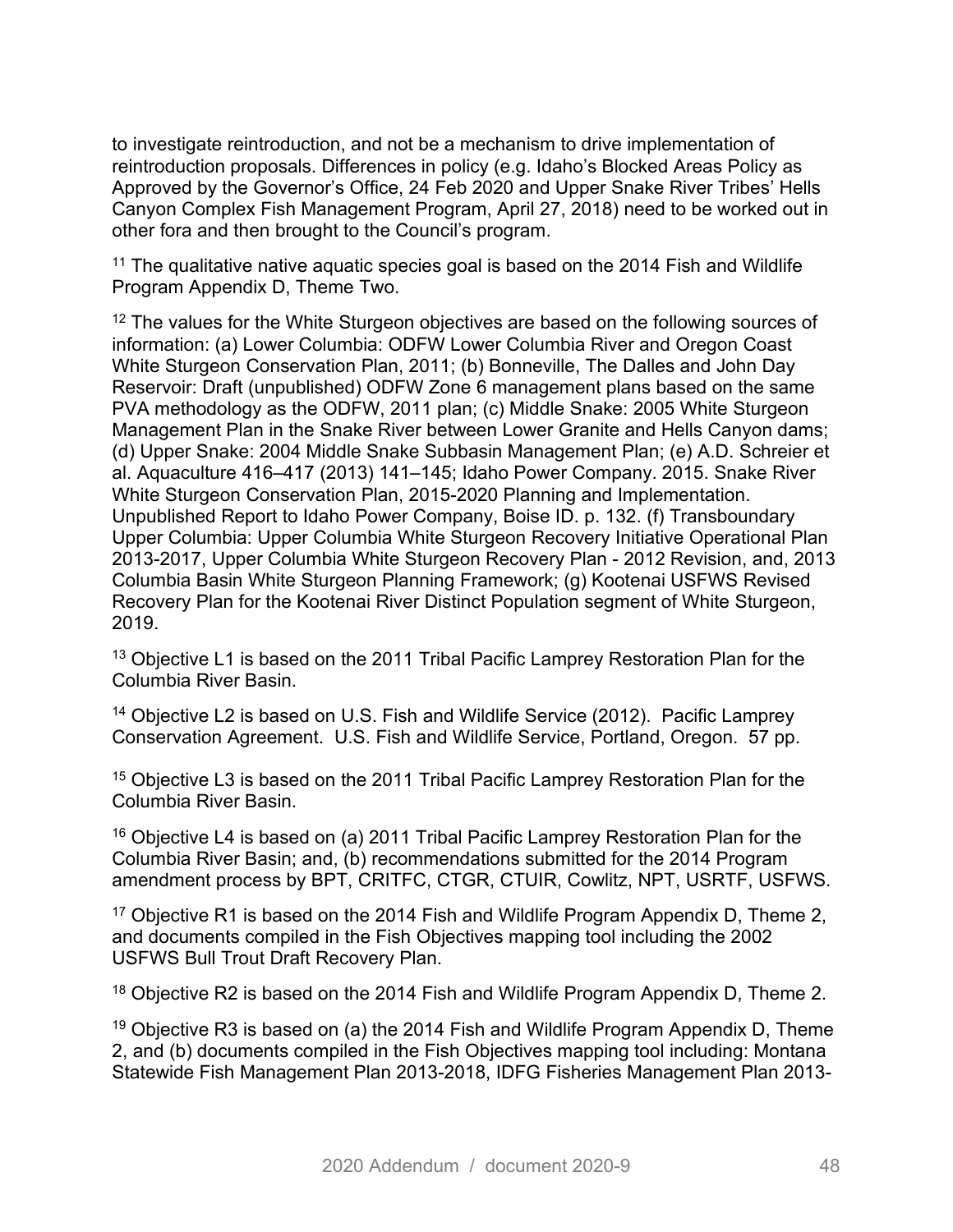2018, 2012 Coeur d'Alene Tribe Integrated Resource Management Plan, 2000 Draft Pend Oreille Subbasin Summary, 2000 Draft San Poil River Subbasin Summary, 2004 Spokane Subbasin Plan, 2000 Kootenai River Subbasin Management Plan, and MFWP/CSKT Flathead Lake and River Fisheries Co-Management Plan 2001-2010.

<span id="page-48-0"></span> $20$  Objective R4 is based on (a) the 2014 Fish and Wildlife Program Appendix D, Theme 2, and, (b) documents compiled in the Fish Objectives mapping tool including: 2016 Conservation Strategy for Interior Redband (Oncorhynchus mykiss subsp.) in the states of California, Idaho, Montana, Nevada, Oregon and Washington, 2000 Fifteenmile Subbasin Summary, 2009 Lake Roosevelt Fisheries Guiding Document, IDFG Fisheries Management Plan 2013-2018, 2014 Rangewide Conservation Agreement for the Conservation and Management of Interior Redband Trout, Montana Statewide Fisheries Management Plan 2013-2018, and 2004 Intermountain Province Subbasin Plan.

<span id="page-48-1"></span><sup>21</sup> Objective R5 is based on the Hungry Horse Mitigation Plan; Fisheries Mitigation Plan for Losses Attributable to the Construction and Operation of Hungry Horse Dam, Bonneville Project No. 1990-2003, Technical Report, Project No. 199301904, available [nwcouncil.box.com/s/fqjl4sdeqg6i9mad6bu8j2hfo4wa25pr](https://nwcouncil.box.com/s/fqjl4sdeqg6i9mad6bu8j2hfo4wa25pr)

<span id="page-48-2"></span><sup>22</sup> Objective R6 is based on the Fisheries Mitigation and Implementation Plan for Losses Attributable to the Construction and Operation of Libby Dam, Bonneville Project No. 1995-00400, available [nwcouncil.box.com/s/aye1lypekqusy550bnuxf7yn9k7ij6bq](https://nwcouncil.box.com/s/aye1lypekqusy550bnuxf7yn9k7ij6bq)

<span id="page-48-3"></span> $23$  Information relevant to goals and objectives for other native aquatic species can found in (a) 2014 Fish and Wildlife Program Appendix D, Theme 2; (b) 2016 Draft Eulachon Recovery Plan October 2016 Endangered Species Act Recovery Plan for the Southern Distinct Population Segment of Eulachon (Thaleichthys pacificus); (c) the 2017 Endangered Species Act Recovery Plan for the Southern Distinct Population Segment of Eulachon (Thaleichthys pacificus); (d) 2013 Federal Recovery Outline Pacific Eulachon Southern Distinct Population Segment ; (e) WDFW/ODFW 2001 . Washington and Oregon Eulachon Management Plan; (f) 2004 Lower Columbia Salmon Recovery And Fish & Wildlife Subbasin Plan Volume II – Subbasin Plan Chapter A – Lower Columbia Mainstem and Estuary; (g) 2015 Eulachon: State of the Science and Science to Policy Forum available

[nwcouncil.box.com/s/9smx3zqt6y8ym5ipw45g10fihillpsme.](https://nwcouncil.box.com/s/9smx3zqt6y8ym5ipw45g10fihillpsme)

<span id="page-48-4"></span><sup>24</sup> The Wildlife Goal (W) is based on the 2014 Fish and Wildlife Program Appendix C and Appendix D, Theme 1. For a quantification of losses from construction and inundation of the hydrosystem, see Appendix C, Table C-4.

<span id="page-48-5"></span> $25$  These values are described in the Wildlife Strategy Program Mitigation and Remaining Loss Ledger presentation to the Fish and Wildlife Committee February 2019. See [Loss Ledger Power Point](https://nwcouncil.box.com/s/alh8t10gr5wt0x6gwfo34yecr9dz9pbs)

Supporting documents include: (a) Wildlife Mitigation Agreement for Dworshak Dam. Bonneville Power Administration, State of Idaho and Nez Perce Tribe, See [Dworshak](https://nwcouncil.box.com/s/ze5ucsw5hrltebmbv4ev41gh8p6q08qq)  [Dam Agreement](https://nwcouncil.box.com/s/ze5ucsw5hrltebmbv4ev41gh8p6q08qq) (b) Northern Idaho Memorandum of Agreement between the State of Idaho and the Bonneville Power Administration for Wildlife Habitat and Stewardship,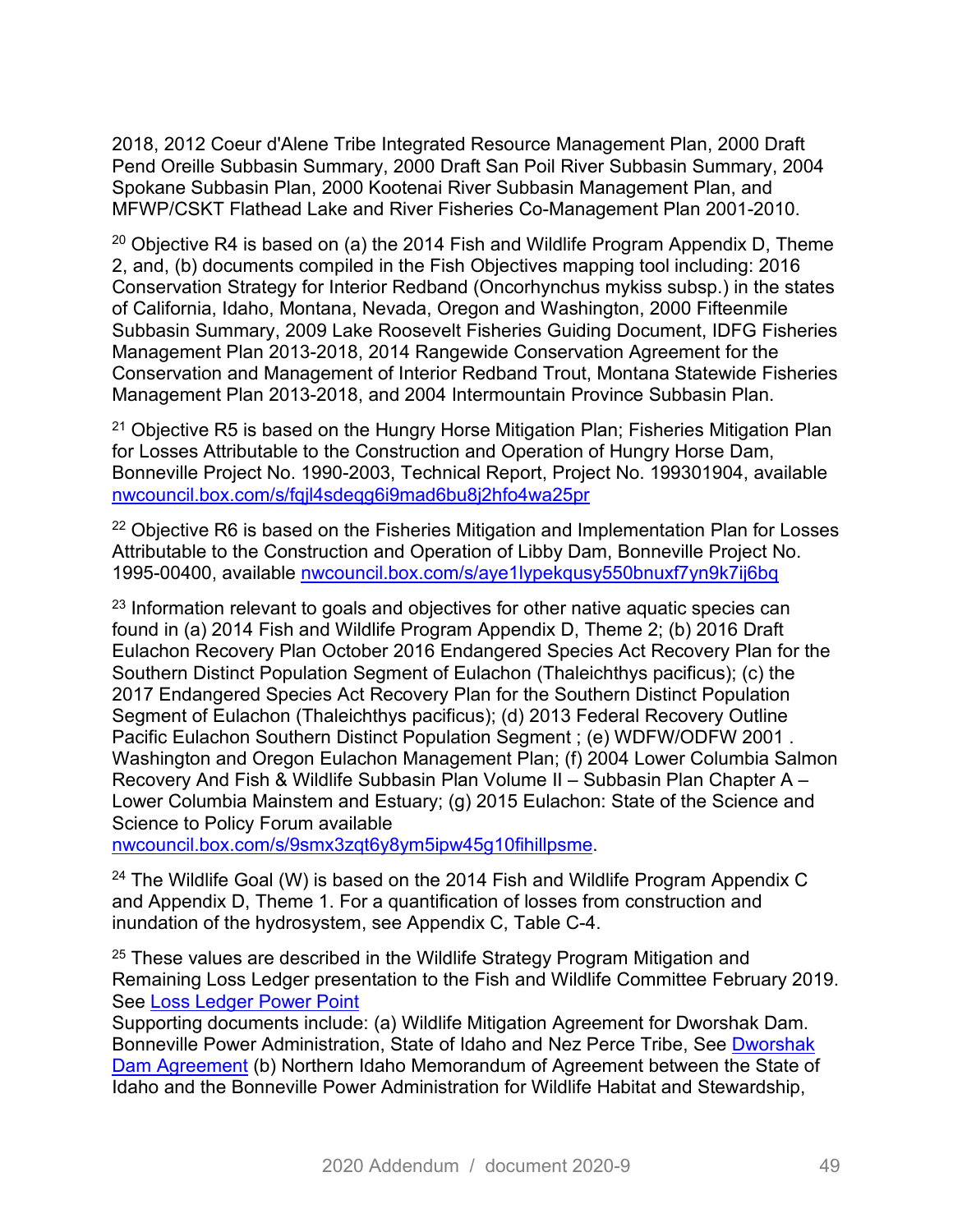August 2018, See [Northern Idaho MOA;](https://nwcouncil.box.com/s/88r9jbn454kh9nm3uvnmp92p1er6kd7n) (c) Wildlife Mitigation Agreement for Libby and Hungry Horse Dams between the Bonneville Power Administration and the State of Montana (1992). See [Montana Agreement](https://nwcouncil.box.com/s/z0x1b0g9pcijx9elzmm8lilk1mw7xsvh) (d) Willamette River Basin Memorandum of Agreement Regarding Wildlife Habitat Protection and Enhancement between the State of Oregon and the Bonneville Power Administration, October 22, 2010, See Willamette [MOA;](https://nwcouncil.box.com/s/prtnl630zf138jrrljbvd0ljipxuvz7z) and, (e) Bonneville Power Administration, Administrators' Record of Decision and Response to Comments Southern Idaho Wildlife Mitigation Memorandum of Agreement, September 2014, See [Southern Idaho MOA](https://nwcouncil.box.com/s/73qtr4xceltmx3mu20d10q98p6nwlxxn)

<span id="page-49-0"></span> $26$  The values for Objective W2 are described in the Wildlife Strategy Program Mitigation and Remaining Loss Ledger presentation to the Fish and Wildlife Committee February 2019. See [Loss Ledger Power Point](https://nwcouncil.box.com/s/alh8t10gr5wt0x6gwfo34yecr9dz9pbs)

Supporting documents include 2018 recommendations and comments on the 2014 F&W Program received from Montana Fish, Wildlife & Parks, Confederated Salish & Kootenai Tribes, and Kootenai Tribe of Idaho.

<span id="page-49-1"></span> $27$  The Ecological Goal is based on the 2014 Fish and Wildlife Program Appendix D, Theme 1, Goal 1.

<span id="page-49-2"></span> $28$  The ecological objectives are based on the 2014 Fish and Wildlife Program Appendix D, Theme 1 and consultation during program amendment goals and objectives workshop.

<span id="page-49-3"></span><sup>29</sup> Objective E3 is based on (a) the 2019 CRS Biological Opinion, (b) 2018 Consultation Package related to the 2019 CRS Biological Opinion, (c) the 2008 FCRPS BiOP, and (d) 2007 Biological Assessment for Effects of Federal Columbia River Power System and Mainstem Effects of Other Tributary Actions on Anadromous Salmonid Species Listed Under the Endangered Species Act.

<span id="page-49-4"></span> $30$  The table of values in Objective E3 is from the ESA Section 7(a)(2) Initiation of Formal Consultation for the Operations and Maintenance of the Columbia River System on NOAA Fisheries Listed Species and Designated Critical Habitat. Bonneville Power Administration, Bureau of Reclamation, U.S. Army Corps of Engineers, November 2, 2018, available [www.salmonrecovery.gov/doc/default-source/default-document](https://www.salmonrecovery.gov/doc/default-source/default-document-library/proposedaction2019crs.pdf?status=Temp&sfvrsn=0.29652687684318046)[library/proposedaction2019crs.pdf?status=Temp&sfvrsn=0.29652687684318046.](https://www.salmonrecovery.gov/doc/default-source/default-document-library/proposedaction2019crs.pdf?status=Temp&sfvrsn=0.29652687684318046) These values are also included in Appendix B.2. - Operations to Benefit Listed Fish (Table B.2.1-1) in the Biological Assessment for Effects of Federal Columbia River Power System and Mainstem Effects of Other Tributary Actions on Anadromous Salmonid Species Listed Under the Endangered Species Act. Bonneville Power Administration, Bureau of Reclamation, U.S. Army Corps of Engineers, August 2007, available [www.salmonrecovery.gov/Files/BiologicalOpinions/Appendix.pdf](https://www.salmonrecovery.gov/Files/BiologicalOpinions/Appendix.pdf)

<span id="page-49-5"></span> $31$  The Communication goals and objectives are based on the Public Engagement goals in 2014 Program App D and consultation during the program amendment goals and objectives workshop.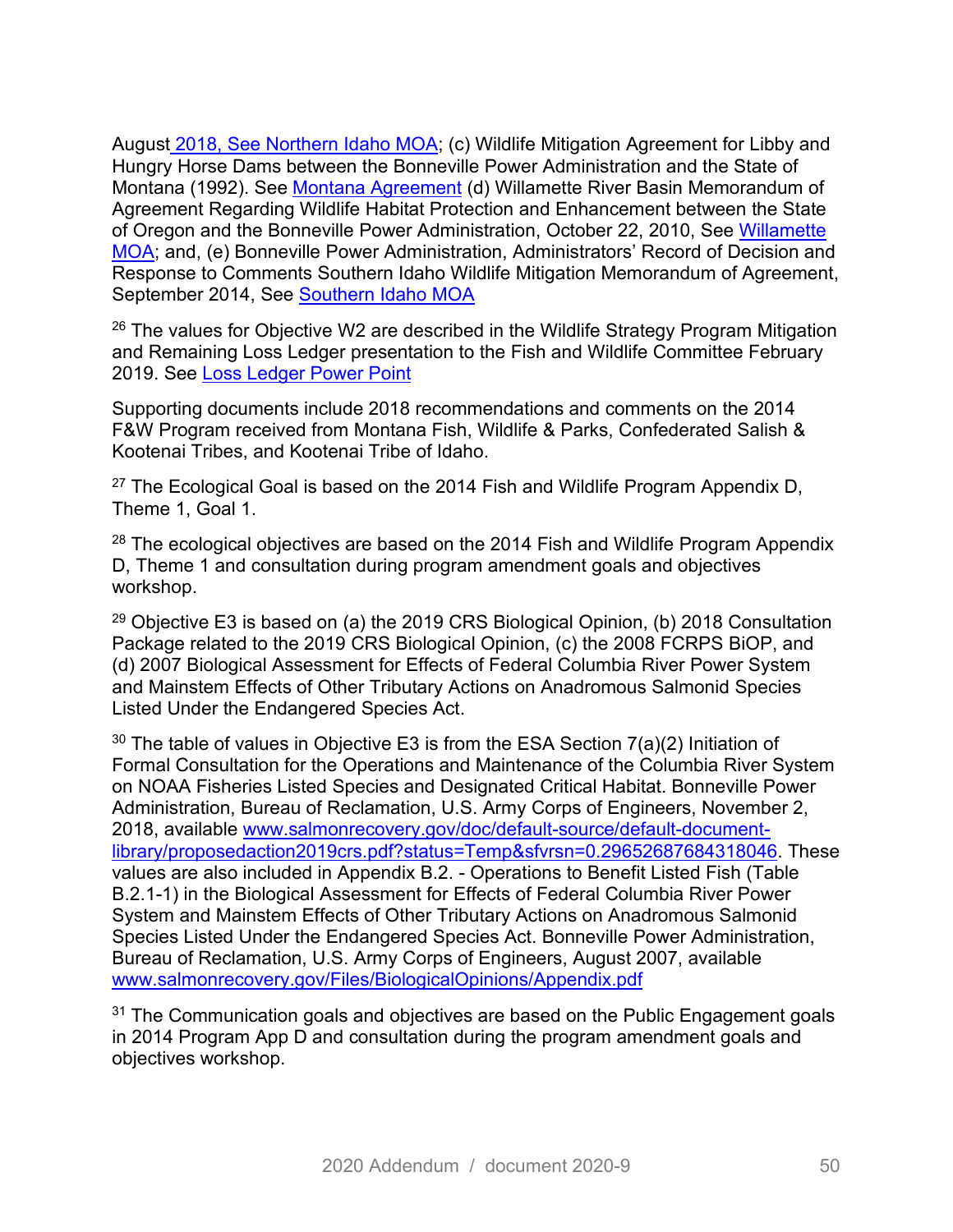<span id="page-50-0"></span> $32$  The Performance Indicator E4-1 is based on (a) the 2014 Fish and Wildlife Program Predator Management Strategy; (b) USFWS 2005 Caspian Tern Management to Reduce Predation of Juvenile Salmonids in the Columbia River Estuary, Final Environmental Impact Statement; (c) USACE 2014 Inland Avian Predation Management Plan Environmental Assessment; and, (d) Roby D.D. et al. 2015 Avian Predation on Juvenile Salmonids: Evaluation of the Caspian Tern Management Plan in the Columbia River Estuary. 2015 Bonneville Annual Project Report, Project No. 1997‐024‐00.

<span id="page-50-1"></span><sup>33</sup> The Performance Indicator E4-2 is based on Double-Crested Cormorant Management Plan to Reduce Predation of Juvenile Salmonids in the Columbia River Estuary Final Environmental Impact Statement (FEIS).

<span id="page-50-2"></span> $34$  The Performance Indicator E4-3 is based on Avian Predation in the Columbia Plateau Region: Management, Monitoring and Evaluation, 2019 Final Annual Report.

<span id="page-50-3"></span><sup>35</sup> The Performance Indicator E4-4 is based on (a) the 2014 Fish and Wildlife Program Predator Management Strategy; and, (b) Williams, S.E. et al. 2017 Report on the predation index, predator control fisheries, and program evaluation for the Columbia River Basin Northern pikeminnow sport reward program, 2017 Bonneville Annual Project Report, Project No. 1990-077-00.

<span id="page-50-4"></span> $36$  The Performance Indicator E4-5 is based on (a) from the 2014 Fish and Wildlife Program Predator Management Strategy; and, (b) Northern Pike Suppression and Monitoring, Bonneville Project No. 2017-004-00, implemented by the Colville Confederated Tribes, Spokane Tribes, and WDFW.

<span id="page-50-5"></span> $37$  The Performance Indicators E4-6, E4-7 and E4-8 are based on (a) the 2014 Fish and Wildlife Program Predator Management Strategy; (b) 2011 Tribal Pacific Lamprey Restoration Plan for the Columbia River Basin; (c) Hatch D.R. et al. 2018. Sea Lion Monitoring and Non-Lethal Hazing. 1/1/2017 – 12/31/2017 Bonneville Annual Project Report, Project No. 2008-004-00; and, (d) Tidwell K.S. et al. 2018. Evaluation of Pinniped Predation on Adult Salmonids and other Fish in the Bonneville Dam Tailrace, 2018. USACE Portland District, Fisheries Field Unit. Cascade Locks, Oregon, available [pweb.crohms.org/tmt/documents/FPOM/2010/Task%20Groups/Task%20Group%20Pin](http://pweb.crohms.org/tmt/documents/FPOM/2010/Task%20Groups/Task%20Group%20Pinnipeds/2018%20Pinniped%20Annual%20Report.pdf) [nipeds/2018%20Pinniped%20Annual%20Report.pdf](http://pweb.crohms.org/tmt/documents/FPOM/2010/Task%20Groups/Task%20Group%20Pinnipeds/2018%20Pinniped%20Annual%20Report.pdf)

<span id="page-50-6"></span>38 The performance indicator E2-3 is based on Parsley, Michael J., Lance G. Beckman and George T. McCabe JR. Spawning and Rearing Habitat Use by White Sturgeons in the Columbia River Downstream from McNary Dam. Transactions of the American Fisheries Society 122:217-227,1993.

<span id="page-50-7"></span> $39$  The Performance Indicator E2-4 consists of the standards promulgated or adopted by the five governments with jurisdictions over the Columbia, Lower Columbia, and Lower Snake Rivers listed in the February 5, 2018 [draft document](https://nwcouncil.box.com/s/u60f7gjb3p3h6atusf10d8qhnpiqk50k) for Temperature Water Quality Standards for the Columbia, Lower Columbia, and Lower Snake Rivers prepared by U.S. EPA Region 10. This performance indicator relates to the general